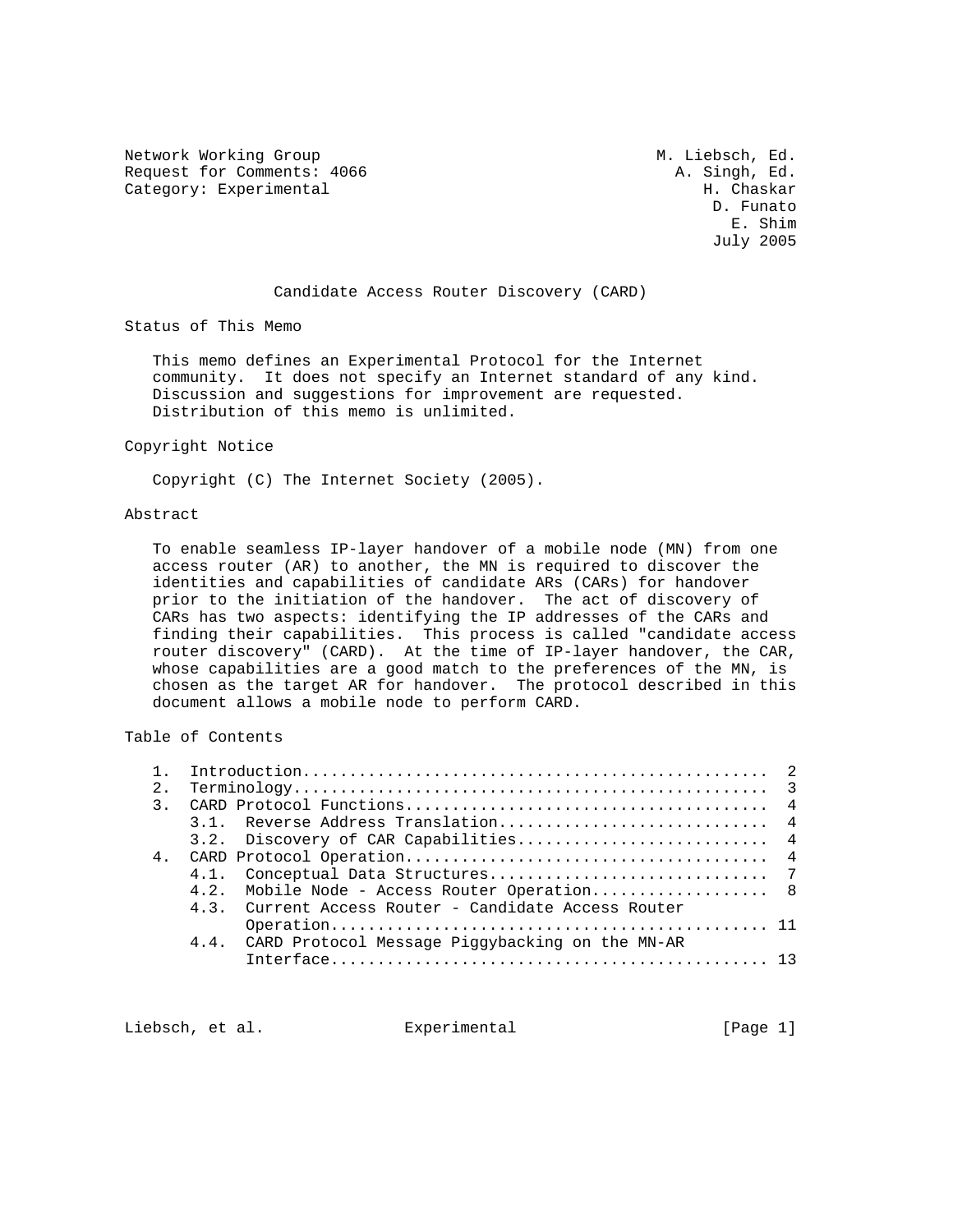| 5 <sub>1</sub>  |      |                                                                |    |
|-----------------|------|----------------------------------------------------------------|----|
|                 |      | 5.1. CARD Messages for the Mobile Node-Access Router           |    |
|                 |      |                                                                |    |
|                 | 5.2. | CARD Inter-Access Router Messages 28                           |    |
| б.              |      |                                                                |    |
|                 | 6.1. |                                                                |    |
|                 | 6.2. | Security Association between AR and AR 31                      |    |
|                 | 6.3. | Security Association between AR and MN 32                      |    |
|                 | 6.4. | Router Certificate Exchange 32                                 |    |
|                 | 6.5. |                                                                |    |
|                 | 6.6. |                                                                |    |
| $7$ .           |      |                                                                |    |
| 8.              |      |                                                                |    |
| 9.              |      |                                                                |    |
| 10 <sub>1</sub> |      |                                                                |    |
|                 |      |                                                                |    |
|                 |      |                                                                |    |
|                 |      | Appendix A. Maintenance of Address Mapping Tables in           |    |
|                 |      |                                                                |    |
|                 |      | Appendix A.1. Centralized Approach Using a Server Functional   |    |
|                 |      |                                                                | 37 |
|                 |      | Appendix A.2. Decentralized Approach Using Mobile Terminals'   |    |
|                 |      |                                                                | 38 |
|                 |      | Appendix B. Application Scenarios                              | 40 |
|                 |      | Appendix B.1. CARD Operation in a Mobile IPv6-Enabled Wireless |    |
|                 |      |                                                                |    |
|                 |      | Appendix B.2. CARD Operation in a Fast Mobile IPv6-Enabled     |    |
|                 |      |                                                                |    |

### 1. Introduction

 IP mobility protocols, such as Mobile IP, enable mobile nodes to execute IP-level handover among access routers. Work is underway [Kood03][Malk03] to extend the mobility protocols to allow seamless IP handover. Seamless IP mobility protocols will require knowledge of candidate access routers (CARs) to which a mobile node can be transferred. The CAR discovery protocol enables the acquisition of information about the access routers that are candidates for the mobile node's next handover.

 CAR discovery involves identifying a CAR's IP address and the capabilities that the mobile node might use for a handover decision. There are cases in which a mobile node has a choice of CARs. The mobile node chooses one according to a match between the mobile node's requirements for a handover candidate and the CAR's capabilities. However, the decision algorithm itself is out of the scope of this document.

Liebsch, et al. Experimental [Page 2]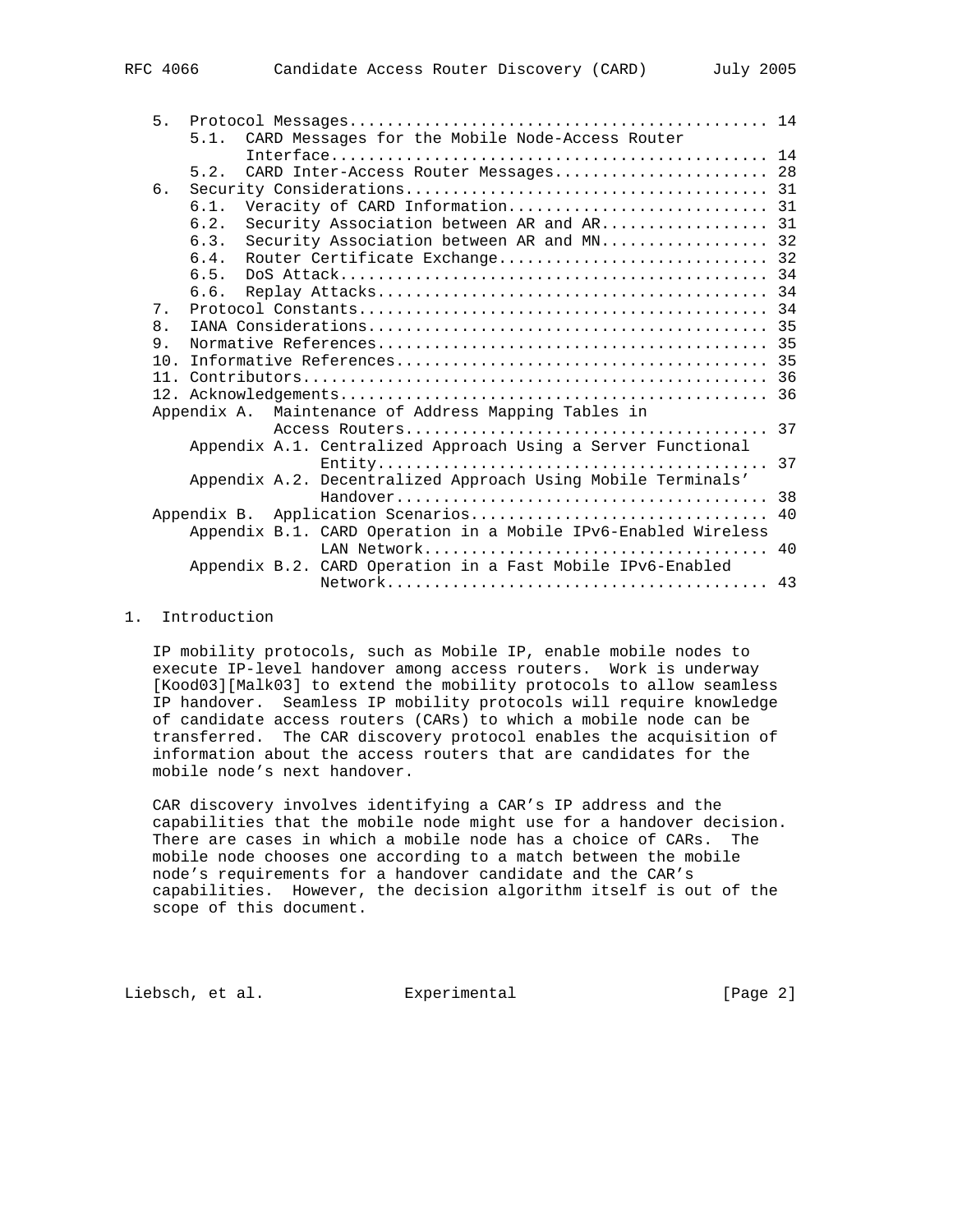The problem statement for CAR discovery is documented in [TKCK02]. In this document, a protocol is described to perform CAR discovery. Section 3 describes two main functions of the CAR discovery protocol. Section 4 describes the core part of the CARD protocol operation. The protocol message format is described in Section 5. Section 6 discusses security considerations, and Section 7 contains a table of protocol parameters. Appendix A contains two alternative techniques for dynamically constructing the CAR table mapping between the access point L2 ID and Access Router IP address, which is necessary for reverse address translation. The default method is static configuration. Appendix B contains two sample scenarios for using CARD.

2. Terminology

 The key words "MUST", "MUST NOT", "REQUIRED", "SHALL", "SHALL NOT", "SHOULD", "SHOULD NOT", "RECOMMENDED", "MAY", and "OPTIONAL" in this document are to be interpreted as described in RFC 2119 [Brad97].

This document uses terminology defined in [MaKo03].

In addition, the following terms are used:

Access Router (AR)

 An IP router residing in an access network and connected to one or more APs. An AR offers IP connectivity to MNs.

Candidate AR (CAR)

 An AR to which an MN has a choice when performing IP-level handover.

Capability of an AR

 A characteristic of the service offered by an AR that may be of interest to an MN when the AR is being considered as a handover candidate.

 An identifier of an AP that uniquely identifies that AP. For example, in 802.11, this could be a MAC address of an AP.

Liebsch, et al. Experimental [Page 3]

L2 ID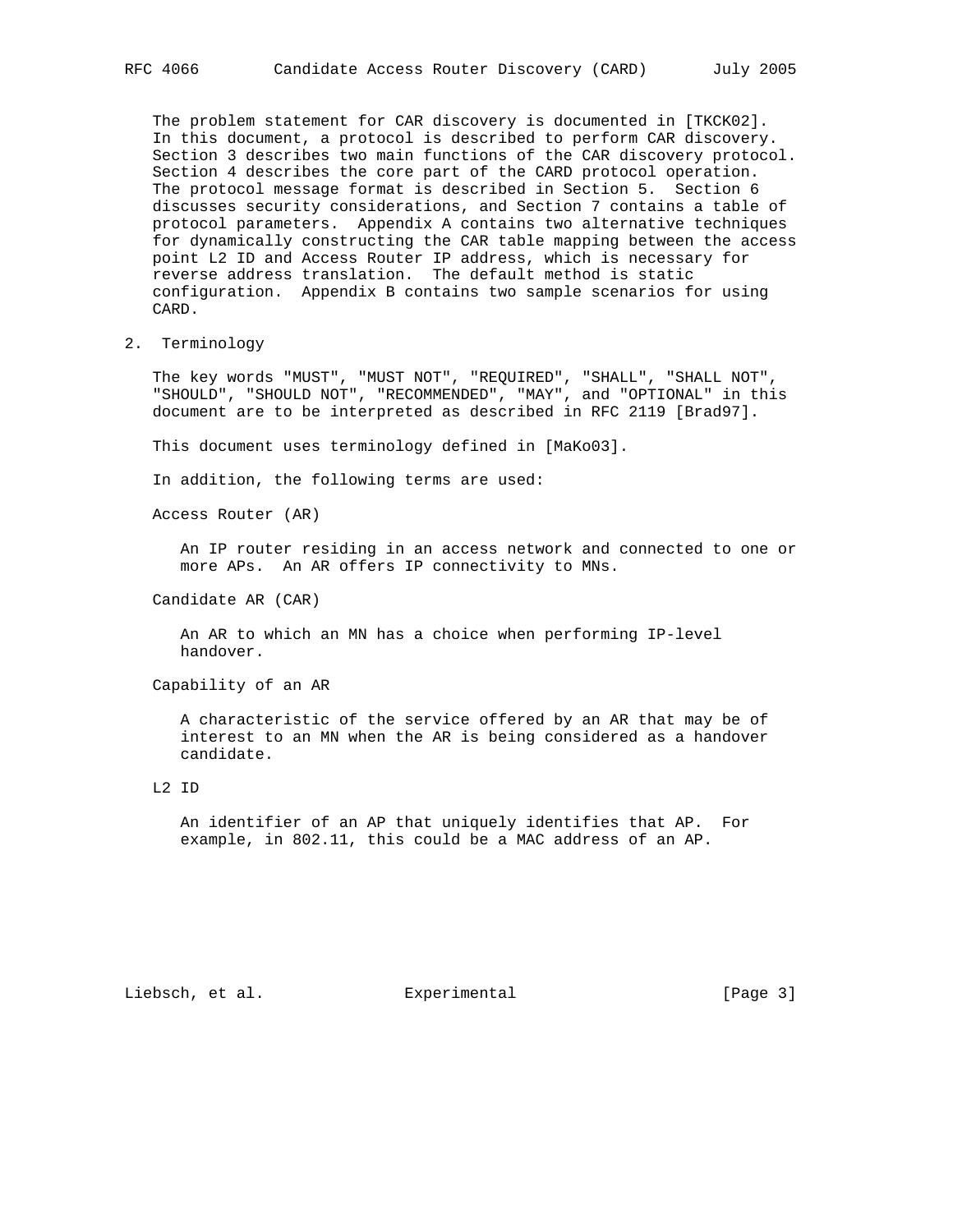CARD Initiating Trigger

 An L2 trigger used to initiate the CARD process. For example, a MN can initiate CARD as soon as it detects the L2 ID of a new AP during link layer scan.

Access Point (AP)

 A wireless access point, identified by a MAC address, providing service to the wired network for wireless nodes.

3. CARD Protocol Functions

The CARD protocol accomplishes the following functions.

3.1. Reverse Address Translation

 If an MN can listen to the L2 IDs of new APs prior to making a decision about IP-level handover to CARs, a mechanism is needed for reverse address translation. This function of the CARD protocol enables the MN to map the received L2 ID of an AP to the IP address of the associated CAR that connects to the AP. To get the CAR's IP address, the MN sends the L2 ID of the AP to the current AR, and the current AR provides the associated CAR's IP address to the MN.

3.2. Discovery of CAR Capabilities

 Information about the capabilities of CARs can assist the MN in making optimal handover decisions. This capability information serves as input to the target AR selection algorithm. Some of the capability parameters of CARs can be static, whereas others can change with time.

 A definition of capabilities is out of the scope of this document. Encoding rules for capabilities and the format of a capability container for capability transport are specified in Section 5.

4. CARD Protocol Operation

 The CARD protocol allows MNs to resolve the L2 ID of one or more APs to the IP addresses of the associated CARs. The L2 IDs are typically discovered during an operation by the MN and are potential handover candidates. Additionally, CARD allows MNs to discover particular capabilities associated with the CARs, such as available bandwidth, that might influence the handover decision of the MN. Furthermore, the protocol allows ARs to populate and maintain their local CAR table (Section 4.1) with the capabilities of CARs. For this, the CARD protocol makes use of CARD Request and CARD Reply messages

Liebsch, et al. Experimental [Page 4]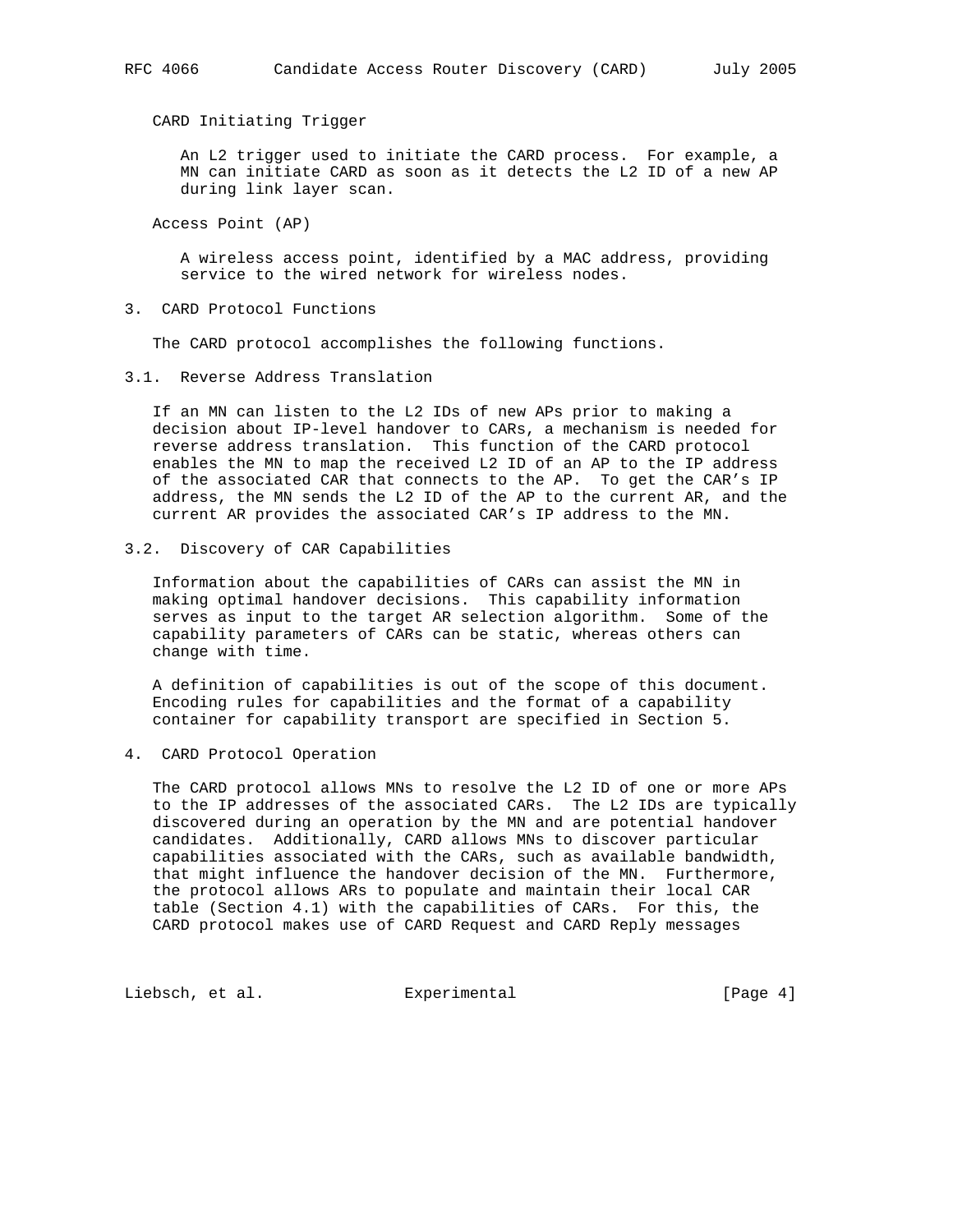between an MN and its current AR (Section 5.1.2), and between an MN's current AR and individual CARs, respectively (Section 5.2.2).

 To allow an MN to retrieve a CAR's address and capability information, the CARD Request and CARD Reply messages used between an MN and its current AR may contain one or more access points' L2 IDs and the IP addresses of associated CARs, respectively. Optionally, the CARD Reply messages can also contain a CAR's capability information. A CAR's capabilities are specified as a list of attribute-value pairs, which are conveyed in a Capability Container message parameter.

 Information about CARs and associated capabilities MAY be used by the MN to perform target access router selection during its IP handover. The current AR returns replies according to its CAR table (see Section 4.1) and returns a RESOLVER ERROR (see Section 5.1.3.1) if the request cannot be resolved.

 The CARD protocol also enables an MN to optionally indicate its preferences on capabilities of interest to its current AR by including the Preferences message parameter in the CARD Request message. The MN's current AR MAY use this information to perform optional capability pre-filtering for optimization purposes, and it returns only these capabilities of interest to the requesting MN. The format of this optional Preferences message parameter is described in Section 5.1.3.2.

 Optionally, the MN can provide its current AR with a list of capability attribute-value pairs, indicating not only the capability parameters (attributes) required for capability pre-filtering, but also a specific value for a particular capability. This allows the MN's current AR to perform CAR pre-filtering and to send only address and capability information of CARs whose capability values meet the requirements of the MN back to the requesting MN. The format of this optional Requirements message parameter is described in Section 5.1.3.3.

 For example, using the optional Preferences message parameter, an MN may indicate to its current AR that it is interested only in IEEE802.11a interface-specific capability parameters, as this is the only interface the MN has implemented. The MN's current AR sends back only CARs with IEEE802.11a-specific capabilities. Similarly, using the optional Requirements message parameter, an MN may indicate to its current AR that it is only interested in CARs that can satisfy a given QoS constraint. Here, an MN sends the respective QoS attribute with the QoS constraint value to its current AR using the optional Requirements message parameter. The QoS constraint is denoted as an attribute-value pair and encapsulated with the

Liebsch, et al. Experimental [Page 5]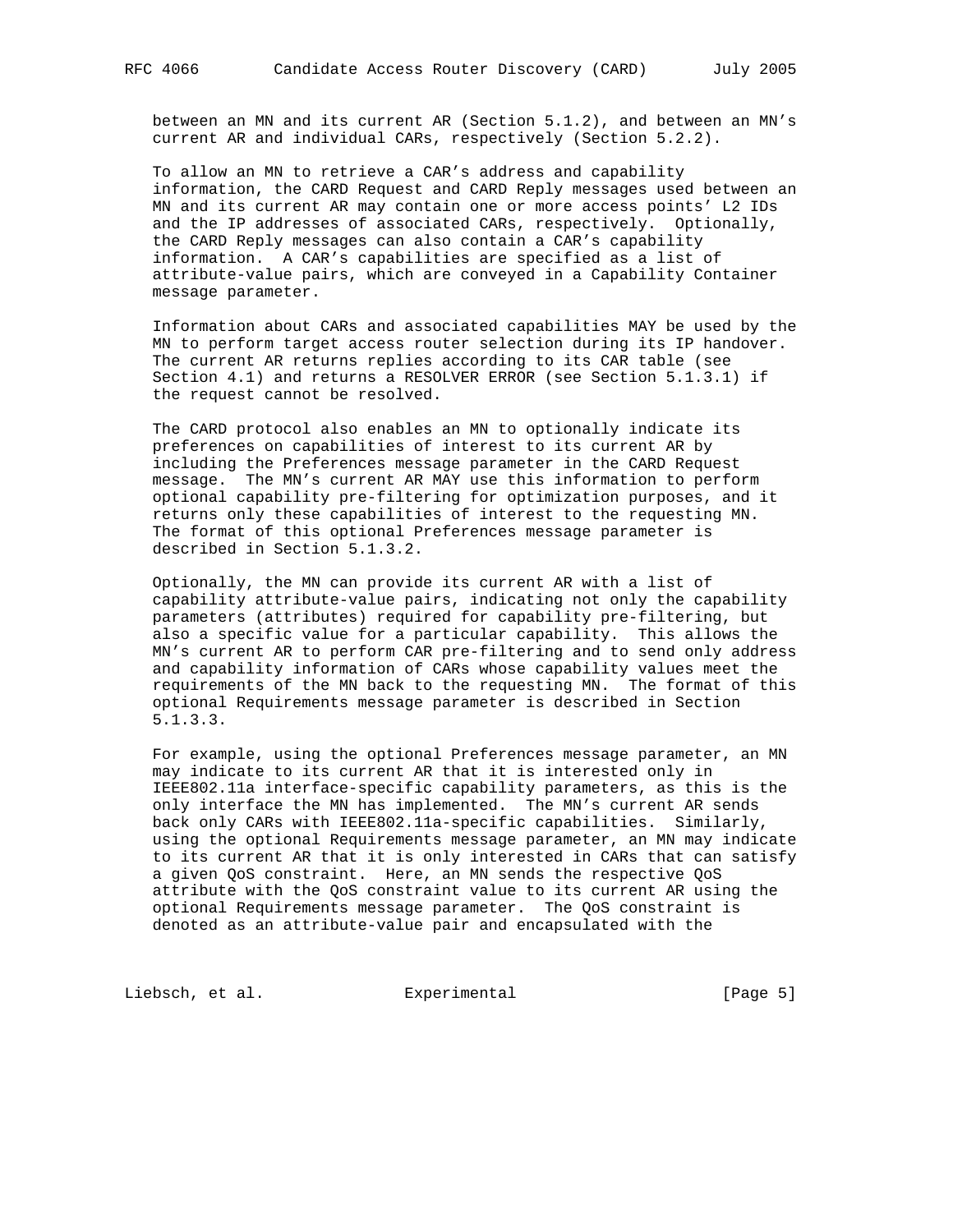Requirements message parameter, which is appended to the MN originated CARD Request message. The Requirements message parameter may be used to indicate the cutoff values of the capabilities for any desired CARs. According to the received optional list of attributes in the Preferences parameter or a list of attribute-value pairs in the Requirements message parameter, the MN's current AR MAY use these parameters for deciding the content of the solicited CARD Reply message, which is to be sent back to the MN. Alternatively, if the MN's current AR does not perform optimization with regard to capability or CAR pre-filtering, the current AR MAY choose to silently ignore the optional Requirements and Preferences message parameter as received in the CARD Request message.

 The MN can additionally request from the AR a certification path that is anchored at a certificate from a shared, trusted anchor. The MN includes in the CARD Request message a list of trusted anchors for which the MN has a certificate, and the AR replies with the certification path. If no match is found, the AR returns the trusted anchor names from the CARD Request. The MN can ask for a chain for either the current AR or a CAR. If the trusted anchor list is accompanied by an AP L2 ID for the MN's current AP, the returned chain is for the current AR. If the L2 ID is for an AP that the MN has heard during scanning and is not connected to the current AR, the returned chain is for a CAR. The chain is returned as a sequence of CARD Reply messages, each message containing a single certificate, the L2 identifier for the AP sent in the CARD Request, and a router address for the CAR (or for the AR itself if a request was made for the AR). When the chain is complete, the MN can use it to obtain the AR's certified key and thereby validate signatures on CARD messages and other messages between the MN and the current AR. The MN only has to send the trusted anchor option if it does not have the certification path for the AR already cached. If the MN has the certification path cached, through preconfiguration, through previous receipt of the chain from this router, or by having received the chain through a previous router, then the trusted anchor does not have to be sent. More information about certificate exchange and its use in CARD security can be found in Section 6.

 The CARD protocol operation, as described in this section, distinguishes signaling messages exchanged between an MN and its current AR from those exchanged between ARs. Hence, descriptions of signaling messages in the following sections have preceding identifiers referring to the associated interface. Messages that are exchanged between an MN and AR are designated as "MN-AR", and messages between ARs are designated as "AR-AR".

Liebsch, et al. Experimental [Page 6]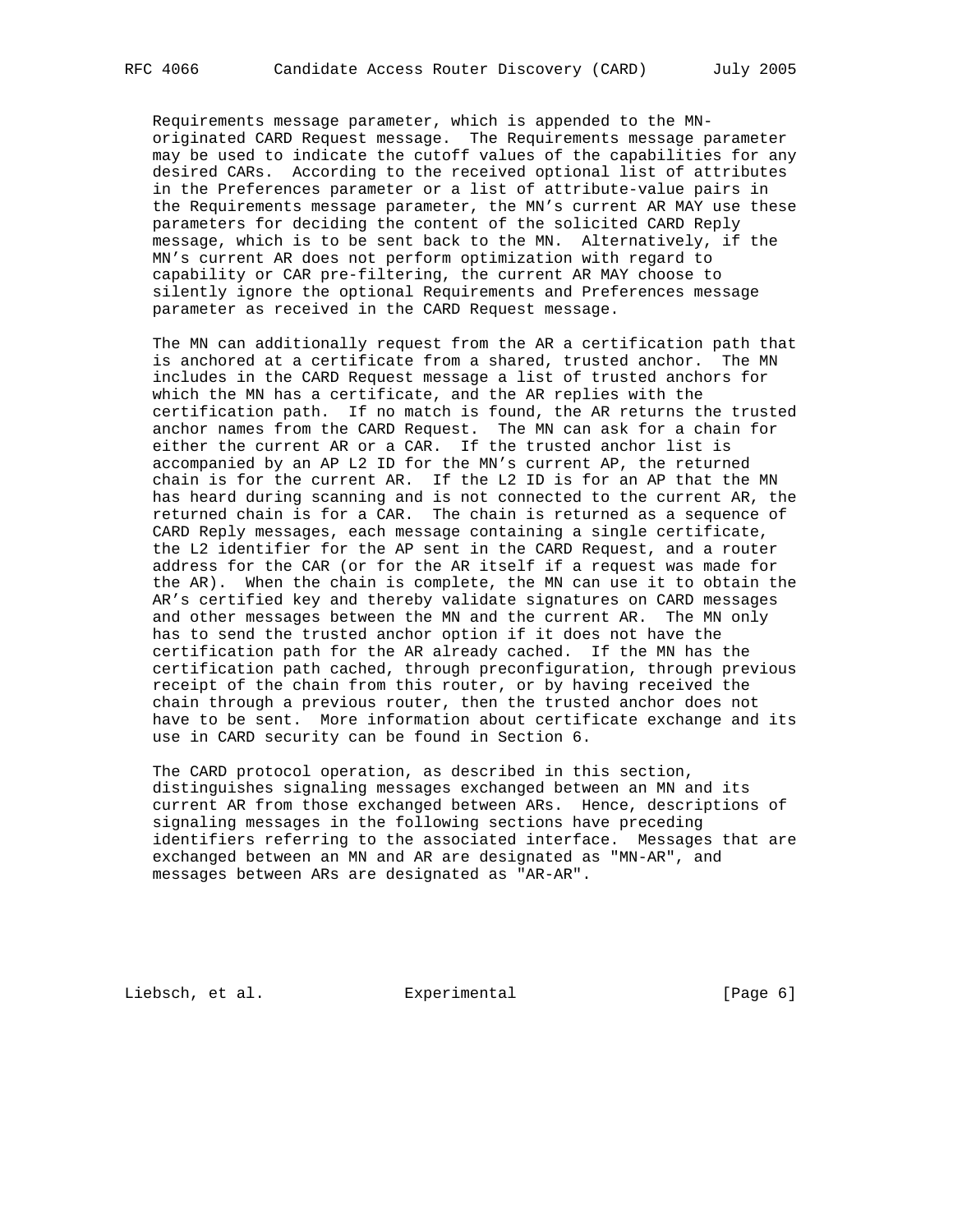

Figure 1: MN-initiated CARD Protocol Overview

 Figure 1 describes the operation of the MN-AR CARD Request/Reply protocol and AR-AR CARD Request/Reply protocol. On receipt of the access points' L2 IDs or the appearance of a CARD initiation trigger (1m), the MN may pass on one or more AP L2 IDs to its current AR using the MN-AR CARD Request message (2m). If the MN wants its AR to perform capability discovery in addition to reverse address translation, this must be indicated in the MN-AR CARD Request message by setting the C-flag. If the C-flag is not set, the AR receiving the CARD Request message will perform only reverse address translation. The MN's current AR resolves the L2 ID to the IP address of the associated CAR or, if the MN has not attached any L2 ID message parameters, just reads out all CARs' IP address information using the reverse address translation information (L2 ID to IP address mapping) from its local CAR table. The current AR then returns to the MN using the MN-AR CARD Reply message (3m), the IP addresses of any CARs, each CAR's set of L2 IDs with CANDIDATE indicated in the L2 ID sub-option status field, and, if capability information has been requested, associated capabilities.

 For the AR-AR CARD Request/Reply protocol, the requesting AR sends a CARD Request message to its peer when the CAR table entries time out (1a). The peer returns a CARD Reply message with the requested information (2a).

### 4.1. Conceptual Data Structures

 ARs SHALL maintain an L2-L3 address mapping table (CAR table) that is used to resolve L2 IDs of candidate APs to the IP address of the associated CAR. By default, this address-mapping table is configured statically for the CARD protocol operation. Optionally, the CAR table MAY be populated dynamically. Two possible approaches are described in Appendices A.1 and A.2.

Liebsch, et al. Experimental [Page 7]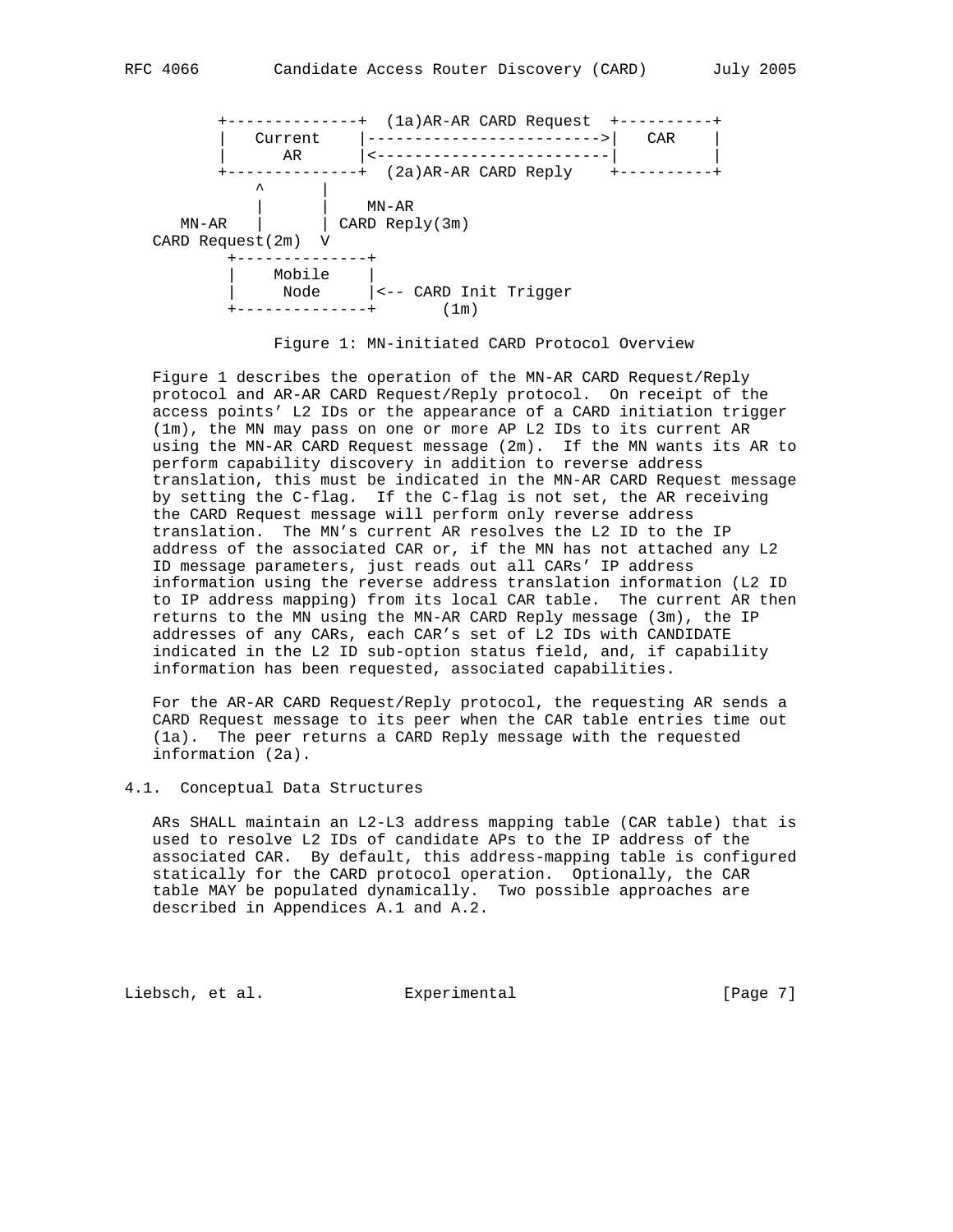ARs SHOULD also keep and maintain individual CARs' capabilities in the local CAR table, with the associated capability lifetime taken into account. If the lifetime of an individual capability entry has expired, the respective capability information is updated. An AR may also initiate capability exchange prior to expiration of the capabilities associated with a CAR in the CAR table, thereby populating its CAR table. The AR's CAR table may be implemented differently; therefore additional details are not provided here. ARs MUST maintain their own AP-to-AR mappings and capability information in their CAR tables, in order to provide newly booted MNs with this information so that an MN can obtain the AR's certification path.

 MNs SHOULD maintain discovered address and capability information of CARs in a local cache to avoid requesting the same information repeatedly and to select an appropriate target AR from the list of CARs as quickly as possible when a handover is imminent.

4.2. Mobile Node - Access Router Operation

4.2.1. Mobile Node Operation

 To initiate CARD, an MN sends a CARD Request to its current AR, requesting it to resolve the L2 ID of nearby access points to the IP address of associated CARs and also obtain capability parameters associated with these CARs. If the requesting MN wants its current AR to resolve specific L2 IDs, the MN-AR CARD Request MUST contain the CARD protocol-specific L2 ID message parameters. If the MN wants its AR to perform only reverse address translation without appending the CARs' capabilities, the MN refrains from setting the C-flag in the CARD Request message. If the MN wants to perform capability discovery, the MN MUST set the C-flag in the CARD Request message. The CARD Request MAY also contain the Preferences or Requirements message parameter, indicating the MN's preferences on capability attributes of interest or its requirements on CARs' capability attribute-value pairs.

 If the MN appends multiple L2 ID sub-options to a CARD Request, the AR MUST assume that each L2 ID is associated with an AP that connects to a different CAR. Since L2 IDs, address information, and capability information are transmitted with separate sub-options, each sub-option carries a Context-ID, to allow parameters that belong together to be matched. Therefore, the MN MUST assign different Context-ID values to the L2 ID sub-options it appends to the CARD Request message. The Status-Code field of the L2 ID sub-option MUST always be set to NONE  $(0x00)$  by the MN. The MN MUST set the sequence number to a randomly generated value, and the AR MUST include the sequence number in all messages of the reply. If the reply spans multiple messages, each message contains the same sequence number.

Liebsch, et al. Experimental [Page 8]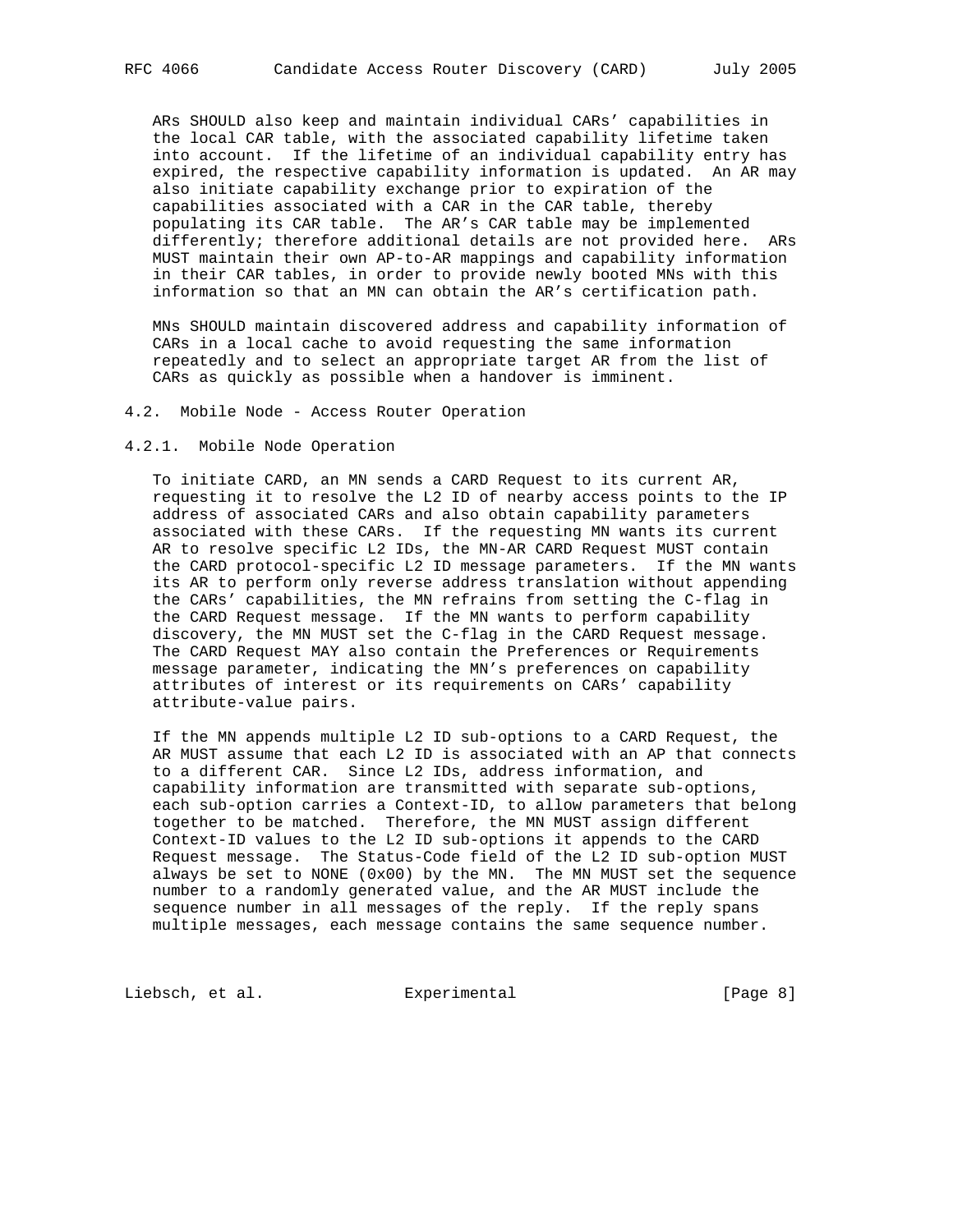Upon receipt of the corresponding MN-AR CARD Reply message, the MN correlates the CARD Reply with the appropriate CARD Request message and then processes all MN-AR CARD Reply message parameters to retrieve its CAR's address and capability information. If the MN is unable to correlate the CARD Reply with any previously sent CARD Request messages, the MN SHOULD silently discard the reply. This may happen when the MN reboots after sending a CARD Request message to the connected AR.

 An MN uses exponential backoff to retransmit the CARD Request in the event that a CARD Reply is not received within CARD\_REQUEST\_RETRY seconds. The retransmitted CARD Request MUST have the same sequence number as the original. With the exception of certification paths, which are large by nature, an AR SHOULD attempt to limit the information in a CARD Reply to a single message. Should that be impossible, the AR MAY send the reply in multiple messages. The last message of a reply MUST always have the L-flag set in the CARD Reply option to indicate that the message is the last for the associated sequence number. An AR retransmitting replies to a CARD Request MUST always send the full CARD Reply sequence. The Trusted Anchor sub option and the Router Certificate sub-option provide a means whereby the MN can request specific certificates in a certification path, in the event that the CARD Reply carrying a certification path spans multiple messages and one of them is lost. However, a request for specific certificates that were not received in the initial CARD Reply MUST be treated as a new request by the MN and MUST use a different sequence number.

 Processing the Context-ID of Address sub-options allows the MN to assign the resolved IP address of a specific CAR to an L2 ID.

 In some cases, an L2 ID parameter is present in a CARD Reply message. The Status-Code field in the L2 ID parameter indicates one of the following reasons for its being sent toward the MN.

RESOLVER ERROR Status-Code indication:

 If the MN's current AR could not resolve a particular L2 ID, this status code is returned to the MN.

#### MATCH Status-Code indication:

 If an L2 ID is encountered that shares a CAR with a previously resolved L2 ID, the AR returns MATCH to the MN. This status code indicates that the Context-ID of this particular L2 ID sub-option has been set to the Context-ID of the associated CAR's Address and Capability Container sub-option, which is sent with this CARD Reply message. This approach avoids sending the same CAR's address and capability information multiple times with the same CARD Reply message in case two or more L2 IDs resolve to the same

Liebsch, et al. Experimental [Page 9]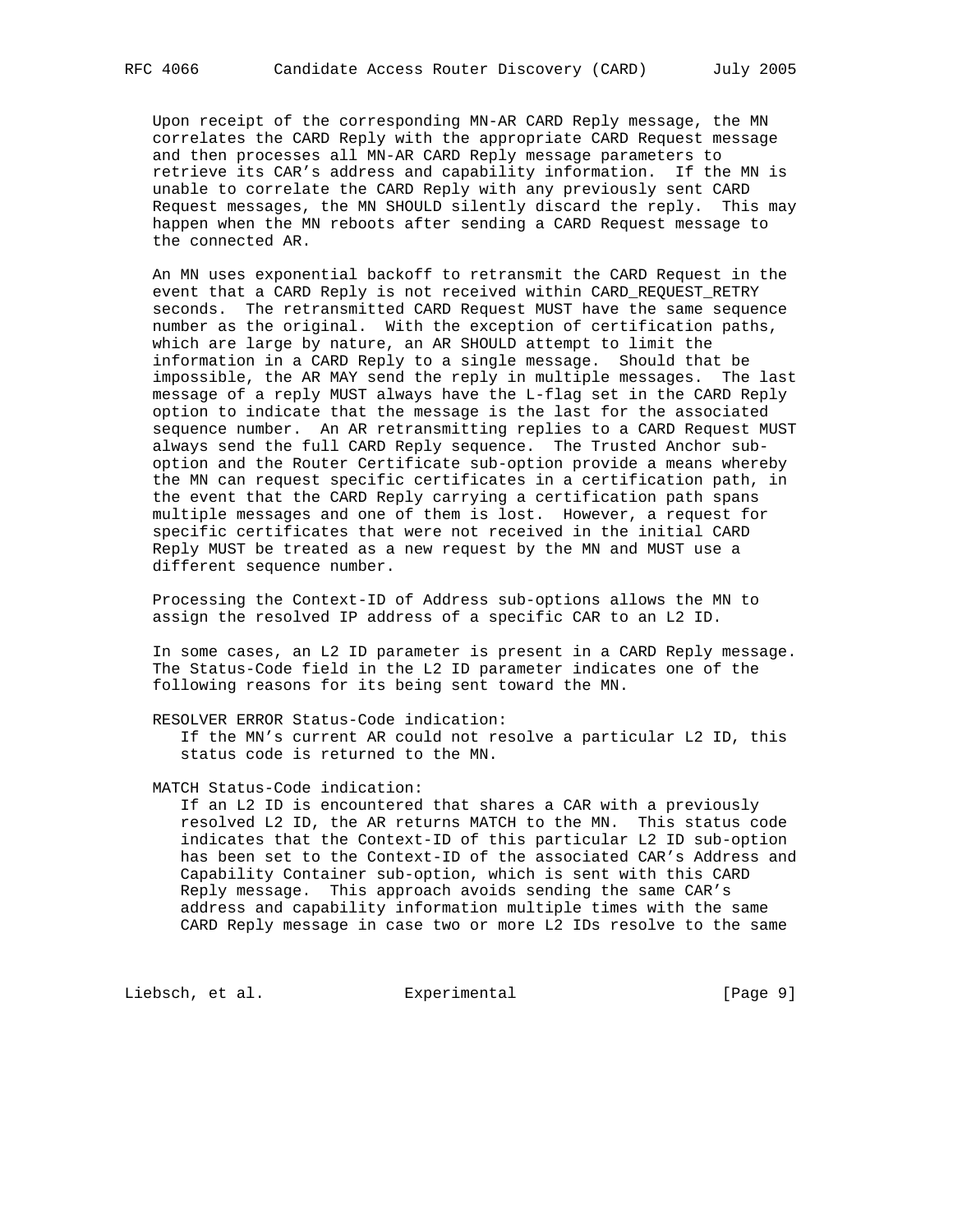CAR. An MN uses the Context-ID received in the L2 ID sub-option as the key to find the serving CAR of the given AP from the content of the received CARD Reply message.

#### CANDIDATE Status-Code indication:

 If the MN does not append any L2 ID to the CARD Request, the AR sends back the L2 ID and address information of all CARs. Because the received parameters' Context-IDs cannot be correlated with an L2 ID's Context-ID of a previously sent request, the AR chooses values for the Context-ID and marks these candidate L2 IDs with CANDIDATE in the status code of the distributed L2 IDs. However, individual values of L2 IDs' Context-ID allow the MN to assign a particular L2 ID to the associated Address and the possibly received Capability Container sub-option.

 As described in Section 4.5, an MN can use CARD when it initially boots up to determine whether piggyback operation is possible. An MN can also use CARD initially to determine the capabilities and certificates for an AR on which it boots up or if it cannot obtain the certificates beforehand. To do this, the MN includes an L2 Identifier option with its current AP L2 ID and the requested information. The AR replies with its own information.

### 4.2.2. Current Access Router Operation

 Upon receipt of an MN's MN-AR CARD Request, the connected AR SHALL resolve the requested APs' L2 ID to the IP address of any associated CARs. If no L2 ID parameter has been sent with the MN-AR CARD Request message, the receiving AR retrieves all CARs' IP addresses and, if the C-flag was set in the request, the capability information.

 In the first case, where the AR resolves only requested L2 IDs, the AR does not send back the L2 ID to the requesting MN. If, however, two or more L2 IDs match the same CAR information, the L2 ID sub option is sent back to the MN, indicating a MATCH in the Status-Code field of the L2 ID. Furthermore, the AR sets the Context-ID of the returned L2 ID to the value of the resolved CAR's L2 ID, Address, and Capability Container sub-option. If an AR cannot resolve a particular L2 ID, an L2 ID sub-option is sent back to the MN, indicating a RESOLVER ERROR in the L2 ID sub-option's Status-Code field.

 In the second case, where the AR did not receive any L2 ID with a CARD Request, all candidate APs' L2 IDs are sent to a requesting MN with the CARD Reply message. The AR marks the Status-Code of individual L2 IDs as CANDIDATE, indicating to the MN that the

Liebsch, et al. Experimental [Page 10]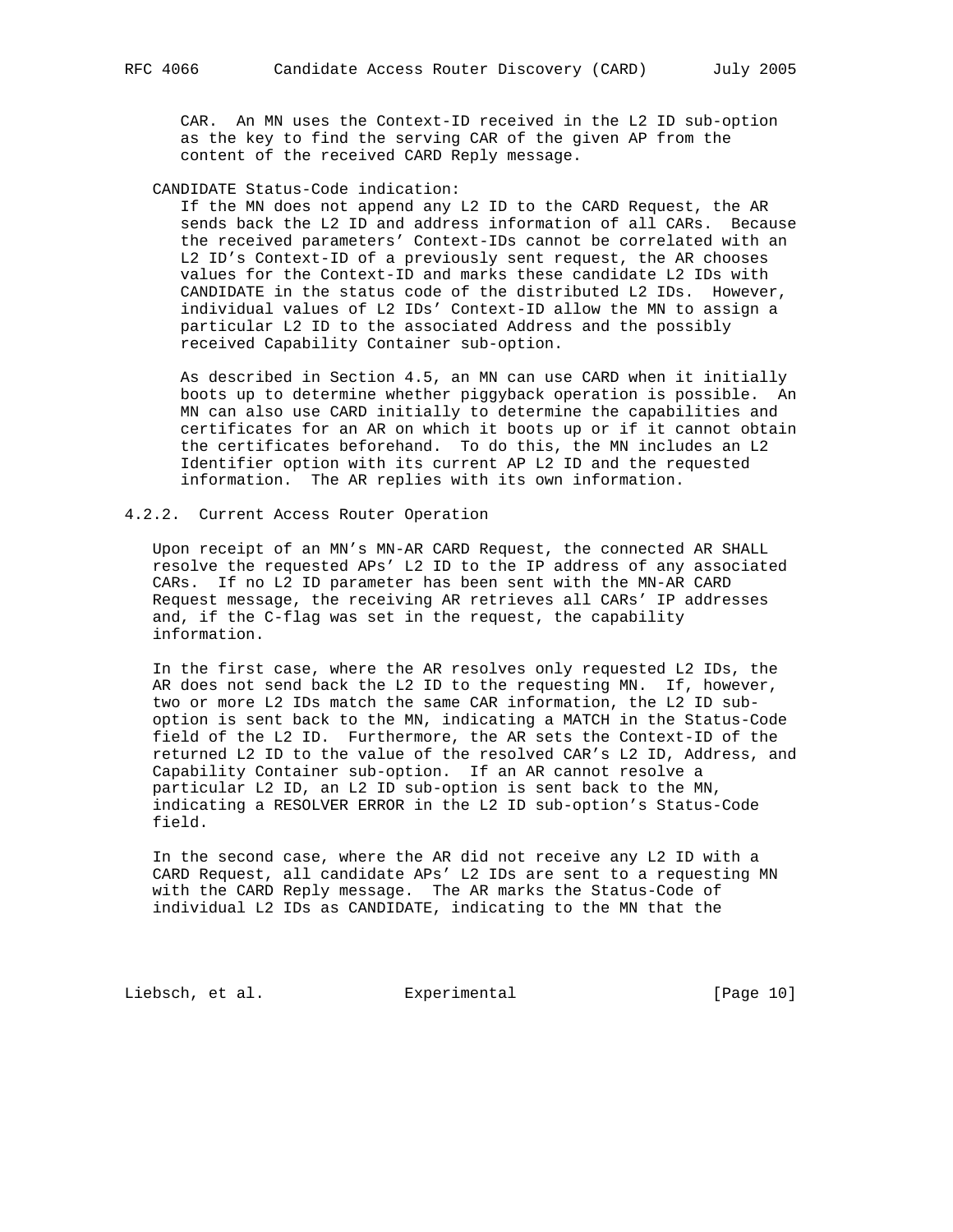associated Context-ID cannot be matched with the ID of a previously sent request.

 In any case, the AR MUST set the Context-ID of the Address and the Capability Container sub-option to the same value as that of the associated L2 ID sub-option.

 Optionally, when allowed by local policies and supported by respective ARs for capability discovery, the AR MAY retrieve a subset of capabilities or CARs, satisfying the optionally appended Preferences and Requirement message parameter, from its local CAR table. CARs' address information and associated capabilities are then delivered to the MN using the MN-AR CARD Reply message. The CARs' IP address and the capabilities SHALL be encoded according to the format for CARD protocol message parameters as defined in Section 5.1.3 of this document. The capabilities are encoded as attribute value pairs, which are encapsulated in a Capability Container message parameter according to the format defined in Section 5.1.3.4. The responding current AR SHALL copy the sequence number received in the MN-AR CARD Request to the MN-AR CARD Reply.

4.3. Current Access Router - Candidate Access Router Operation

4.3.1. Current Access Router Operation

 The MN's current AR MAY initiate capability exchange with CARs either when it receives an MN-AR CARD Request or when it detects that one or more of its local CAR table's capability entries' lifetimes are about to expire. An AR SHOULD preferentially utilize its CAR table to fulfill requests rather than signal the CAR directly, and it SHOULD keep the CAR table up to date for this purpose, in order to avoid injecting unnecessary delays into the MN response.

 The AR SHOULD issue an AR-AR CARD Request to the respective CARs if complete capability information of a CAR is not available in the current AR's CAR table, or if such information is expired or about to expire. The AR-AR CARD Request message format is defined in Section 5.2.2. The sequence number on the AR-AR interface starts with zero when the AR reboots. The sending AR MUST increment the sequence number in the CARD Request by one each time it sends a CARD Request message.

 The AR MAY append its own capabilities, which are encoded as attribute-value pairs and encapsulated with the Capability Container message parameter, to the released AR-AR CARD Request. If the AR-AR CARD Request conveys the current AR's capabilities to the CAR, the associated Capability Container can have any value set for the Context-ID, as there is no need for the receiving CAR to process this

Liebsch, et al. Experimental [Page 11]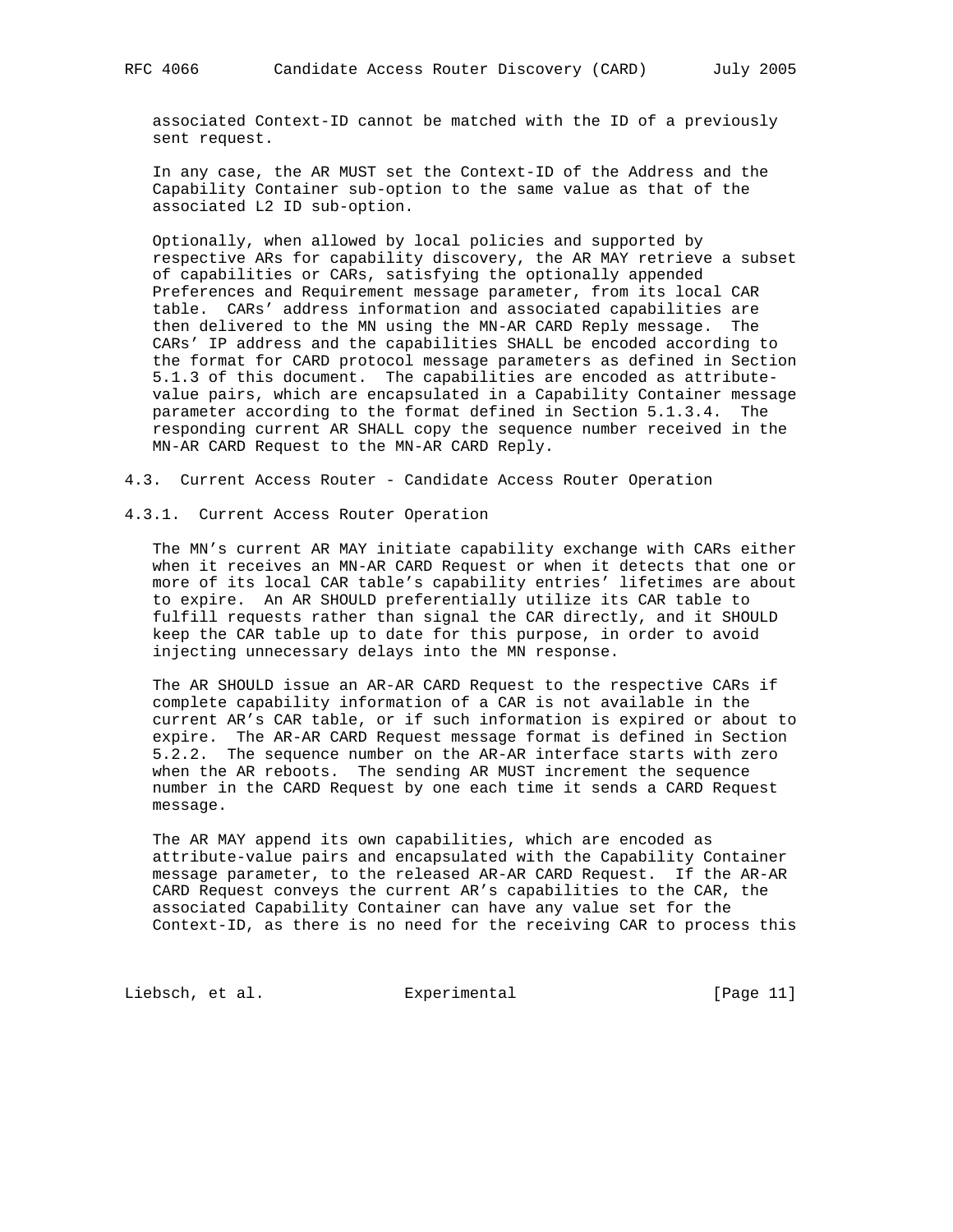field due to the absence of an L2 ID and an Address sub-option. Furthermore, the current AR MAY set the P-flag in the Capability Container sub-option to inform the CAR about its own capability to perform CARD protocol message piggybacking.

 Optionally, a current AR MAY append the Preferences sub-option to the AR-AR CARD Request to obtain only capability parameters of interest from a CAR.

 Upon receipt of the AR-AR CARD Reply, sent by the CAR in response to the previously sent request, the MN's current AR SHALL extract the capability information from the payload of the received message and store the received capabilities in its local CAR table. The lifetime of individual capabilities is to be set according to the lifetime indicated for each capability received. The values of the table entries' timeouts shall depend upon the nature of individual capabilities.

 Optionally, CARs can send unsolicited CARD Reply messages to globally adjacent ARs if the configuration of their APs or capabilities changes dynamically. If the current AR receives an unsolicited CARD Reply message from a CAR for which there is an entry in its local CAR table, the current AR checks that the sequence number of the received CARD Reply has increased compared to that of the previously received unsolicited CARD Reply message, which has been sent from the same CAR. Then, the current AR can update its local CAR table according to the received capabilities. If a new CAR is added, an AR may receive a CARD Reply from a CAR that is not in its CAR table, or from a CAR that has rebooted. In this case, the sequence number is 0. The requirement that ARs share an IPsec security association, detailed in Section 6, ensures that an AR never accepts CARD information from an unauthenticated source.

### 4.3.2. Candidate Access Router Operation

 Upon receipt of an AR-AR CARD Request, a CAR shall extract the sending AR's capabilities, if the sending AR has included its capabilities. The CAR SHALL store the received capabilities in its CAR table and set the timer for individual capabilities appropriately. The values of the table entries' timeouts depend on the nature of capabilities in the AR-AR CARD Reply message. The CAR must include the same sequence number in the AR-AR CARD Reply Message as that received in the AR-AR CARD Request Message. The AR-AR CARD Reply shall include the CAR's capabilities as list of attribute-value pairs in the Capability Container message parameter. If the sending AR has appended an optional Preferences sub-option, the CAR MAY perform capability filtering and send back only those capabilities of interest to the requesting AR, identified according to the

Liebsch, et al. Experimental [Page 12]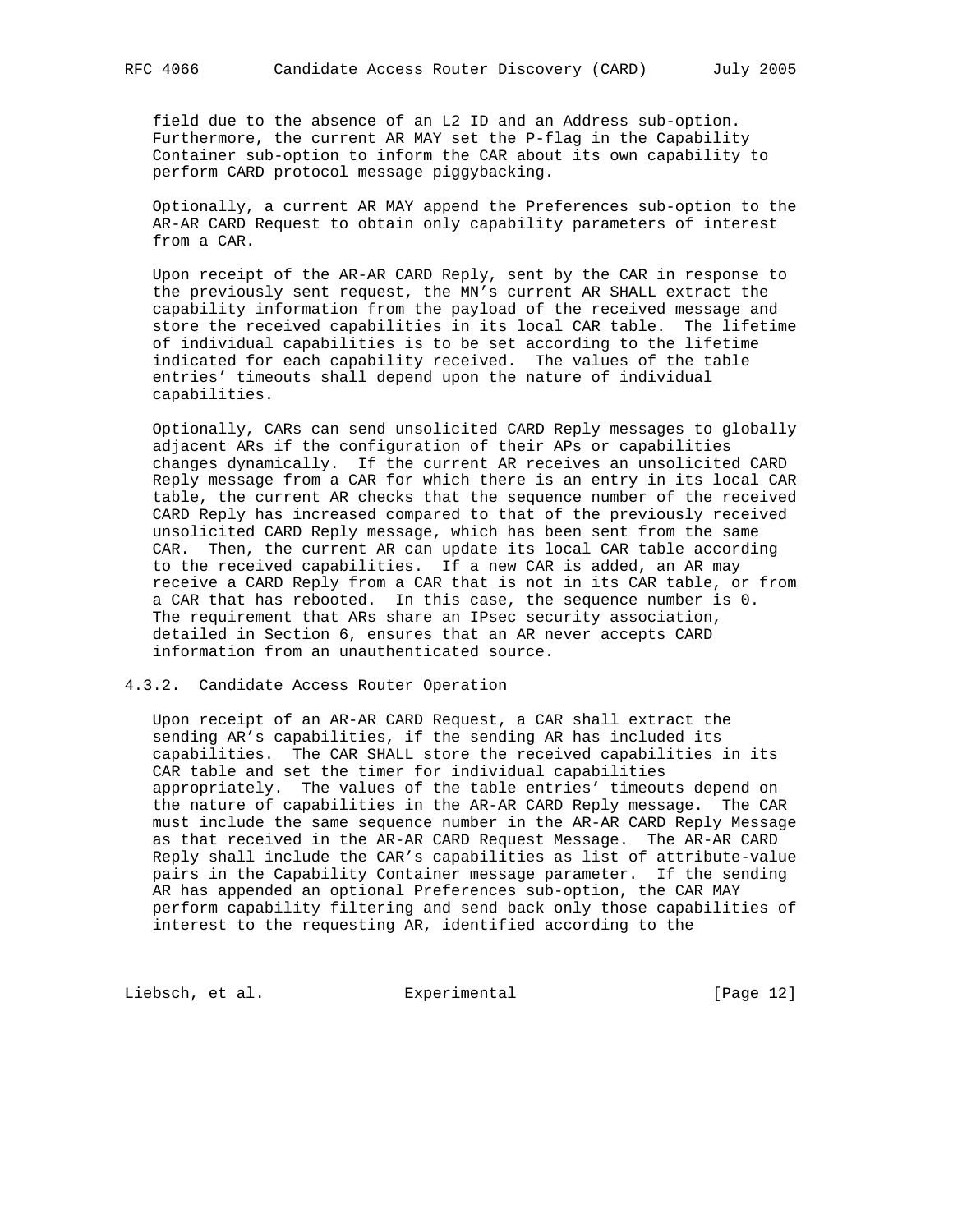Preferences sub-option. Because the AR-AR CARD Reply is based on a previously received AR-AR CARD Request, the CAR MUST set the U-flag of the AR-AR CARD Reply to 0.

 Optionally, the CAR MAY send an unsolicited CARD Reply message to globally adjacent ARs if one or more of its capability parameters change. Each unsolicited CARD Reply message should have as destination address the adjacent AR's unicast address and must have the U-flag set. Consecutive unsolicited CARD Reply messages MUST have the sequence number incremented accordingly, starting with 0 when the AR boots.

# 4.4. CARD Protocol Message Piggybacking on the MN-AR Interface

 CARD supports another mode of CAR information distribution, in which the capabilities are piggybacked on fast handover protocol messages. To allow MNs and ARs appending the ICMP-option type CARD Request and CARD Reply (Section 5.1.2) to the ICMP-type Fast Mobile IPv6 [Kood03] signaling messages, the MN and AR should know about the signaling peer's capability for CARD protocol message piggybacking. This requires dynamic discovery of piggybacking capability using the P-flag in the MN-AR CARD Request and the MN-AR CARD Reply message, as well as in the Capability Container message parameter. The format of these messages and parameters is described in Section 5.1.

 The MN sends the very first CARD Request to its current AR using the ICMP-type CARD main header for transport, as described in Section 4.2.1. If the MN supports CARD-protocol message piggybacking, the P-flag in this very first CARD Request message is set. On receipt of the CARD Request message, the current AR learns about the MN's piggybacking capability. To indicate its piggybacking capability, the AR sets the P-flag in the CARD Reply message. If the AR does not support piggybacking, all subsequent CARD-protocol messages between the MN and the AR are sent stand-alone, using the CARD main header. If both nodes (the MN and its current AR) support CARD-protocol message piggybacking, subsequent CARD protocol messages can be conveyed as an option via the Fast Mobile IPv6 Router Solicitation for Proxy (RtSolPr) and Proxy Router Advertisement (PrRtAdv) messages. During the CARD process, an MN learns about CARs' piggybacking capability at the discovery phase, as the Capability Container (described in Section 5.1.3.4) also carries a P-flag. This allows the MN to perform CARD protocol message piggybacking immediately after a handover to a selected CAR, assuming that this CAR supports CARD protocol piggybacking.

 If a MN prefers the reverse address translation function of the Fast Mobile IPv6 protocol, it can use CARD protocol message piggybacking to retrieve only the CARs' capability information. To indicate that

Liebsch, et al. Experimental [Page 13]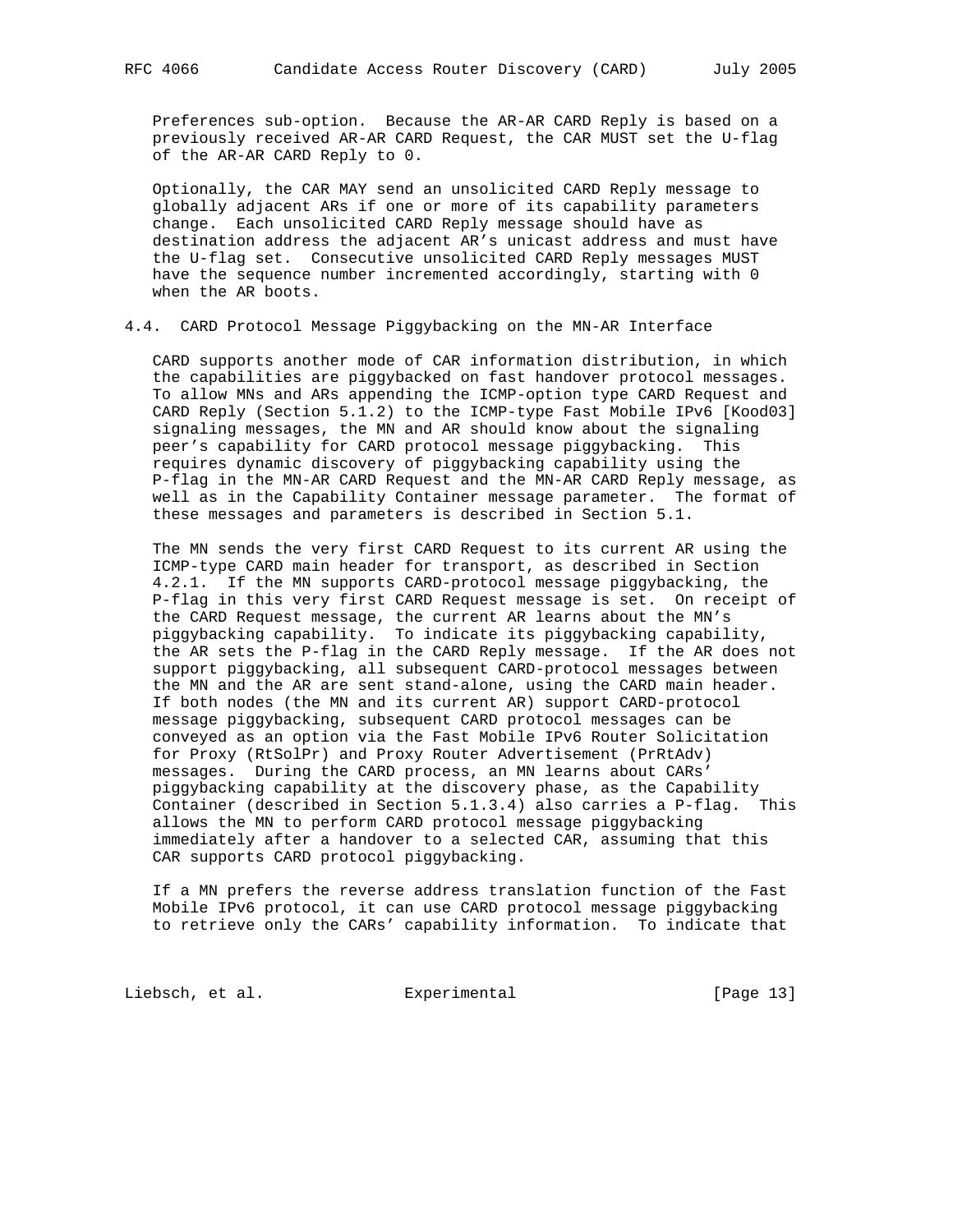reverse address translation is not required, the piggybacked CARD Request message MUST have the A-flag set. This causes the current AR to append only Capability Container sub-options. To associate a Capability Container sent as a parameter of the CARD Reply message to the IP address for the appropriate CAR, the Context-ID of an individual Capability Container MUST be used as an index, pointing to the associated IP address in the PrRtAdv message options. The Context-ID of individual Capability Containers is set appropriately by the MN's current AR. Details about how individual Context-ID values can be associated with a particular IP address option of the PrRtAdv message is out of the scope of this document.

- 5. Protocol Messages
- 5.1. CARD Messages for the Mobile Node-Access Router Interface
- 5.1.1. MN-AR Transport

 The MN-AR interface uses ICMP for transport. Because ICMP messages are limited to a single packet, and because ICMP contains no provisions for retransmitting packets if signaling is lost, the CARD protocol incorporates provisions for improving transport performance on the MN-AR interface. MNs SHOULD limit the amount of information requested in a single ICMP packet, as ICMP has no provision for fragmentation above the IP level.

 MNs and ARs use the Experimental ICMP-type main header [Ke04] when CARD protocol messages cannot be conveyed via ICMP-type Fast Mobile IPv6 [Kood03]. The MN-AR interface MUST implement and SHOULD use the CARD ICMP-type header for transport. If available, the MN-AR interface MAY use the ICMP-type Fast Mobile IPv6 [Kood03] for transport (Section 4.4).

|         |          | 0 1 2 3 4 5 6 7 8 9 0 1 2 3 4 5 6 7 8 9 0 1 2 3 4 5 6 7 8 9 0 1 |  |  |  |  |  |  |  |  |
|---------|----------|-----------------------------------------------------------------|--|--|--|--|--|--|--|--|
|         |          | -+-+-+-+-+-+-+-+-+-+-+-+-+-+-+-+-+-+-+                          |  |  |  |  |  |  |  |  |
| Type    | Code     | Checksum                                                        |  |  |  |  |  |  |  |  |
|         |          |                                                                 |  |  |  |  |  |  |  |  |
| Subtype | Reserved |                                                                 |  |  |  |  |  |  |  |  |
|         |          |                                                                 |  |  |  |  |  |  |  |  |
| Options |          |                                                                 |  |  |  |  |  |  |  |  |
|         |          |                                                                 |  |  |  |  |  |  |  |  |

IP Fields:

Source Address:

An IP address assigned to the sending interface.

Liebsch, et al. Experimental [Page 14]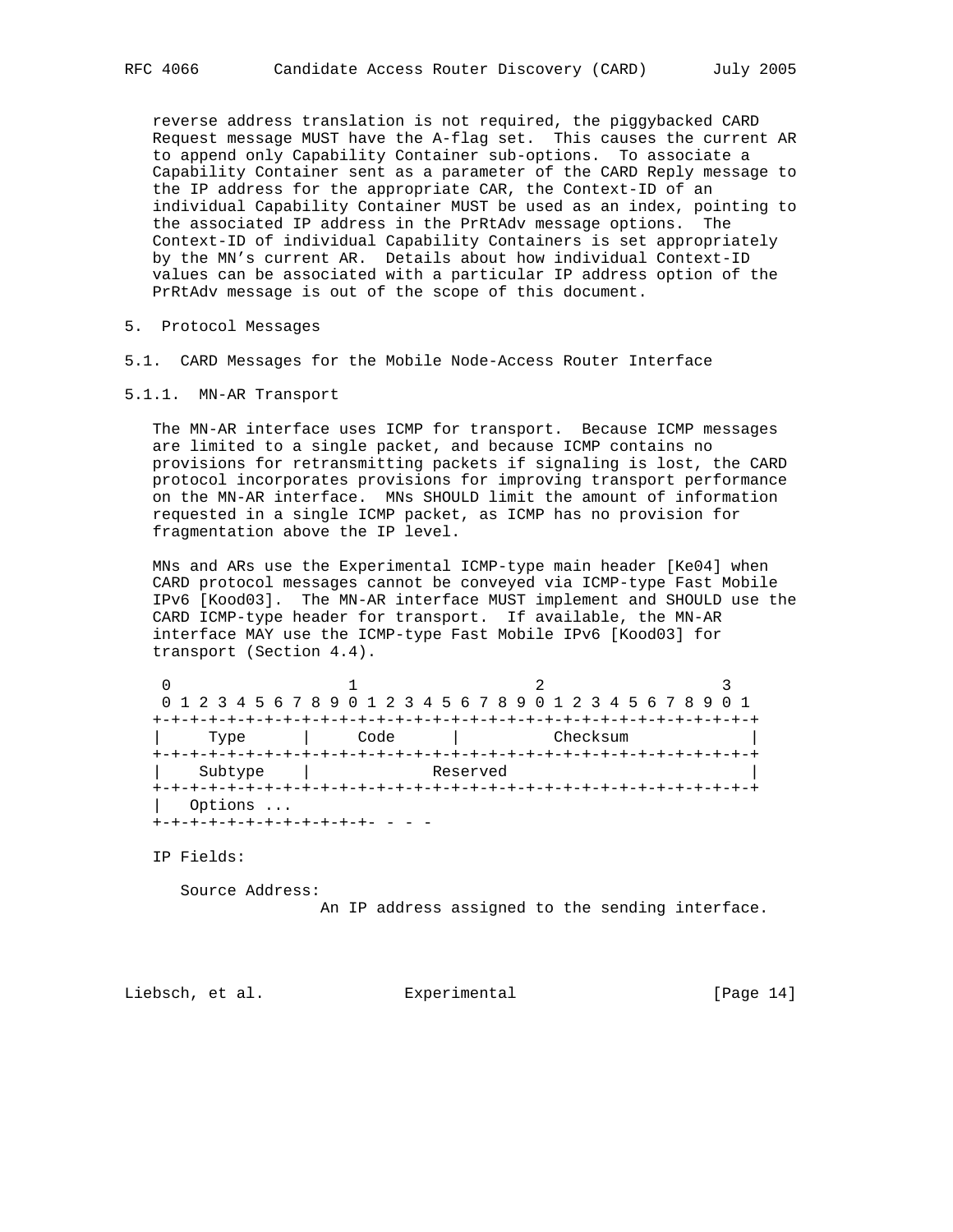Destination Address: An IP address assigned to the receiving interface. Hop Limit: 255 ICMP Fields: Type: Experimental Mobility type (assigned by IANA for IPv4 and IPv6, see [Ke04]). Code: 0 Checksum: The ICMP checksum. Subtype: Experimental Mobility subtype for CARD; see [Ke04]. Reserved: This field is currently unused. It MUST be initialized to zero by the sender and MUST be

ignored by the receiver.

Valid Options:

- CARD Request: The CARD Request allows entities to request CARD specific information from ARs. To support processing of the CARD Request message on the receiver side, further sub-options may be carried, serving as input to the reverse address translation function and/or capability discovery function.
- CARD Reply: The CARD Reply carries parameters, previously requested with a CARD Request, back to the sender of the CARD Request.

Valid Sub-Options:

Support level is indicated in parentheses.

 Layer-2 ID (mandatory): The Layer-2 ID sub-option [5.1.3.1] carries information about the type of an access point as well as the Layer-2 address of the access point associated with the CAR whose IP address and capability information is to be resolved.

Liebsch, et al. Experimental [Page 15]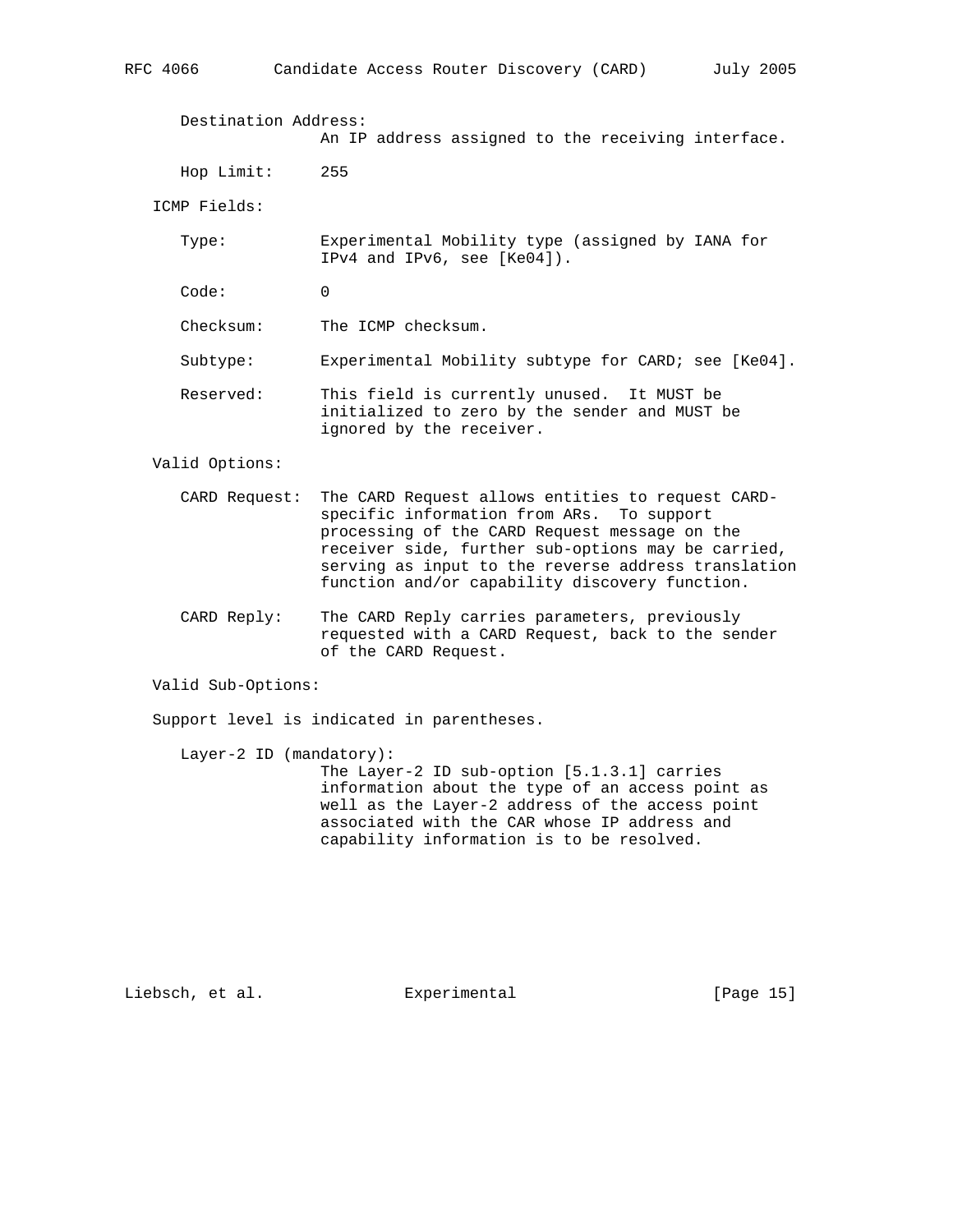Capability Container (mandatory): The Capability Container sub-option carries information about a single CAR's capabilities. The format of this sub-option is described in Section 5.1.3.4. Address (mandatory): The Address sub-option carries information on an individual CAR's resolved IP address. The format of the Address sub-option is described in Section 5.1.3.5.

 Trusted Anchor (mandatory): The Trusted Anchor sub-option carries the name of a trusted anchor for which the MN has a certificate. The format of the Trusted Anchor sub-option is described in Section 5.1.3.6.

Router Certificate (mandatory):

 The Router Certificate sub-option carries one certificate in the path for the current AR or for a CAR. The chain includes certificates starting at a trusted anchor, which the AR shares in common with the MN, to the router itself. The format of the Router Certificate sub-option is described in Section 5.1.3.7.

Preferences (optional):

 The Preferences sub-option carries information about attributes of interest to the requesting entity. Attributes are encoded according to the AVP encoding rule, which is described in Section 5.1.4. For proper settings of AVP Code and Data field, see Section 5.1.3.2. This sub-option is used only if optional capability pre-filtering is performed on ARs, and it provides only capabilities of interest to a requesting MN.

Requirements (optional):

 The Requirements sub-option carries information about attribute-value pairs required for pre filtering of CARs on the MN's current AR. This parameter conveys MN specific attribute-value pairs to allow the MN's current AR to send only information about CARs of interest back to the requesting MN. CARs are filtered on ARs according to the CARs' capability parameters and given policy or threshold, as encoded in the Requirements sub-

Liebsch, et al. Experimental [Page 16]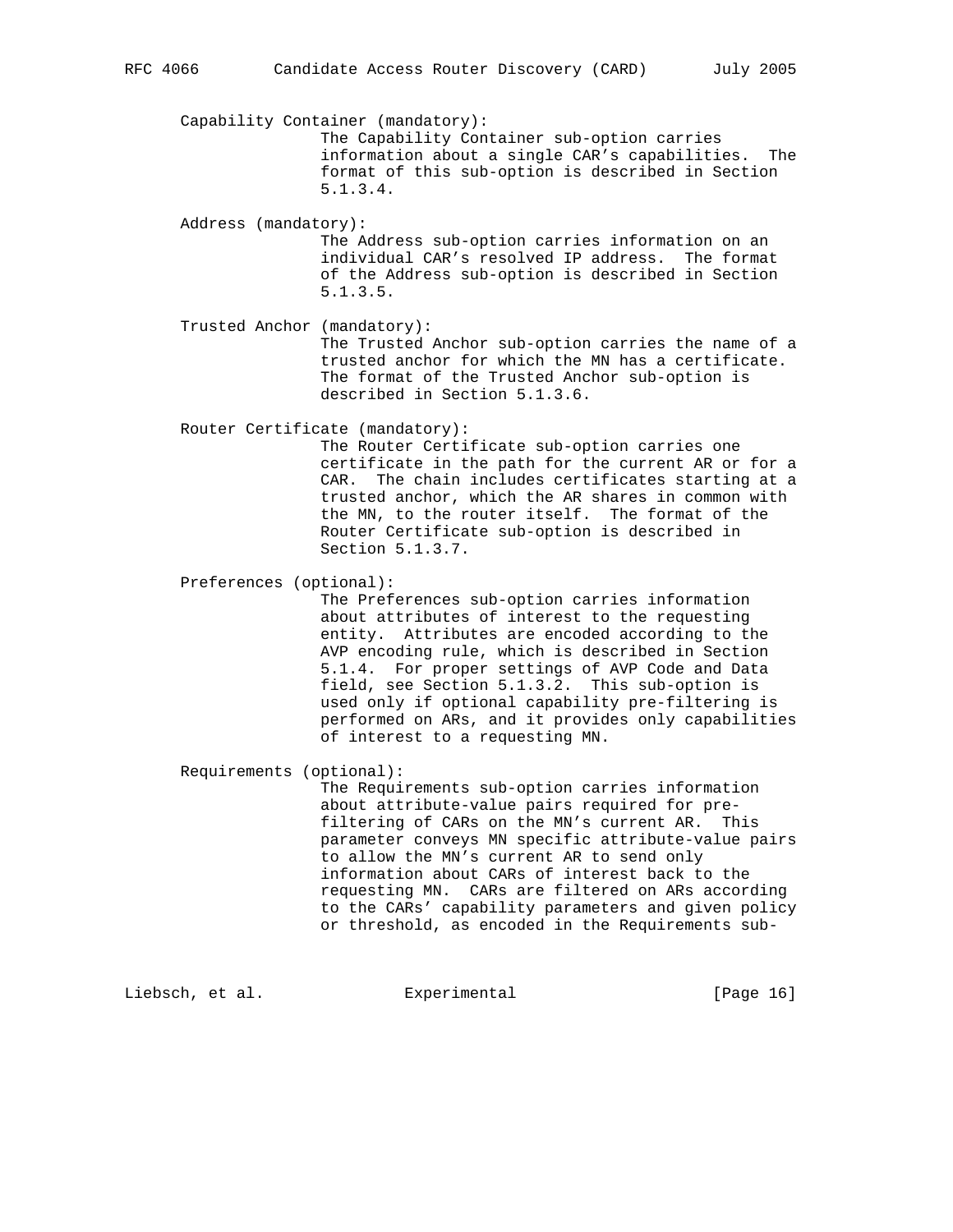option. Attribute-value pairs are encoded according to the AVP encoding rule, which is described in Section 5.1.4. Rules for proper setting of the AVP Code and Data field for the Requirements sub-option are described in Section 5.1.3.3.

 CARD Requests that fail to elicit a response are retransmitted. The initial retransmission occurs after a CARD\_REQUEST\_RETRY wait period. Retransmissions MUST be made with exponentially increasing wait intervals (doubling the wait each time). CARD Requests should be retransmitted until either a response (which might be an error) has been obtained or CARD\_RETRY\_MAX seconds have occurred. ARs MUST discard any CARD Requests having the same sequence number after CARD\_RETRY\_MAX seconds. If a CARD Reply spans multiple ICMP messages, the same sequence number MUST be used in each message.

 MNs that retransmit a CARD Request use the same CARD sequence number. This allows the AR to cache its reply to the original request and then to send it again, should a duplicate request arrive. This cached information should only be held for a maximum of CARD\_RETRY\_MAX seconds after receipt of the request. Sequence numbers SHOULD be chosen randomly. Random sequence numbers avoid duplicates if MNs restart frequently and simplify sequence-number maintenance on both the MN and AR when MNs frequently appear and disappear due to movement between CARs.

5.1.2. CARD Options Format

All options are of the following form:

|        | 0 1 2 3 4 5 6 7 8 9 0 1 2 3 4 5 6 7 8 9 0 1 2 3 4 5 6 7 8 9 0 1 |  |  |  |  |        |  |  |  |  |  |       |  |  |  |  |  |  |  |  |
|--------|-----------------------------------------------------------------|--|--|--|--|--------|--|--|--|--|--|-------|--|--|--|--|--|--|--|--|
|        |                                                                 |  |  |  |  |        |  |  |  |  |  |       |  |  |  |  |  |  |  |  |
|        | Type                                                            |  |  |  |  | Length |  |  |  |  |  | Vers. |  |  |  |  |  |  |  |  |
|        |                                                                 |  |  |  |  |        |  |  |  |  |  |       |  |  |  |  |  |  |  |  |
| $\sim$ |                                                                 |  |  |  |  |        |  |  |  |  |  |       |  |  |  |  |  |  |  |  |
|        |                                                                 |  |  |  |  |        |  |  |  |  |  |       |  |  |  |  |  |  |  |  |

Fields:

- Type: 8-bit identifier of the type of option, assigned by IANA. See [Ke04] for CARD Request and CARD Reply values.
- Length: 8-bit unsigned integer. The length of the option, including the type and length fields in units of 8 octets. The value 0 is invalid.

Liebsch, et al. Experimental [Page 17]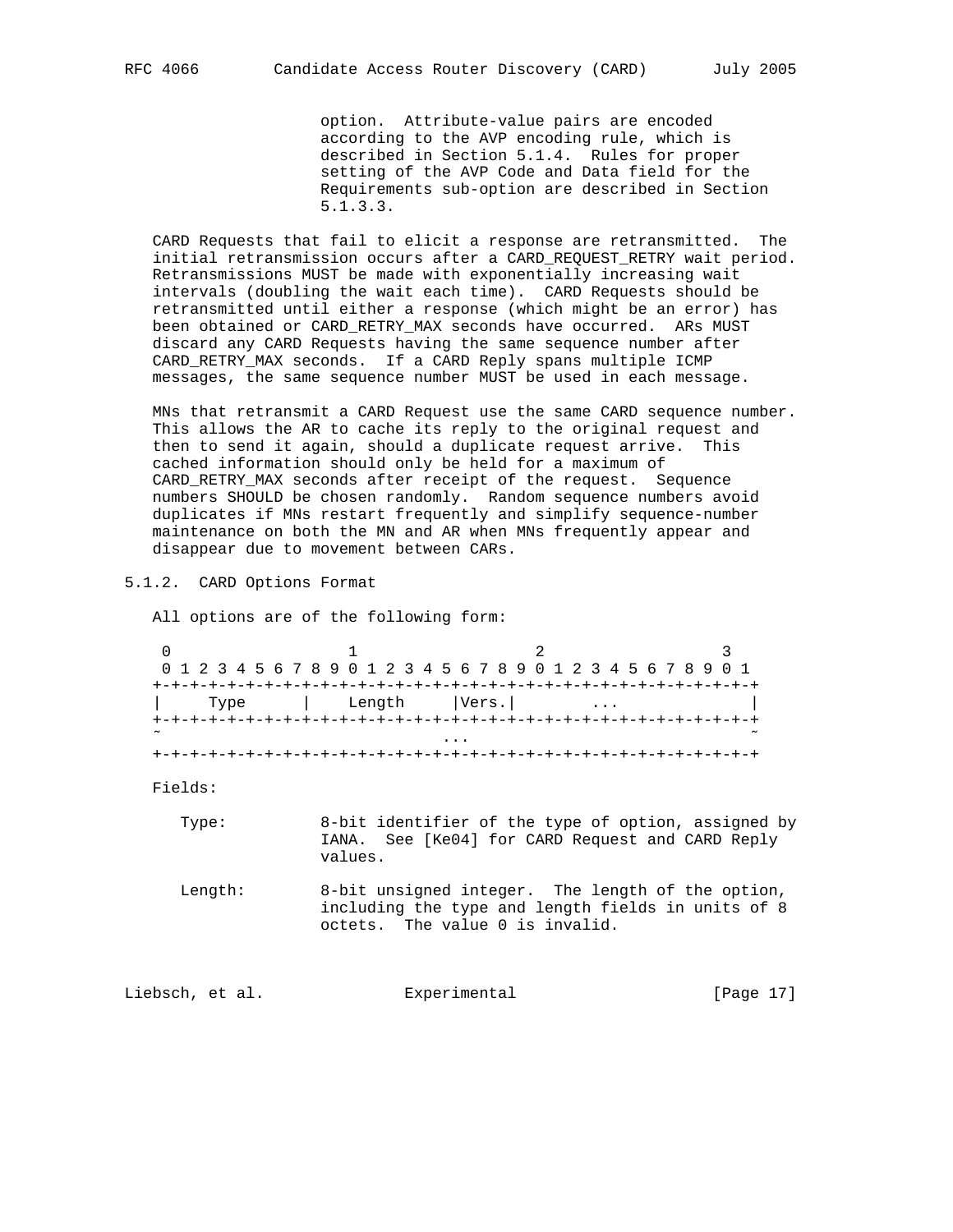Vers.: 3-bit version code. For this specification, Vers.=1.

5.1.2.1. CARD Request Option

0  $1$  2 3 0 1 2 3 4 5 6 7 8 9 0 1 2 3 4 5 6 7 8 9 0 1 2 3 4 5 6 7 8 9 0 1 +-+-+-+-+-+-+-+-+-+-+-+-+-+-+-+-+-+-+-+-+-+-+-+-+-+-+-+-+-+-+-+-+ | Type | Length |Vers.|P|C|A|T| Reserved | +-+-+-+-+-+-+-+-+-+-+-+-+-+-+-+-+-+-+-+-+-+-+-+-+-+-+-+-+-+-+-+-+ | Sequence Number | +-+-+-+-+-+-+-+-+-+-+-+-+-+-+-+-+-+-+-+-+-+-+-+-+-+-+-+-+-+-+-+-+ | Sub-Options +-+-+-+-+-+-+-+-+-+-+-+-+-+-+ - - -

Fields:

- Type: Assigned by IANA for IPv4 and IPv6; see [Ke04].
- Length: The length of the option in units of 8 octets, including the type and length fields as well as sub-options.
- Vers.: 3-bit version code. For this specification, Vers.=1.
	- Flags: P-flag: Indicates the CARD-protocol message piggybacking capability of the CARD Request message sender. A description for proper use of this flag can be found in Section 4.4 of this document.
		- C-flag: Indicates that the requesting entity is also interested in associated CARs' capabilities. If the MN wants the AR to append CARs' capability parameters to the CARD Reply in addition to address information, the MN must set this flag.
		- A-flag: Indicates that the requesting entity does NOT want the receiver of this message to perform reverse address translation. This flag is set if CARD protocol messages are piggybacked with a protocol that performs reverse address translation. For details, refer to Section 4.4 of this document.

Liebsch, et al. **Experimental** [Page 18]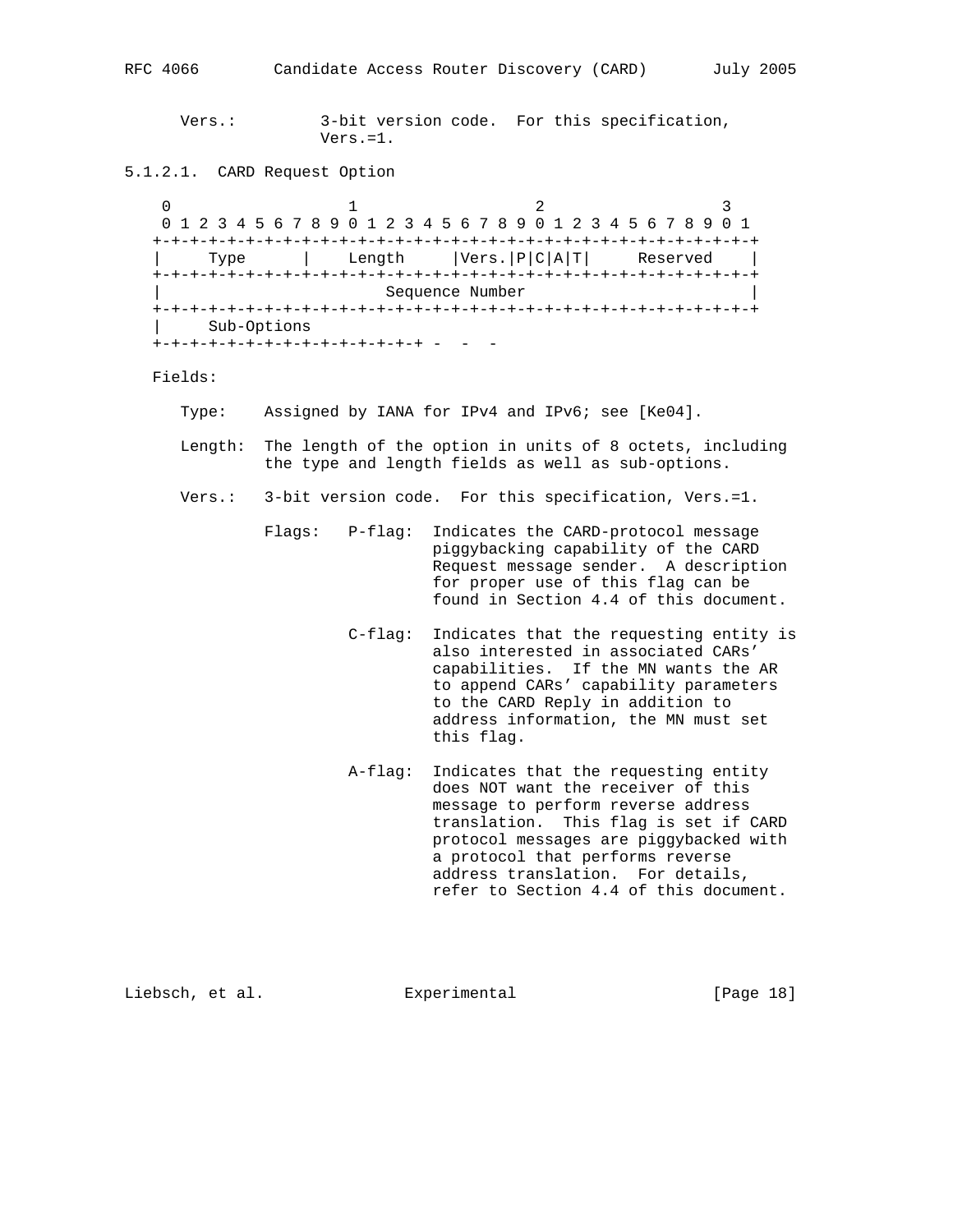T-flag: Indicates that the requesting entity is interested in obtaining all certificates from the responder. This flag is only valid on the AR-AR interface.

 The flag combination A=1 and C=0 is invalid, and the flag T=1 is invalid on the MN-AR interface. The AR MUST discard an invalid message and log an appropriate error message.

Reserved:

Initialized to zero, ignored on receipt.

 Sequence Number: Allows requests to be correlated with replies.

Valid Sub-Options:

- L2 ID sub-option
- Preferences sub-option
- Requirements sub-option
- Trusted Anchor sub-option

 To ensure that requirements on boundary alignment are met, individual sub-options MUST meet the 64-bit boundary alignment requirements respectively. This will ensure that the entire CARD Request option meets the 8n alignment constraint.

5.1.2.2. CARD Reply Option

0  $1$  2 3 0 1 2 3 4 5 6 7 8 9 0 1 2 3 4 5 6 7 8 9 0 1 2 3 4 5 6 7 8 9 0 1 +-+-+-+-+-+-+-+-+-+-+-+-+-+-+-+-+-+-+-+-+-+-+-+-+-+-+-+-+-+-+-+-+ | Type | Length |Vers.|P|U|L| Reserved | +-+-+-+-+-+-+-+-+-+-+-+-+-+-+-+-+-+-+-+-+-+-+-+-+-+-+-+-+-+-+-+-+ | Sequence Number | +-+-+-+-+-+-+-+-+-+-+-+-+-+-+-+-+-+-+-+-+-+-+-+-+-+-+-+-+-+-+-+-+ | Sub-Options +-+-+-+-+-+-+-+-+-+-+-+-+-+-+ - - -

Fields:

Type: Assigned by IANA for IPv4 and IPv6 [Ke04].

 Length: The length of the option in units of 8 octets, including the type and length fields as well as sub-options.

Liebsch, et al. Experimental [Page 19]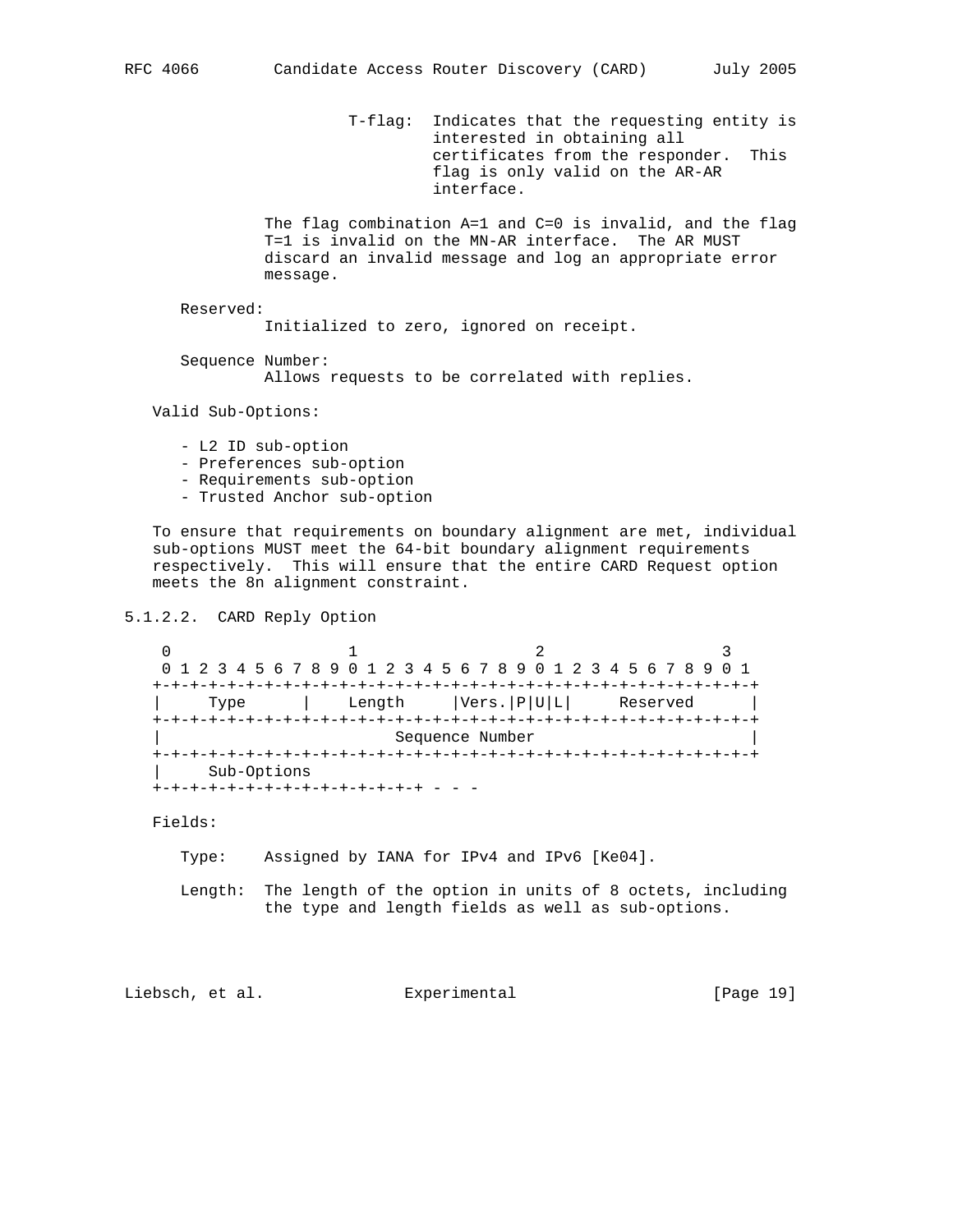Vers.: 3-bit version code. For this specification, Vers.=1.

- Flags: P-flag: Indicates the CARD-protocol message piggybacking capability of the CARD Reply message sender. A description for proper use of this flag can be found in Section 4.4 of this document.
	- U-flag: Indicates an unsolicited CARD Reply. This flag is only valid on the AR-AR interface.
	- L-flag: Set if this message is the last message in a multiple ICMP message reply. This flag is only valid on the MN-AR interface.

 The flag U=1 on an AR-MN message is invalid. An invalid message should be discarded and an appropriate error message logged.

Reserved:

Initialized to zero, ignored on receipt.

Sequence Number:

Allows requests to be correlated with replies.

Valid Sub-Options:

- L2 ID sub-option
- Capability Container sub-option
- Address sub-option
- Router Certificate sub-option

 To ensure requirements on boundary alignment are met, individual sub-options MUST meet 64-bit boundary alignment requirements respectively. This will ensure that the entire CARD Request option meets the 8n alignment constraint.

5.1.3. Sub-Options Format

All sub-options are of the following form:

0  $1$  2 3 0 1 2 3 4 5 6 7 8 9 0 1 2 3 4 5 6 7 8 9 0 1 2 3 4 5 6 7 8 9 0 1 +-+-+-+-+-+-+-+-+-+-+-+-+-+-+-+-+-+-+-+-+-+-+-+-+-+-+-+-+-+-+-+-+ |Sub-Option Type|Sub-Option Len | Sub-Option Data . . . +-+-+-+-+-+-+-+-+-+-+-+-+-+-+-+-+-+-+-+-+-+-+-+-+-+-+-+-+-+-+-+-+

Liebsch, et al. Experimental [Page 20]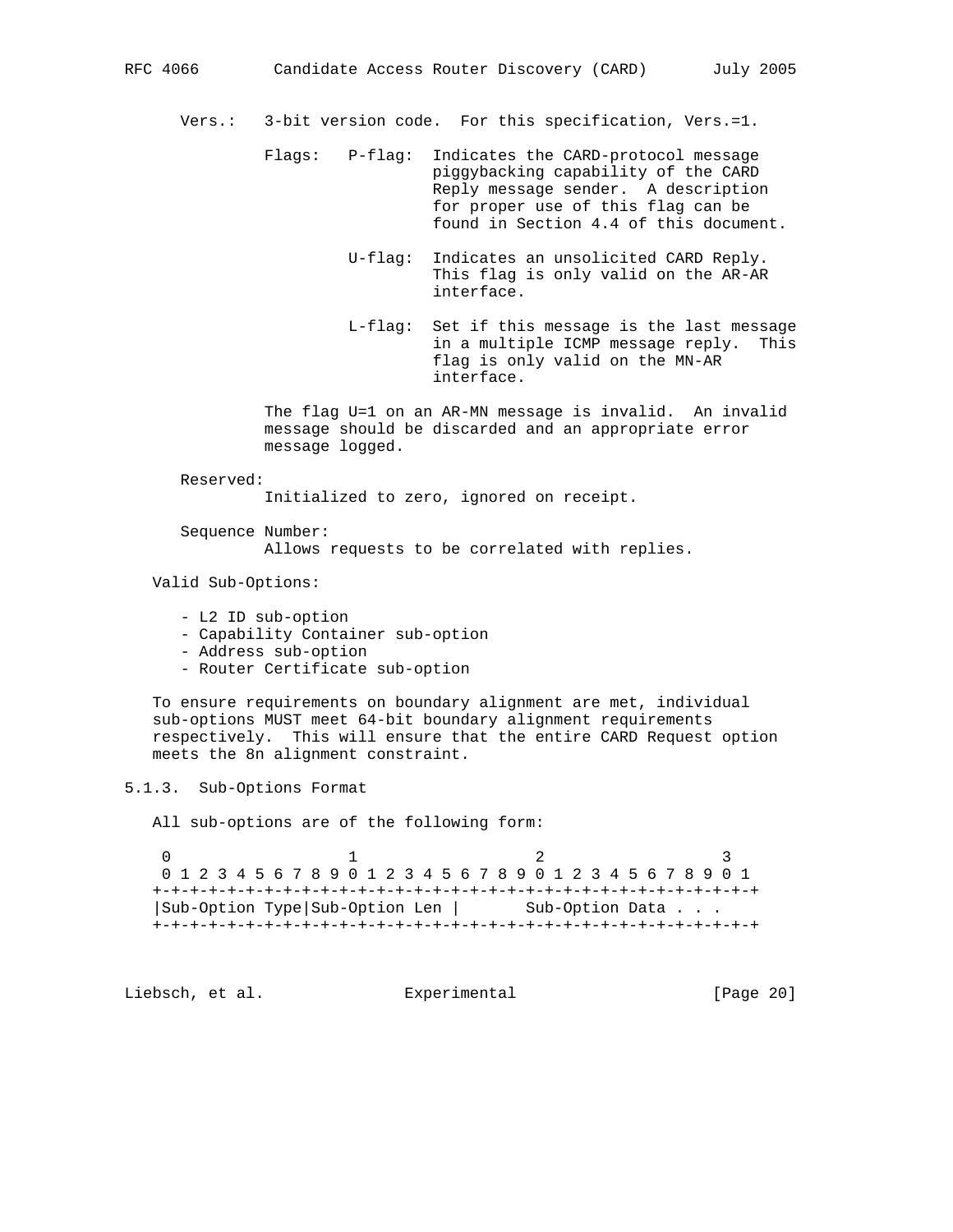Sub-Option Type: 8-bit identifier of the type of option. The sub-options defined in this document are listed in the table below. The table also indicates on which interfaces the sub-option is valid.

| Description          | Type |             | Interface |
|----------------------|------|-------------|-----------|
|                      |      |             |           |
|                      |      | MN-AR       | AR-AR     |
|                      |      |             |           |
| L2 ID                | 0x01 | х           |           |
| Address              | 0x02 | $\mathbf x$ |           |
| Capability Container | 0x03 | X           | x         |
| Preferences          | 0x04 | X           | x         |
| Requirements         | 0x05 | X           |           |
| Trusted Anchor       | 0x06 | X           |           |
| Router Certificate   | 0x07 | X           | x         |

 Sub-Option-Length: 8-bit unsigned integer indicating the length of the sub-option, including the sub-option type and sub-option length fields. Sub-option lengths are in units of 8 octets, aligned on a 64-bit boundary. Sub-options that are shorter are padded with null octets; the extent of the padding is determined by the sub-option contents.

5.1.3.1. L2 ID Sub-Option

0  $1$  2 3 0 1 2 3 4 5 6 7 8 9 0 1 2 3 4 5 6 7 8 9 0 1 2 3 4 5 6 7 8 9 0 1 +-+-+-+-+-+-+-+-+-+-+-+-+-+-+-+-+-+-+-+-+-+-+-+-+-+-+-+-+-+-+-+-+ |Sub-Option Type|Sub-Option Len | Context-ID | Status Code | +-+-+-+-+-+-+-+-+-+-+-+-+-+-+-+-+-+-+-+-+-+-+-+-+-+-+-+-+-+-+-+-+  $L2-Type$   $L2ID...$ +-+-+-+-+-+-+-+-+-+-+-+-+-+-+-+-+-+-+ - - -

Sub-Option Type:

0x01

Sub-Option Length:

Length of the sub-option.

 Context-ID: Associates the L2 ID, IP address and other parameters that belong to the same AR IP address but are encoded in separate sub-options.

Liebsch, et al. Experimental [Page 21]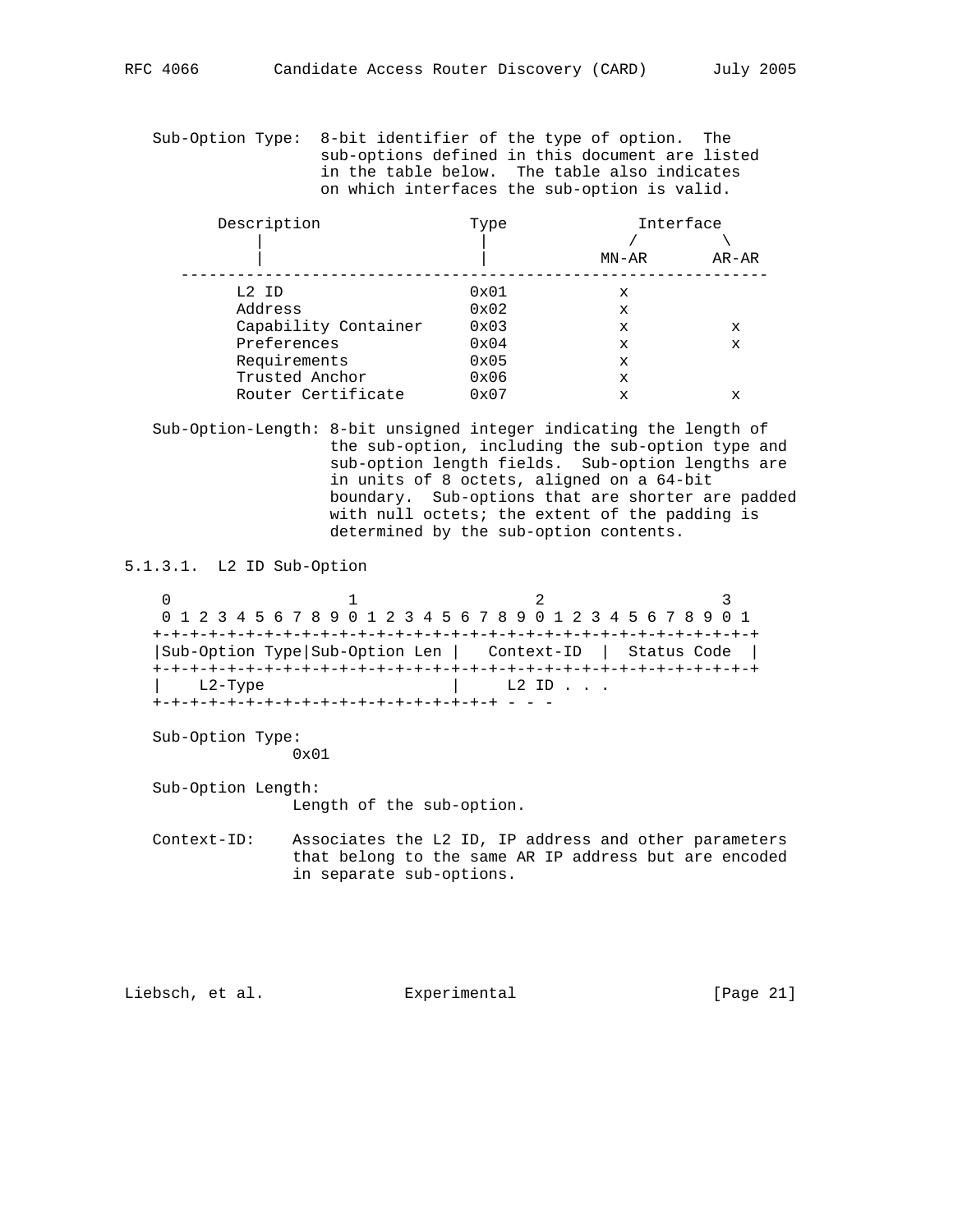Status Code: This field allows ARs to inform a requesting entity about processing results for a particular L2 ID. The L2 ID sub-option MUST be sent back to the requesting entity with a CARD Reply message.

The following status codes are specified:

- 0x00: NONE This value MUST be set when the L2 ID is included in a CARD Request.
- 0x01: CANDIDATE MUST be set in a CARD Reply when a L2 ID sub-option is included with information about candidate APs' L2 IDs. Candidate L2 IDs are sent if the CARD Request did not include a specific L2 ID for resolution. If CANDIDATE is set, the AR MUST set the Context-ID field of individual parameters to a value that allows associated L2 ID, address, and capability information to be matched on the receiver side.
- 0x02: MATCH MUST be set in the CARD Reply to identify that this L2 ID matches previously resolved CAR information for a different L2 ID. If MATCH is set, the AR sets the Context-ID in the L2-ID sub-option to identify the matching previously resolved L2 ID.
- 0x03: RESOLVER ERROR MUST be set in the CARD Reply if the L2 ID cannot be resolved. The AR sets this value for the Status Code in the returned L2 ID sub-option.
- L2 type: Indicates the interface type. Allocated by IANA [Ke04].
- L2 ID: The variable length Layer-2 identifier of an individual CAR's access point. The length without padding is determined by the L2 type.

5.1.3.2. Preferences Sub-Option

0  $1$  2 3 0 1 2 3 4 5 6 7 8 9 0 1 2 3 4 5 6 7 8 9 0 1 2 3 4 5 6 7 8 9 0 1 +-+-+-+-+-+-+-+-+-+-+-+-+-+-+-+-+-+-+-+-+-+-+-+-+-+-+-+-+-+-+-+-+ |Sub-Option Type|Sub-Option Len | Preferences +-+-+-+-+-+-+-+-+-+-+-+-+-+-+-+-+-+-+-+-+-+-+-+-+-+-+-+-+-+-+-+-+

Liebsch, et al. Experimental [Page 22]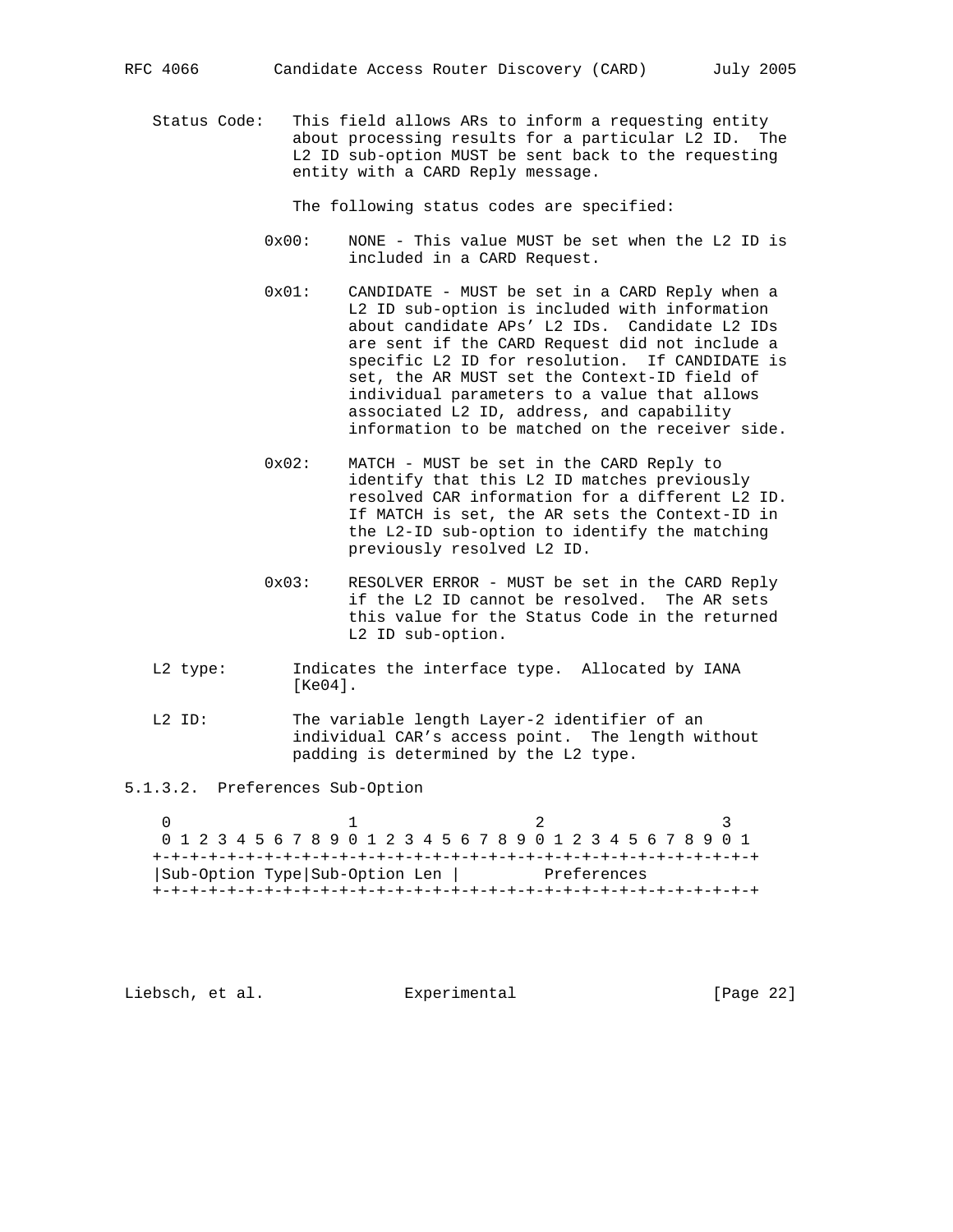```
 Sub-Option Type:
               0x04
Sub-Option Length:
               Length of the sub-option.
Preferences: List of capability attribute values (see Section
               5.1.4).
```
 Only ATTRIBUTE (AVP Code; see Section 5.1.4) fields MUST be present and set for individual capabilities, which are of interest to the requesting entity. The LIFETIME and VALUE (Data) indicator will not be processed and can be omitted. The AVP LENGTH indicator is also not present, as the preferences are indicated only with a list of 16-bit encoded ATTRIBUTE fields. If 64-bit boundary alignment requirements cannot be met with the list of ATTRIBUTE values, padding the missing 16-bit MUST be done with an ATTRIBUTE value of 0x0000. An ATTRIBUTE code of 0x0 is reserved so that the end of the ATTRIBUTE code list can be determined when an ATTRIBUTE value of 0x0 is read.

 The use of the Preferences sub-option is optional and is for optimization purposes.

5.1.3.3. Requirements Sub-Option

0  $1$  2 3 0 1 2 3 4 5 6 7 8 9 0 1 2 3 4 5 6 7 8 9 0 1 2 3 4 5 6 7 8 9 0 1 +-+-+-+-+-+-+-+-+-+-+-+-+-+-+-+-+-+-+-+-+-+-+-+-+-+-+-+-+-+-+-+-+ |Sub-Option Type|Sub-Option Len | Requirements +-+-+-+-+-+-+-+-+-+-+-+-+-+-+-+-+-+-+-+-+-+-+-+-+-+-+-+-+-+-+-+-+

 Sub-Option Type: 0x05

 Sub-Option Length: Length of the sub-option.

Requirements: AVP-encoded requirements (see Section 5.1.4)

 AVPs MUST be encoded according to the rule described in Section 5.1.4. Both the ATTRIBUTE (AVP Code) and VALUE (Data) fields MUST be present and set appropriately. The end of the Requirements list can be determined when an ATTRIBUTE value of 0x0 is read.

 The use of the Requirements sub-option is optional and is for optimization purposes.

Liebsch, et al. Experimental [Page 23]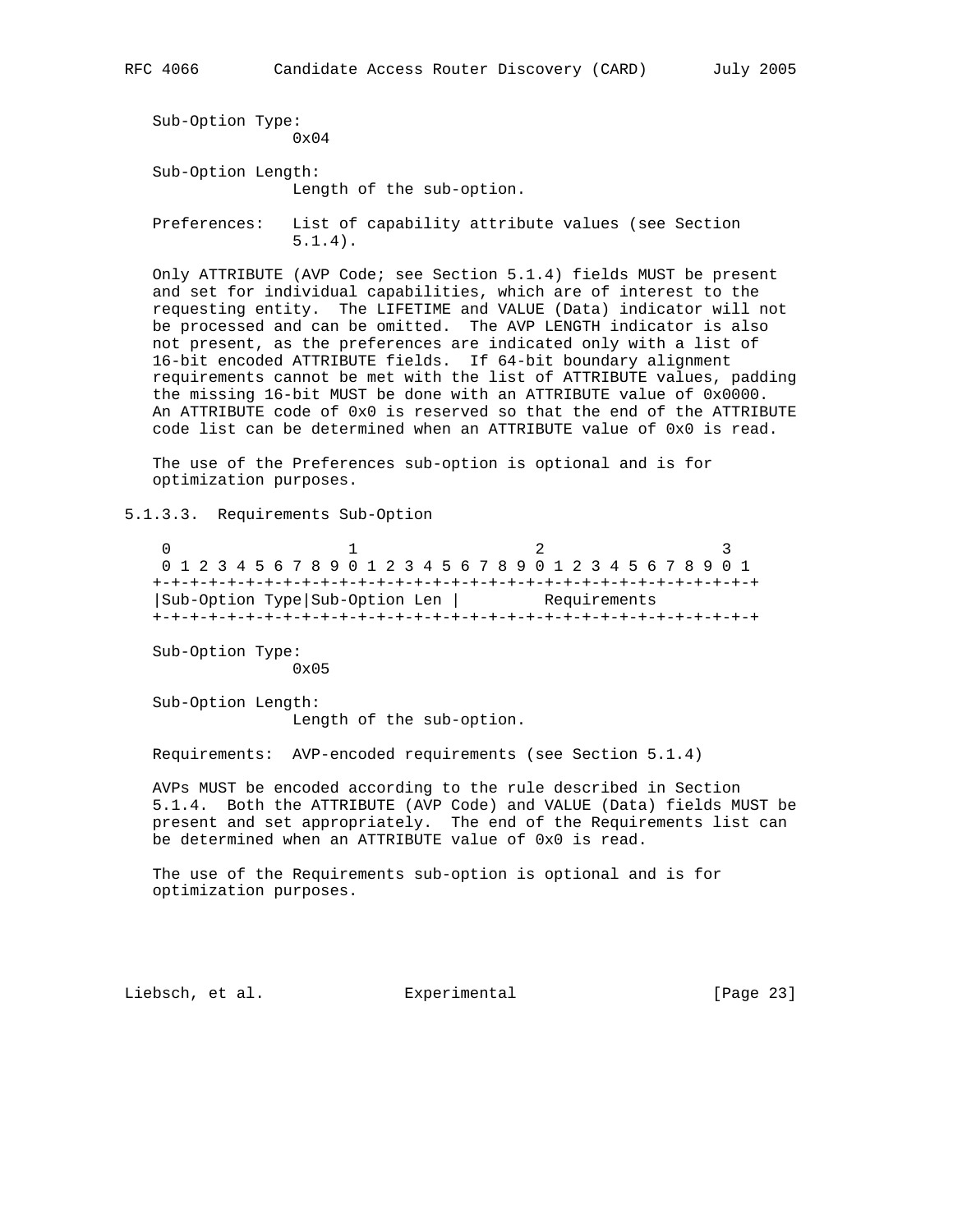5.1.3.4. Capability Container Sub-Option 0  $1$  2 3 0 1 2 3 4 5 6 7 8 9 0 1 2 3 4 5 6 7 8 9 0 1 2 3 4 5 6 7 8 9 0 1 +-+-+-+-+-+-+-+-+-+-+-+-+-+-+-+-+-+-+-+-+-+-+-+-+-+-+-+-+-+-+-+-+ |Sub-Option Type|Sub-Option Len | Context-ID |P| Reserved | +-+-+-+-+-+-+-+-+-+-+-+-+-+-+-+-+-+-+-+-+-+-+-+-+-+-+-+-+-+-+-+-+ | AVPs +-+-+-+-+-+-+-+-+-+-+-+-+-+-+ - - - Sub-Option Type: 0x03 Sub-Option Length: Length of the sub-option. Context-ID: Associates the L2 ID, IP address, and other parameters that belong to the same AR IP address but are encoded in separate sub-options. Flags: P-flag: Indicates piggybacking capability of the CAR whose capabilities are conveyed in this Capability Container. This flag allows an MN to know after a CARD process whether a selected new AR can perform piggybacking. Reserved: Initialized to zero, ignored on receipt. AVPs: AVPs are a method of encapsulating capability information relevant for the CARD protocol. See Section 5.1.4 for the AVP encoding rule and list parsing. 5.1.3.5. Address Sub-Option 0  $1$  2 3 0 1 2 3 4 5 6 7 8 9 0 1 2 3 4 5 6 7 8 9 0 1 2 3 4 5 6 7 8 9 0 1 +-+-+-+-+-+-+-+-+-+-+-+-+-+-+-+-+-+-+-+-+-+-+-+-+-+-+-+-+-+-+-+-+ |Sub-Option Type|Sub-Option Len | Context-ID | Address Type |

 +-+-+-+-+-+-+-+-+-+-+-+-+-+-+-+-+-+-+-+-+-+-+-+-+-+-+-+-+-+-+-+-+ Address . . . +-+-+-+-+-+-+-+-+-+-+-+-+-+-+-+-+- - - - -

 Sub-Option Type: 0x02

Liebsch, et al. Experimental [Page 24]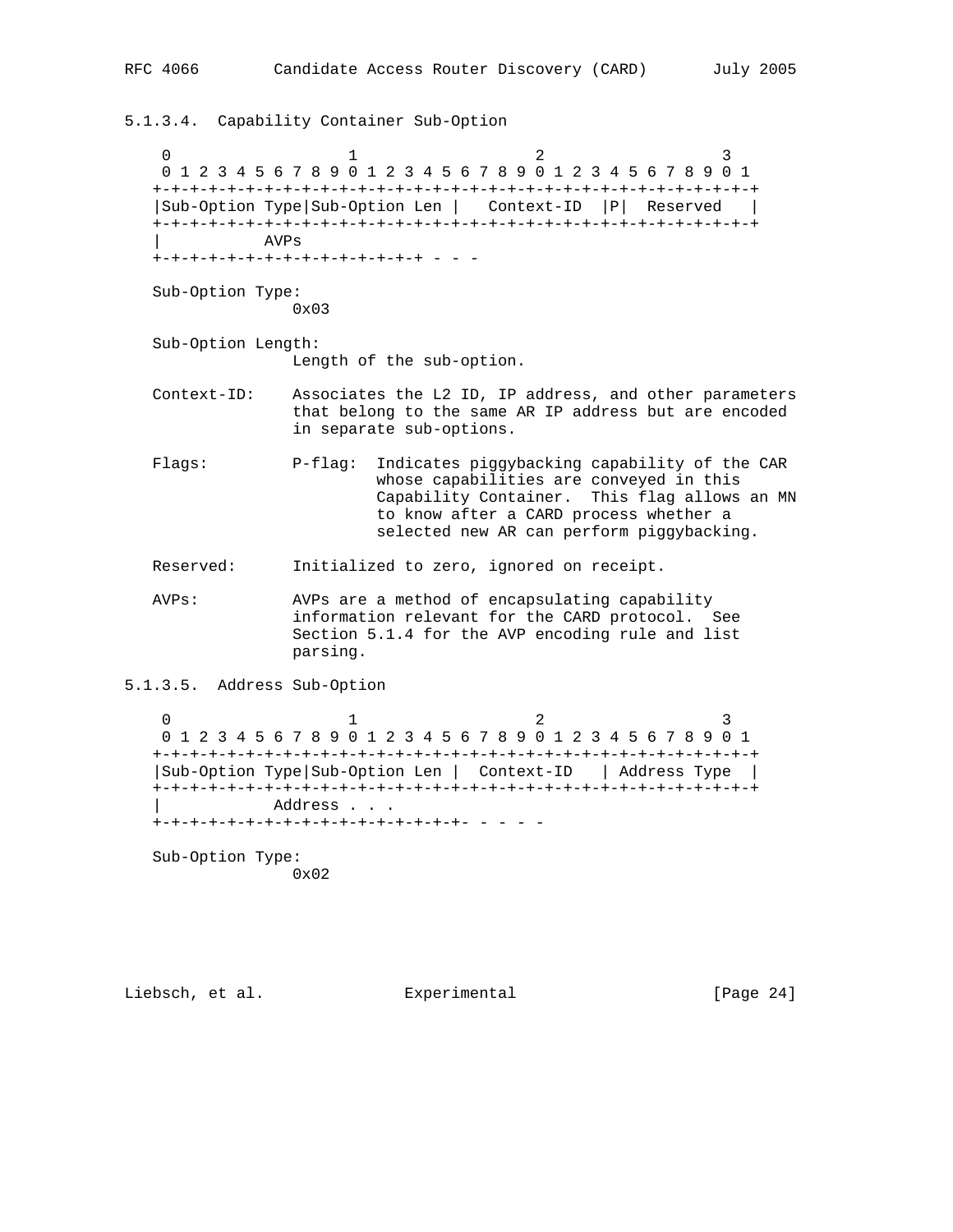Sub-Option Length: Length of the sub-option. For IPv4, the length is 1 (8 octets); for IPv6 the length is 3 (24 octets). Context-ID: Associates the L2 ID, IP address, and other parameters that belong to the same AR IP address but are encoded in separate sub-options. Address Type: Indicates the type of the address. 0x01 IPv4 0x02 IPv6 Address: The Candidate Access Router's IP address. 5.1.3.6. Trusted Anchor Sub-Option 0  $1$  2 3 0 1 2 3 4 5 6 7 8 9 0 1 2 3 4 5 6 7 8 9 0 1 2 3 4 5 6 7 8 9 0 1 +-+-+-+-+-+-+-+-+-+-+-+-+-+-+-+-+-+-+-+-+-+-+-+-+-+-+-+-+-+-+-+-+ |Sub-Option Type|Sub-Option Len | Component | +-+-+-+-+-+-+-+-+-+-+-+-+-+-+-+-+-+-+-+-+-+-+-+-+-+-+-+-+-+-+-+-+ | Trusted Anchor Name +-+-+-+-+-+-+-+-+-+-+-+-+-+-+-+-+- - - - - Sub-Option Type: 0x06 Sub-Option Length: Length of the sub-option. Reserved: Initialized to zero, ignored on receipt. Component: A 2 octet unsigned integer field set to 65,535 if the sender desires to retrieve all the certificates in the certification path. Otherwise, it is set to the component identifier corresponding to the certificate that the receiver wants to retrieve. Trusted Anchor Name: DER encoding for the X.501 name of certification path component(see [Arkko04] for more detail on certification path component name encoding). A CARD Request message containing Trusted Anchor sub-options MUST NOT contain any other sub-options, except for a single L2 ID sub-option identifying the AP of interest. Liebsch, et al. Experimental [Page 25]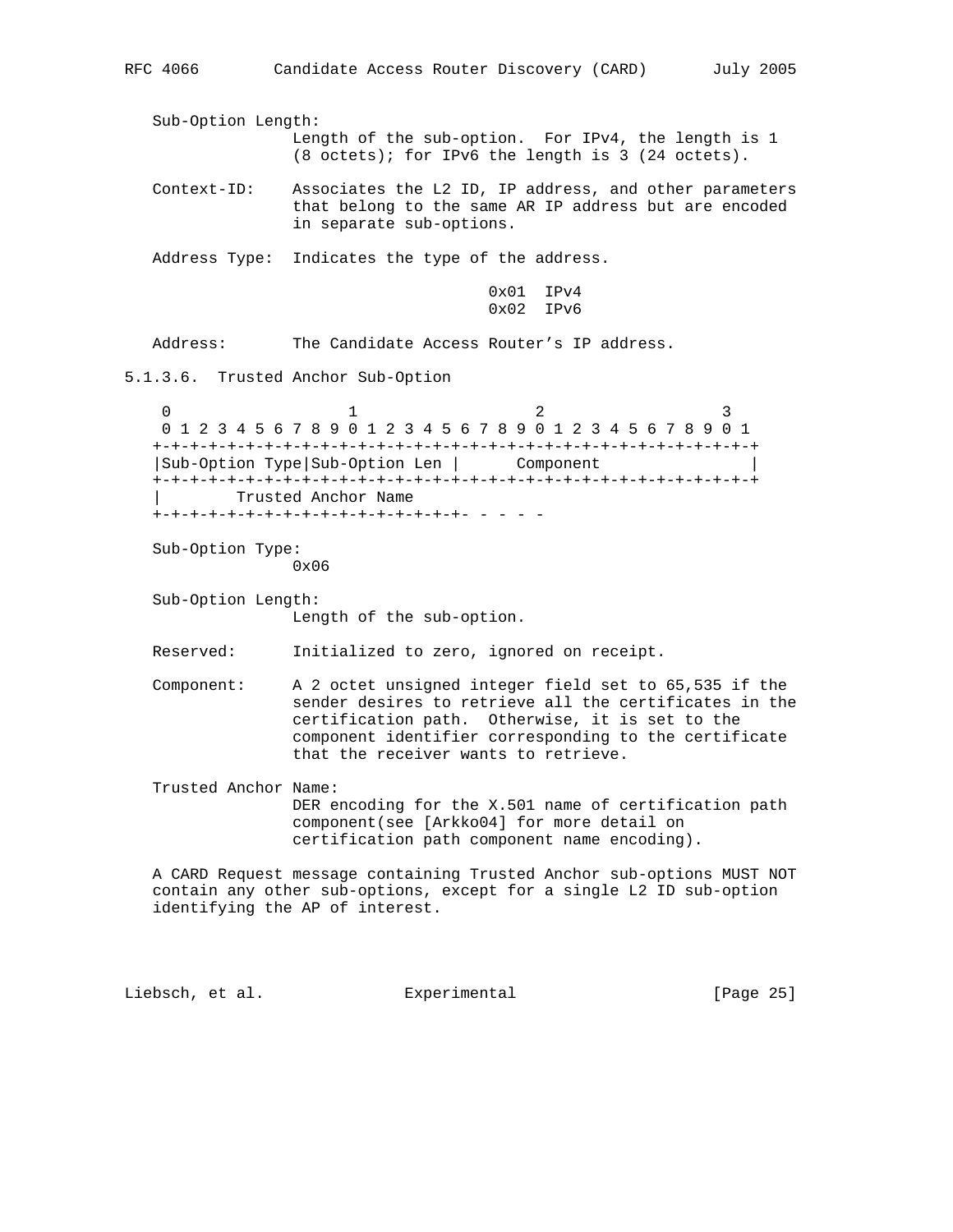Trusted anchor sub-options SHOULD be retransmitted for individual components not received within CARD\_REQUEST\_RETRY seconds, rather than retransmitting a request for the whole list. Subsequent retransmissions SHOULD take into account any received options and only request those that have not been received.

## 5.1.3.7. Router Certificate Sub-Option

0  $1$  2 3 0 1 2 3 4 5 6 7 8 9 0 1 2 3 4 5 6 7 8 9 0 1 2 3 4 5 6 7 8 9 0 1 +-+-+-+-+-+-+-+-+-+-+-+-+-+-+-+-+-+-+-+-+-+-+-+-+-+-+-+-+-+-+-+-+ |Sub-Option Type|Sub-Option Len | Context-ID | Reserved | +-+-+-+-+-+-+-+-+-+-+-+-+-+-+-+-+-+-+-+-+-+-+-+-+-+-+-+-+-+-+-+-+ All Components | Component +-+-+-+-+-+-+-+-+-+-+-+-+-+-+-+-+-+-+-+-+-+-+-+-+-+-+-+-+-+-+-+-+ | | + + Certificate... + + | | +-+-+-+-+-+-+-+-+-+-+-+-+-+-+-+-+-+-+-+-+-+-+-+-+-+-+-+-+-+-+-+-+ Padding... +-+-+-+-+-+-+-+-+-+-+-+-+-+-+-+-+-+-+-+-+-+-+-+-+-+-+-+-+-+-+-+-+ Sub-Option Type: 0x07 Sub-Option Length: Length of the sub-option. Context-ID: Associates the L2 ID, IP address and other parameters that belong to the same AR IP address but are encoded in separate sub-options. Reserved: Initialized to zero, ignored on receipt. All Components: 2 octet unsigned integer giving the total number of certificates in the certification path. Component: 2 octet unsigned integer giving the location of this certificate in the certification path. Certificate: Variable-length field containing the X.509v3 router certificate encoded in ASN.1 (see [Arkko04] for more detail on a certificate profile that includes encoding).

Liebsch, et al. Experimental [Page 26]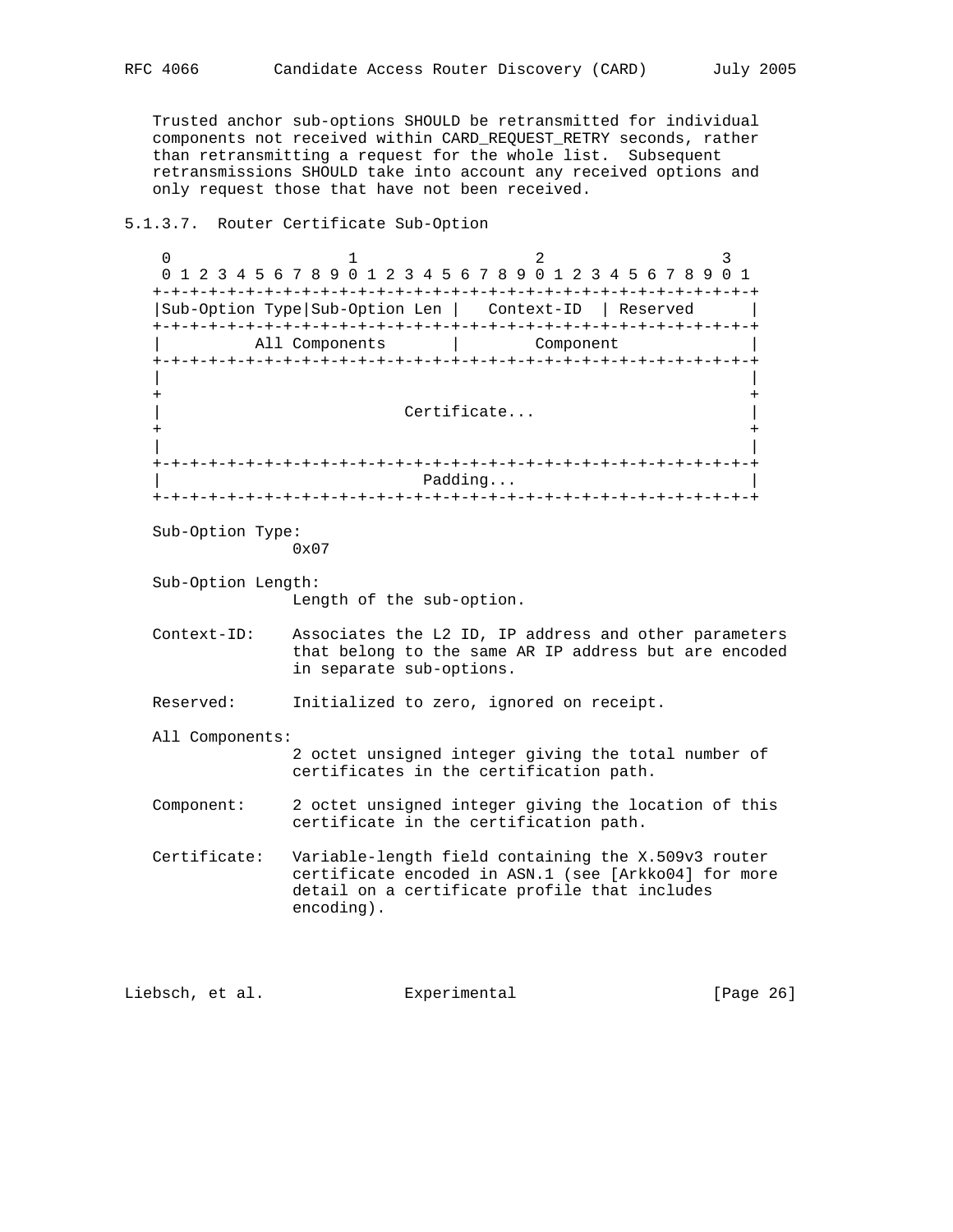Padding: Variable-length field making the option length a multiple of 8, beginning after the ASN.1 encoding of the certificate and continuing to the end of the option, as specified by the Length field.

 A CARD Reply containing a Router Certificate sub-option MUST NOT include more than one such sub-option, and the CARD Reply MUST contain the matching L2 ID sub-option and router Address sub-option for the router possessing the chain with the Context-ID field set to a nonzero value, and with no other sub-options. Any other sub options included in a CARD Reply SHOULD be ignored. If the reply spans multiple ICMP messages, the L2 ID sub-option and router Address sub-option MUST be included in the first message sent, and the Context-ID field in the Router Certificate sub-options in all the messages MUST be set to the same value as that in the L2 ID and Address sub-options. The replying AR SHOULD order the returned certification path so that the certificate immediately after the trust anchor in the path is the first certificate sent, in order to allow immediate verification. The trust anchor certificate itself SHOULD NOT be sent.

5.1.4. Capability AVP Encoding Rule

0  $1$  2 3 0 1 2 3 4 5 6 7 8 9 0 1 2 3 4 5 6 7 8 9 0 1 2 3 4 5 6 7 8 9 0 1 +-+-+-+-+-+-+-+-+-+-+-+-+-+-+-+-+-+-+-+-+-+-+-+-+-+-+-+-+-+-+-+-+ | AVP Code | AVP Length | Reserved | +-+-+-+-+-+-+-+-+-+-+-+-+-+-+-+-+-+-+-+-+-+-+-+-+-+-+-+-+-+-+-+-+ Attribute Lifetime  $|$  Data . . . +-+-+-+-+-+-+-+-+-+-+-+-+-+-+-+-+-+-+-+-+-+-+-+-+-+-+-+-+ - - - AVP Code: Identifies the attribute uniquely. The AVP Code 0x0000 is reserved and MUST NOT be assigned to a capability. AVP Length: The 2 octet AVP length field indicates the number of octets in this AVP, including the AVP Code, AVP Length, Reserved, Lifetime, and Data fields. Reserved: Initialized to zero, ignored on receipt. Lifetime: Specifies the lifetime of the encoded capability in seconds. In the case of a static capability, the Lifetime field MUST be set to the maximum value (0xffff), which indicates that the lifetime of this capability parameter never expires. A lifetime value of 0x0000 deletes a capability entry.

Liebsch, et al. Experimental [Page 27]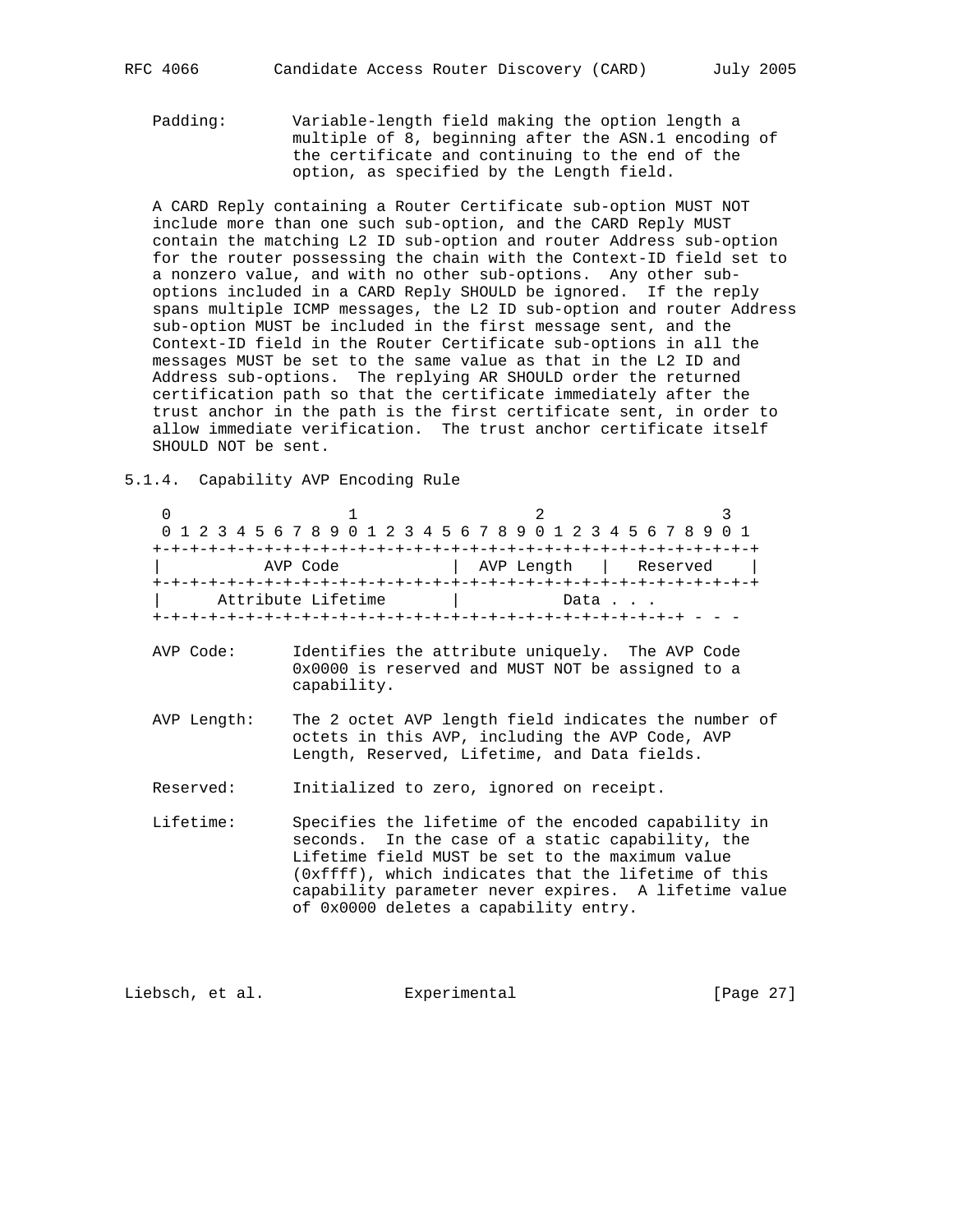Data: This variable-length field has the Value of the capability attribute encoded.

 Because an AVP Code of 0x0 is reserved, it can be used by the sub option list parsing to determine when the end of a list of Capabilities has been reached and where the sub-option padding starts. AVPs themselves are not zero padded.

 Note: This document provides no detailed information on how to encode the individual capability attribute values, which is to be encoded in the Data field. Details on the interpretation of individual capability parameters are out of the scope of this document.

- 5.2. CARD Inter-Access Router Messages
- 5.2.1. AR-AR Transport

 Because the types of access networks in which CARD might be useful are not currently deployed or, if they have been deployed, have not been extensively measured, it is difficult to know whether congestion will be a problem for inter-router CARD. Part of the research task in preparing CARD for consideration as a candidate for possible standardization is to quantify this issue. However, in order to avoid potential interference with production applications (should a prototype CARD deployment involve running over the public Internet), it seems prudent to recommend a default transport protocol that accommodates congestion.

 This suggests that implementations of CARD MUST support and that prototype deployments of CARD SHOULD use the Stream Control Transport Protocol (SCTP) [Stew00] as the transport protocol between routers, especially if deployment over the public Internet is contemplated. SCTP supports congestion control, fragmentation, and partial retransmission based on a programmable retransmission timer. SCTP also supports many advanced and complex features, such as multiple streams and multiple IP addresses for failover, that are not necessary for experimental implementation and prototype deployment of CARD. The use of these SCTP features for CARD is not recommended at this time.

 The SCTP Payload Data Chunk carries the CARD messages. CARD messages on the inter-router interface consist of just the CARD Request or CARD Reply options. The User Data part of each SCTP message contains the CARD option for the message type. For instance, a CARD Reply message is constructed by including the CARD Reply option and all the appropriate sub-options within the User Data part of an SCTP message.

Liebsch, et al. Experimental [Page 28]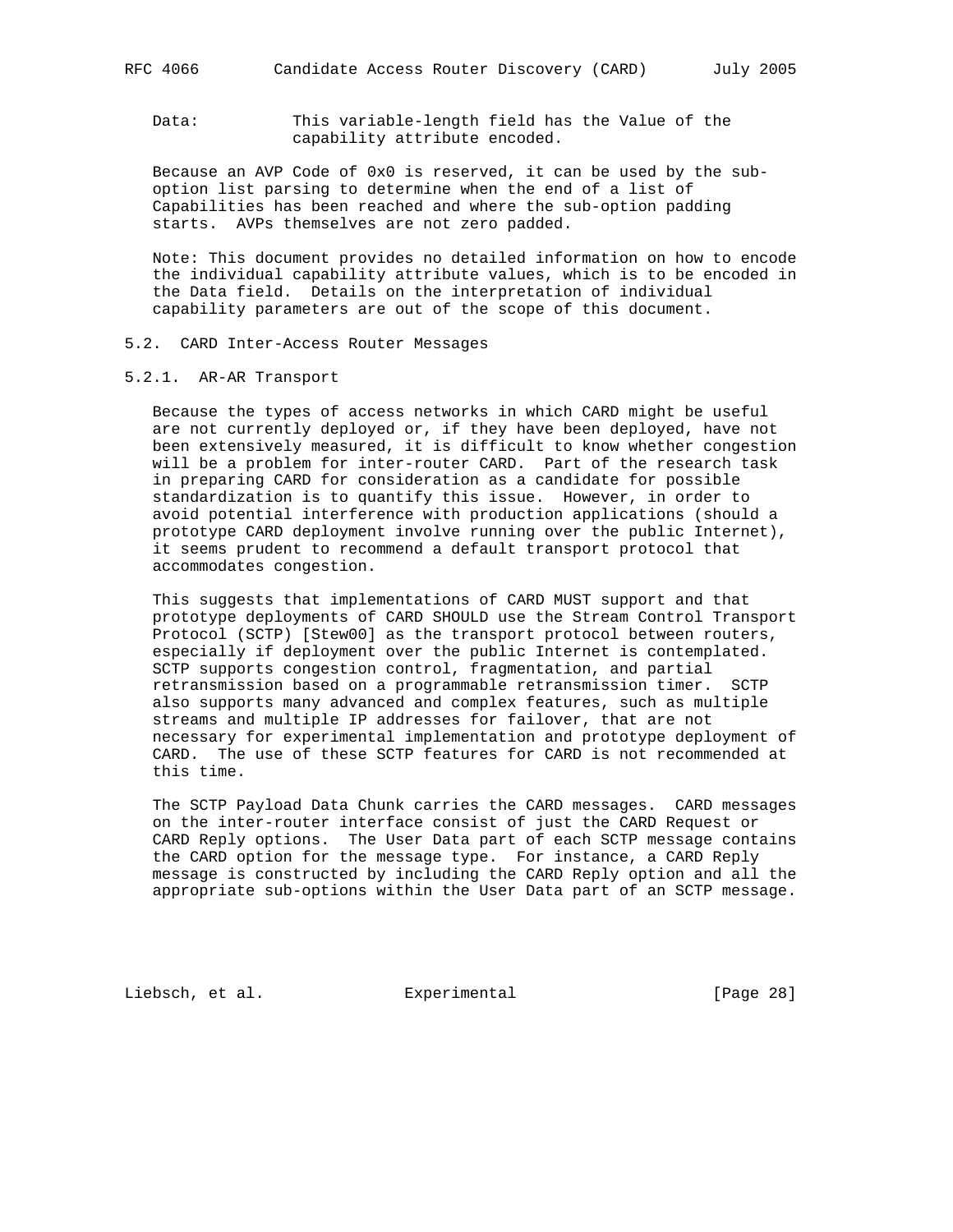A single stream is used for CARD with in-sequence delivery of SCTP messages. Each message, unless fragmented, corresponds to a single CARD query or response. Unsolicited CARD Reply messages can also be sent to peers to notify them of changes in network configuration or capabilities. A single stream provides simplicity. Use of multiple streams to prevent head-of-line blocking is for future study. Since timeliness is not an issue with inter-router CARD, and since there being more than one CARD transaction between two routers active at any one time is unlikely, having ordered delivery simplifies the implementation. The Payload Protocol Identifier in the SCTP header is 'CARD'. CARD uses the Seamoby SCTP port number [Ke04].

 The format of Payload Data Chunk taken from [Stew00] is shown in the following diagram.

0  $1$  2 3 0 1 2 3 4 5 6 7 8 9 0 1 2 3 4 5 6 7 8 9 0 1 2 3 4 5 6 7 8 9 0 1 +-+-+-+-+-+-+-+-+-+-+-+-+-+-+-+-+-+-+-+-+-+-+-+-+-+-+-+-+-+-+-+-+ | Type =  $0$  | Reserved | U|B|E| Length +-+-+-+-+-+-+-+-+-+-+-+-+-+-+-+-+-+-+-+-+-+-+-+-+-+-+-+-+-+-+-+-+ | TSN | +-+-+-+-+-+-+-+-+-+-+-+-+-+-+-+-+-+-+-+-+-+-+-+-+-+-+-+-+-+-+-+-+ | Stream Identifier S | Stream Sequence Number n | +-+-+-+-+-+-+-+-+-+-+-+-+-+-+-+-+-+-+-+-+-+-+-+-+-+-+-+-+-+-+-+-+ Payload Protocol Identifier +-+-+-+-+-+-+-+-+-+-+-+-+-+-+-+-+-+-+-+-+-+-+-+-+-+-+-+-+-+-+-+-+  $\lambda$  and  $\lambda$  and  $\lambda$  and  $\lambda$  and  $\lambda$  and  $\lambda$  and  $\lambda$  and  $\lambda$  and  $\lambda$  and  $\lambda$  and  $\lambda$  and  $\lambda$  and  $\lambda$  and  $\lambda$  and  $\lambda$  and  $\lambda$  and  $\lambda$  and  $\lambda$  and  $\lambda$  and  $\lambda$  and  $\lambda$  and  $\lambda$  and  $\lambda$  and  $\lambda$  and  $\lambda$  User Data (seq n of Stream S)  $\lambda$  and  $\lambda$  and  $\lambda$  and  $\lambda$  and  $\lambda$  and  $\lambda$  and  $\lambda$  and  $\lambda$  and  $\lambda$  and  $\lambda$  and  $\lambda$  and  $\lambda$  and  $\lambda$  and  $\lambda$  and  $\lambda$  and  $\lambda$  and  $\lambda$  and  $\lambda$  and  $\lambda$  and  $\lambda$  and  $\lambda$  and  $\lambda$  and  $\lambda$  and  $\lambda$  and  $\lambda$  +-+-+-+-+-+-+-+-+-+-+-+-+-+-+-+-+-+-+-+-+-+-+-+-+-+-+-+-+-+-+-+-+ 'U' bit The Unordered bit. MUST be set to 0 (zero). 'B' bit The Beginning fragment bit. See [Stew00]. 'E' bit The Ending fragment bit. See [Stew00]. TSN Transmission Sequence Number. See [Stew00]. Stream Identifier S Identifies the CARD stream. Stream Sequence Number n Sequence number. See [Stew00]. Payload Protocol Identifier Set to 'CARD'. User Data Contains the CARD message.

Liebsch, et al. Experimental [Page 29]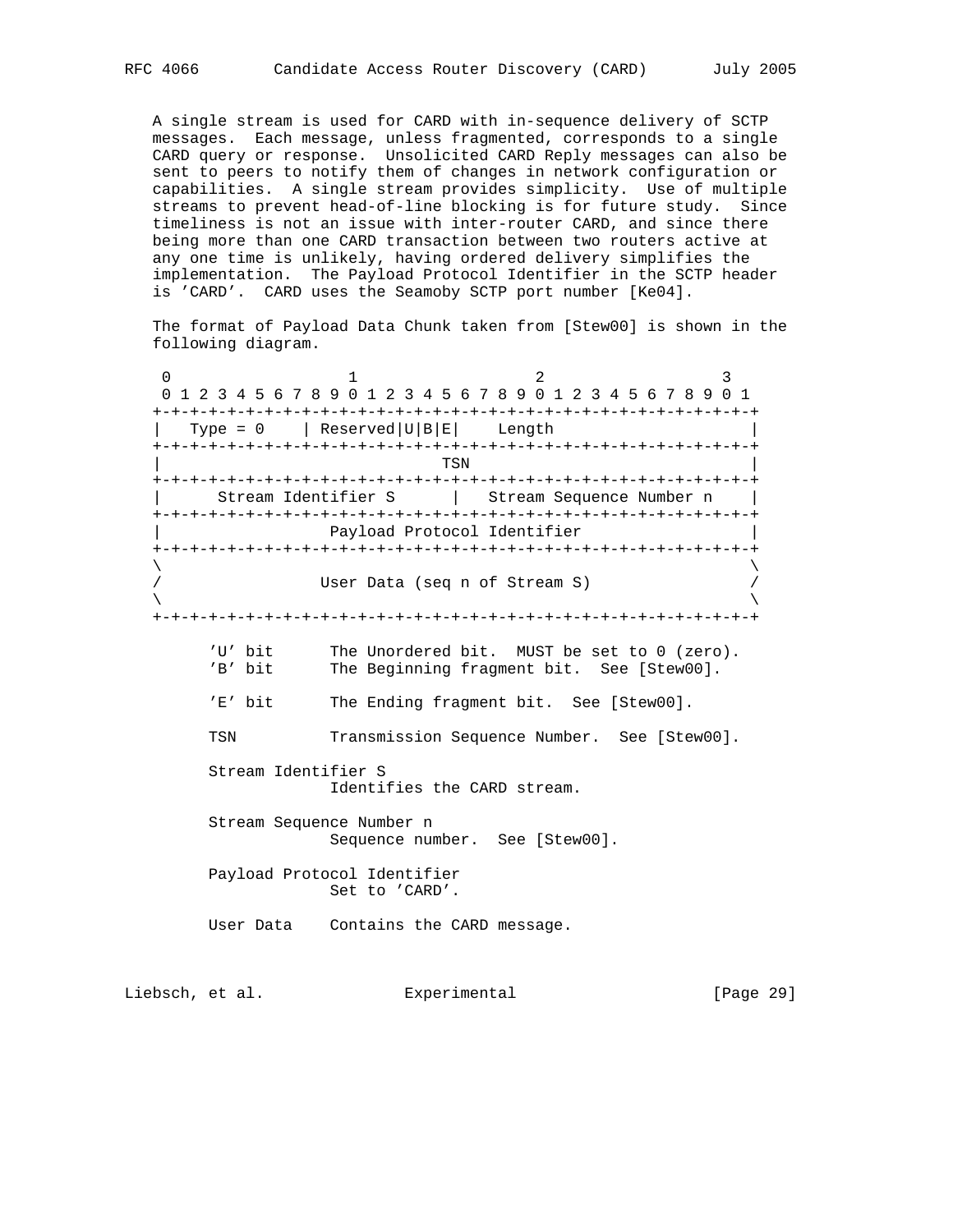In order to avoid generating congestion on startup, ARs MUST wait a random amount of time between 0 and CARD\_STARTUP\_WAIT seconds upon reboot before sending an AR-AR CARD Request to one of its CARs. An AR that receives a CARD Request from another AR that is not in its CAR table MUST NOT solicit the AR but rather MUST wait until the AR sends an unsolicited CARD Reply advertising the AR's information. An AR that is starting up MUST send unsolicited CARD Replies to all its CARs to make sure that their CAR tables are properly populated.

 The frequency of unsolicited CARD Reply messages MUST be strictly limited to CARD\_MIN\_UPDATE\_INTERVAL, in order to avoid overwhelming CARs with traffic. ARs are free to discard messages that arrive more frequently.

 If a CARD deployment will never run over the public Internet, and if it is known that congestion is not a problem in the access network, alternative transport protocols MAY be appropriate vehicles for experimentation. Implementations of CARD MAY support UDP for such purposes. In that case, the researcher MUST be careful to accommodate good Internet transport protocol engineering practices, such as using retransmits with exponential backoff. In addition, whether SCTP is an appropriate transport protocol for all inter router CARD operations is an open research question. Investigation of this issue (for example, to determine whether a lighter-weight protocol might be more appropriate than SCTP) may be of interest to some researchers.

5.2.2. Protocol Payload Types

 The AR-AR interface MUST insert the CARD Request option and CARD Reply option directly into the body of the SCTP User Data field. The sequence number for the CARD Request on the AR-AR interface MUST be initialized to zero when the AR reboots, and MUST be incremented every time a CARD Request message is sent. The replying AR MUST include a sequence number from the CARD Request in the CARD Reply. If an unsolicited CARD Reply is sent, the sending AR MUST increment the sequence number. Sequentially increasing sequence numbers allows the receiving AR to determine whether the information has already been received.

 On the AR-AR interface, the Capability Container parameter is used to convey capabilities between ARs. Optionally, the Preferences parameter can be used for capability pre-filtering during the inter- AR capability discovery procedure. Payload types and encoding rules are the same as those described for the respective sub-option types in Section 5.1 for the MN-AR interface. The same TLV-encoded format is used to attach the options as payload to the protocol main header. Additionally, an AR can set the T flag in the CARD Request header in

Liebsch, et al. Experimental [Page 30]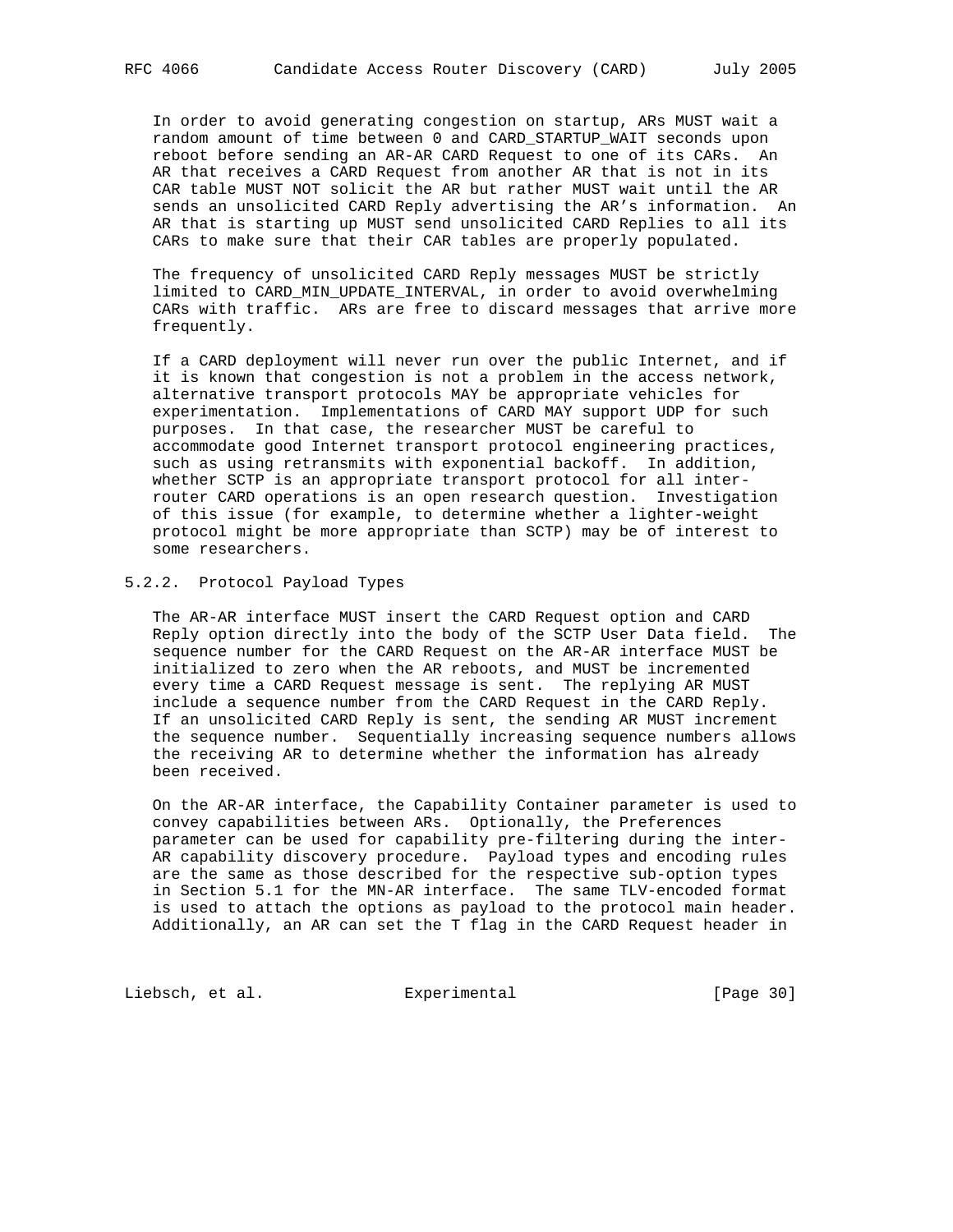order to obtain the certificates for the CAR. The description of sub-options in Section 5.1.3 includes information on what flag settings are prohibited on the AR-AR interface.

- 6. Security Considerations
- 6.1. Veracity of CARD Information

 The veracity of the CARD protocol depends on the ability of an AR to obtain accurate information about geographically neighboring ARs, and to provide accurate information about its own APs and capabilities to other ARs. The CARD protocol described in the body of this document does not contain any support for determining the AR-to-AP mapping or capabilities, either for a specific AR or for a CAR. Therefore, methods for determining the accuracy of the information exchanged between ARs are out of scope for the base CARD protocol. The appendices of this document describe procedures for discovering the identities of the geographically adjacent ARs and APs (including capabilities) and discuss relevant security considerations. Alternatively, this information could be statically configured into the AR.

6.2. Security Association between AR and AR

 CARD contains support allowing ARs to exchange capability information. If this protocol is not protected from modification, a malicious attacker can modify the information. Also, if the information is delivered in plain text, a third party can read it.

 To prevent the information from being compromised, the CARD messages between ARs MUST be authenticated. The messages also SHOULD be encrypted for privacy of the information, if required. Confidentiality might be required if the traffic between two ARs in an operator's network traversed the public Internet, for example.

 Two ARs engaging in the CARD protocol MUST use IKE [HarCar98] to negotiate an IPsec ESP security association for message authentication. If confidentiality is desired, the two ARs MUST additionally negotiate an ESP security association for encryption. Replay protection SHOULD also be enabled with IKE. To protect CARD protocol messages between ARs, IPsec ESP [AtKe98] MUST be used with a non-null integrity protection and origin authentication algorithm and SHOULD be used with a non-null encryption algorithm for protecting the confidentiality of the CARD information.

 An AR can provide the certificates for its CARs if the certificates are available. The AR requests certificates from its CARs by setting the T flag in the CARD Request message. All certificates are sent.

Liebsch, et al. Experimental [Page 31]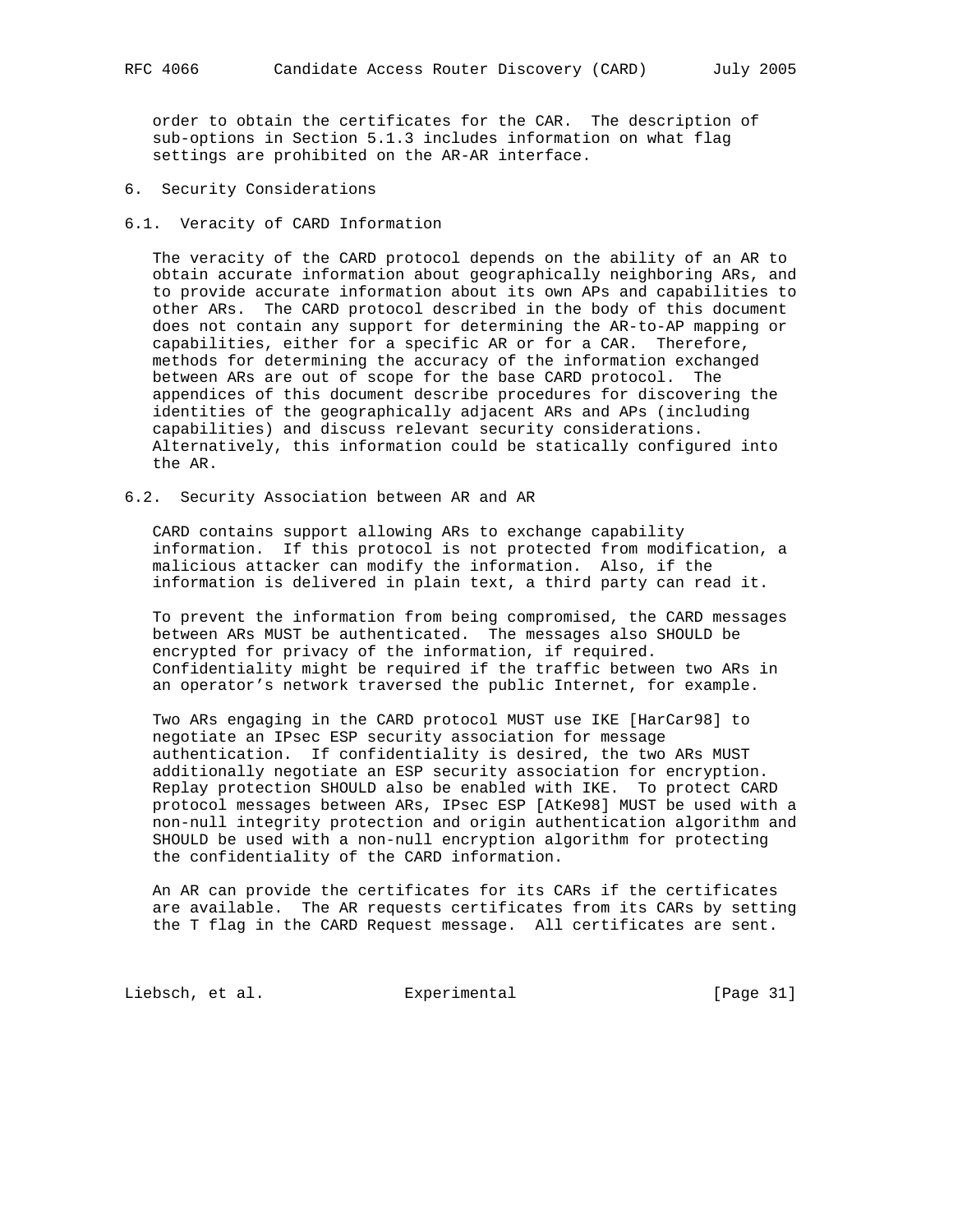If CARD is used to exchange information between different administrative domains, additional security policy issues may apply. Such issues are out of the scope of this document. Use of CARD between administrative domains is not recommended at this time, until the policy issues involved are more thoroughly understood.

### 6.3. Security Association between AR and MN

 A malicious node can send bogus CARD Reply messages to MNs by masquerading as the AR. The MN MUST authenticate the CARD Reply messages from the AR. Since establishing an IPSec security association between the MN and AR is likely to be a performance issue, IKE is not an appropriate mechanism for setting up the security association. Instead, the SEND security association is used [Arkko04]. ARs MUST include a SEND Signature Option on CARD Reply messages. The format of the signature option is the same for both IPv4 and IPv6 CARD, though SEND itself is only defined for IPv6. A Mobile IPv4 ICMP Foreign Agent Advertisement option type code for the SEND signature option [Ke04] has been allocated.

 No authentication is required for CARD Requests since CARD information is provided by the AR to optimize link access. In contrast, CARD Reply authentication is required because a bogus AR could provide the MN with CARD information that would lead the MN to handover to a bogus router, which could steal traffic or propagate a denial of service attack on the MN. The asymmetry of the authentication requirement is the same as that involving Router Advertisements in IPv6 router discovery [Arkko04].

 Since CARD is a discovery protocol, confidentiality is not generally necessary on the MN-AR interface. In specific cases where different network operators share the same access network infrastructure, network operators may want to hide information about operator specific capabilities for business reasons. The base CARD protocol contains no support for such cases. However, should such a case arise in the future, an AVP for an encrypted capability can be defined at that time.

## 6.4. Router Certificate Exchange

 Because SEND is only available in IPv6, the procedures for obtaining certificates differ depending on whether CARD is used with IPv4 or IPv6. In IPv6, when the MN receives a CARD reply with signature from an AR for which it does not have a certificate, it SHOULD use SEND DCS/DCA to obtain the AR's certificate chain. ARs MUST be configured with a certification path for this purpose, and MNs MUST be configured with a set of certificates for shared trusted anchors to allow verification of the AR certificates. An MN may not necessarily

Liebsch, et al. Experimental [Page 32]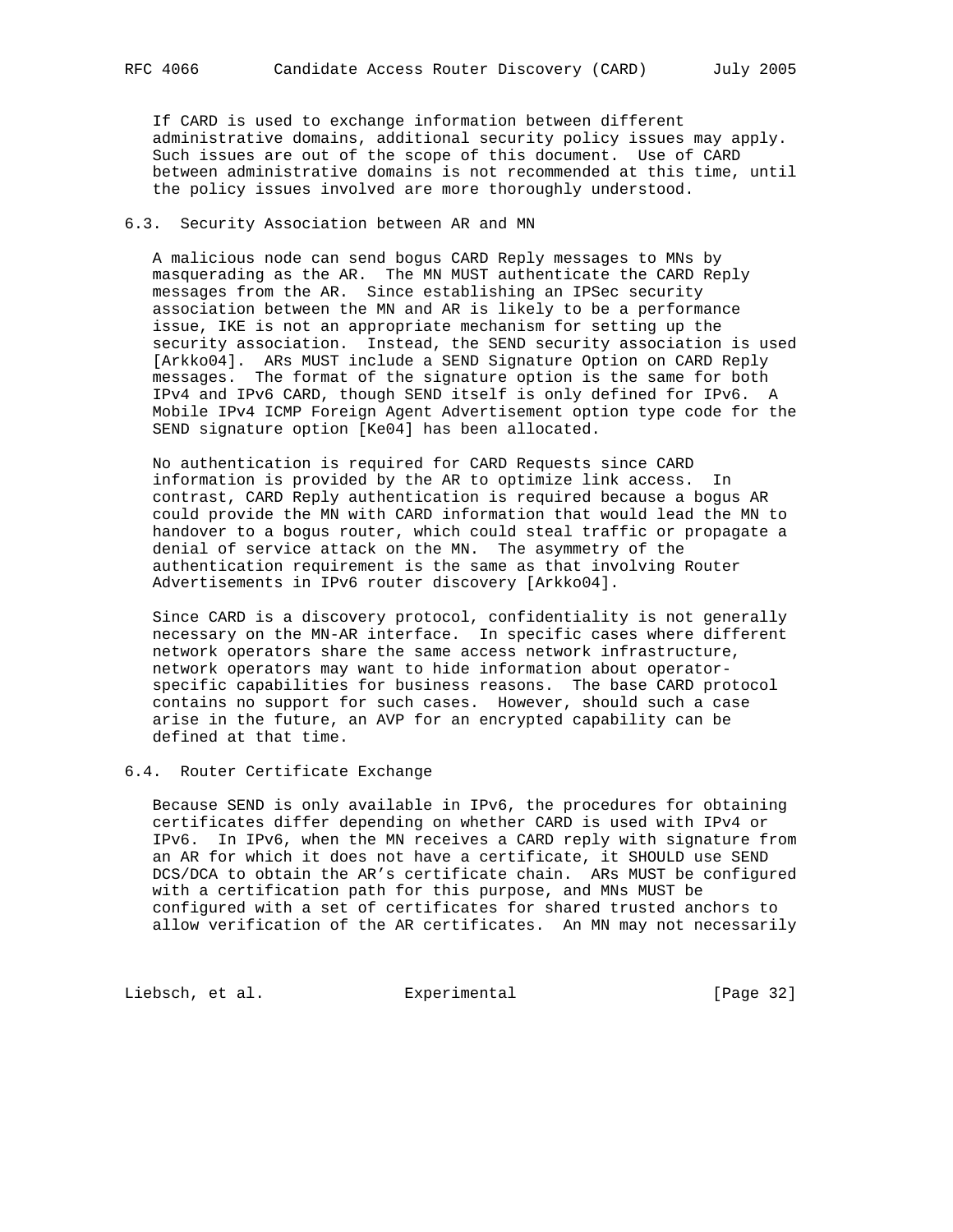need to use Cryptographically Generated Addresses (CGAs) with CARD, so CGA support is OPTIONAL for CARD. A certificate profile for ARs is described in the SEND specification [Arkko04].

 In IPv4, there is no DCS/DCA message for obtaining the certificate. If the MN does not have a certificate for the AR, the MN sends a CARD Request message containing the L2 ID of its current AP and one Trusted Anchor sub-option (Section 5.1.3.6) for each shared trusted anchor for which the MN has a certificate, to obtain the certification path for the current AR. The Component field of the Trusted Anchor sub-option is set to 65535 to indicate that the entire certification path is needed. No other options should be included in the request. The AR replies by sending a CARD Reply containing the L2 ID sub-option sent in the request, an Address sub-option for itself, and a Router Certificate sub-option (Section 5.1.3.7) containing one certificate in its certification path that matches one of the requested trust anchors, and no other sub-options, setting the Context-ID of all sub-options to match. The All Components field is set to the path length, and the Component field is set to the number of this component in the path. If the path is longer than one certificate, the AR sends the L2 ID sub-option and the Address sub option in the first certificate and the other certificates in separate ICMP messages, due to the limitation on ICMP message length, with the same Context-ID set on each Route Certificate sub-option, and with the Component field properly set. The router SHOULD NOT send the trusted anchor's certificate and SHOULD send certificates in order from the certificate after the trusted anchor. If the trusted anchor option does not match any certificate, the AR returns the Trusted Anchor sub-options in the reply. The MN SHOULD immediately conduct a Certificate Revocation List (CRL) check on any certificates obtained through CARD certificate exchange, to make sure that the certificates are still valid.

 Certification paths for CARs may be fetched in advance of handover by requesting them as part of the CARD protocol. In that case, the MN includes Trusted Anchor sub-options in the CARD request along with the L2 ID sub-option for the AP for which the CAR certificate is desired, and the AR replies as above, except that the L2 ID, address, and certificates are for the CAR instead of for the AR itself. This allows the MN to skip the DCS/DCA or CARD certificate exchange when it moves to a new router.

 Because the amount of space in an ICMP message is limited, the router certification paths SHOULD be kept short.

Liebsch, et al. Experimental [Page 33]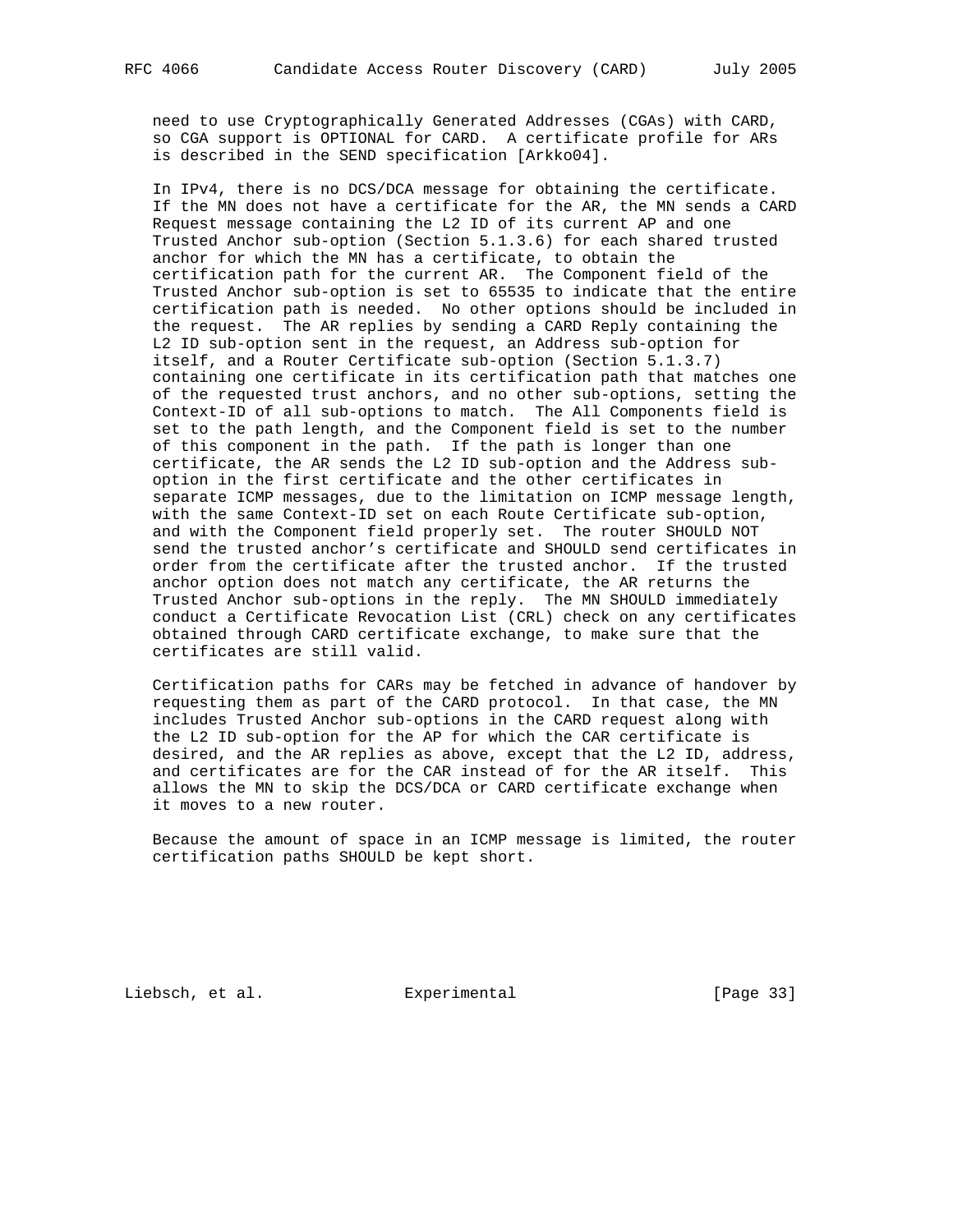## 6.5. DoS Attack

 An AR can be overwhelmed with CARD Request messages. The AR SHOULD implement a rate-limiting policy so that it does not send or process more than a certain number of messages per period. The following is a suggested rate limiting policy. If the number of CARD messages exceeds CARD\_REQUEST\_RATE, the AR SHOULD begin to drop messages randomly until the rate is reduced. MNs SHOULD avoid sending messages more frequently than CARD\_REQUEST\_RATE. ARs SHOULD also avoid sending unsolicited CARD Replies or CARD Requests more frequently than CARD\_MIN\_UPDATE\_INTERVAL, but, in this case, the existence of an IPsec security association ensures that messages from unknown entities will be discarded immediately during IPsec processing.

 MNs MUST discard CARD Replies for which there is no outstanding CARD Request, as indicated by the sequence number.

### 6.6. Replay Attacks

 To protect against replay attacks on the AR-AR interface, ARs SHOULD enable replay protection when negotiating the IPsec security association using IKE.

 On the MN-AR interface, the MN MUST discard any CARD Replies for which there is no outstanding request, as determined by the sequence number. For ARs, an attacker can replay a previous request from an MN, but the attack is without serious consequence because the MN ignores the reply in any case.

| 7.<br>Protocol Constants |  |
|--------------------------|--|
|--------------------------|--|

| Constant                       | Section | Default Value | Meaning                                                               |
|--------------------------------|---------|---------------|-----------------------------------------------------------------------|
| CARD REQUEST RETRY             | 5.1.1   | 2 seconds     | Wait interval before<br>initial retransmit<br>on MN-AR interface.     |
| CARD RETRY MAX                 | 5.1.1   | 15 seconds    | Give up on retry<br>on MN-AR interface.                               |
| CARD STARTUP WAIT              | 5.2.1   | 1-3 seconds   | Maximum startup wait<br>for an AR before<br>performing AR-AR<br>CARD. |
| CARD MIN UPDATE INTERVAL 5.2.1 |         | 60 seconds    | Minimum AR-AR update<br>interval.                                     |

Liebsch, et al. Experimental [Page 34]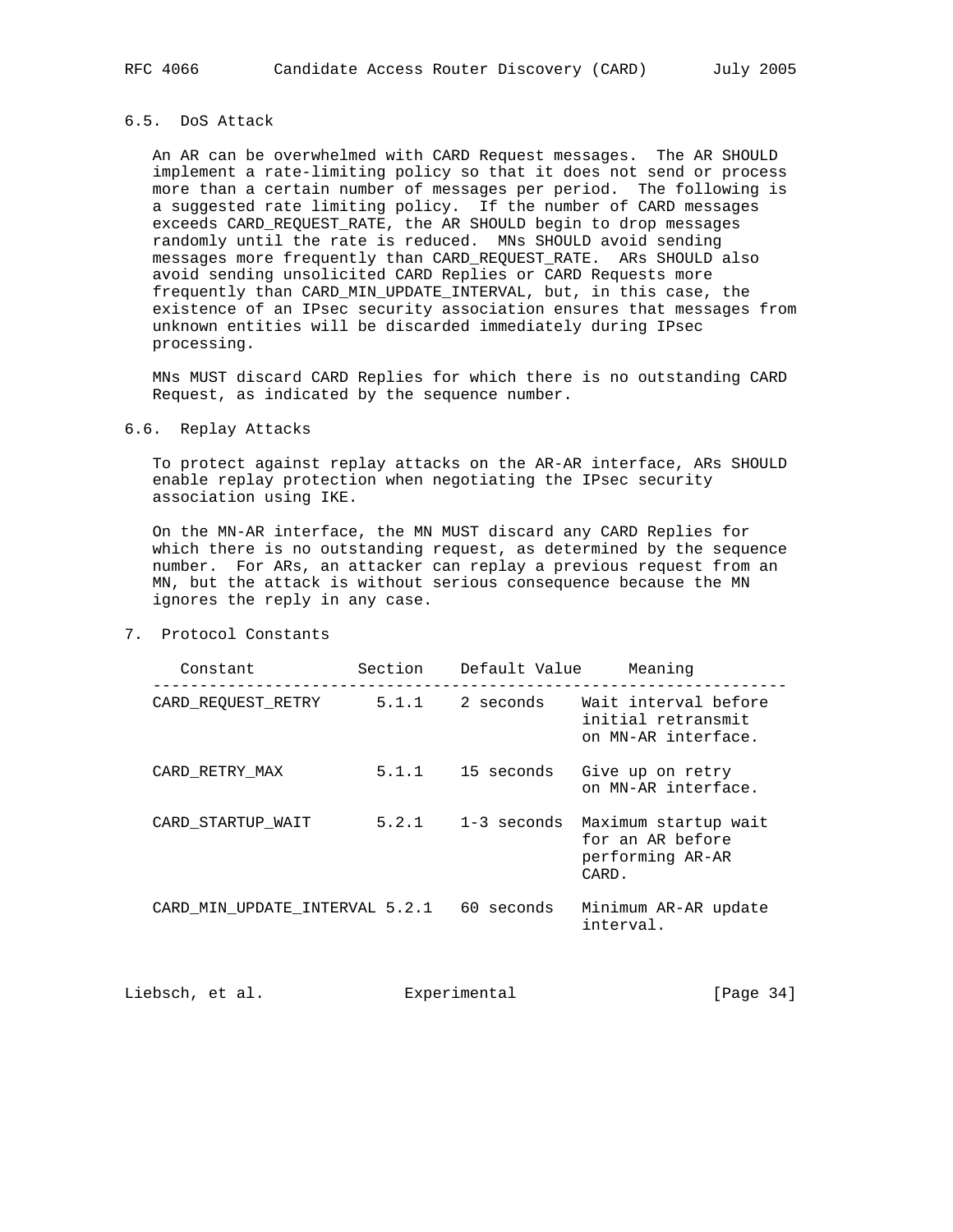CARD\_REQUEST\_RATE 6.5 2 requests/ Maximum number of sec. messages before AR institutes rate limiting.

### 8. IANA Considerations

See [Ke04] for instructions on IANA allocation.

- 9. Normative References
	- [Brad97] Bradner, S., "Key words for use in RFCs to Indicate Requirement Levels", BCP 14, RFC 2119, March 1997.
	- [Stew00] Stewart, R., Xie, Q., Morneault, K., Sharp, C., Schwarzbauer, H., Taylor, T., Rytina, I., Kalla, M., Zhang, L., and V. Paxson, "Stream Control Transmission Protocol", RFC 2960, October 2000.
	- [AtKe98] Kent, S. and R. Atkinson, "IP Encapsulating Security Payload (ESP)", RFC 2406, November 1998.
	- [HarCar98] Harkins, D. and D. Carrel, "The Internet Key Exchange (IKE)", RFC 2409, November 1998.
	- [Arkko04] Arkko, J., Kempf, J., Zill, B., and P. Nikander, "SEcure Neighbor Discovery (SEND)", RFC 3971, March 2005.
	- [Ke04] Kempf, J., "Instructions for Seamoby and Experimental Mobility Protocol IANA Allocations", RFC 4065, July 2005.
- 10. Informative References
	- [TKCK02] Trossen, D., Krishanmurthi, G. Chaskar, H., Kempf, J., "Issues in candidate access router discovery for seamless IP-level handoffs", Work in Progress.
	- [MaKo03] Manner, J. and M. Kojo, "Mobility Related Terminology", RFC 3753, June 2004.
	- [Kood03] Koodli, R., Ed., "Fast Handovers for Mobile IPv6", RFC 4068, July 2005.
	- [Funa02] Funato, D., et al., "Geographically Adjacent Access Router Discovery Protocol", Work in Progress.

Liebsch, et al. Experimental [Page 35]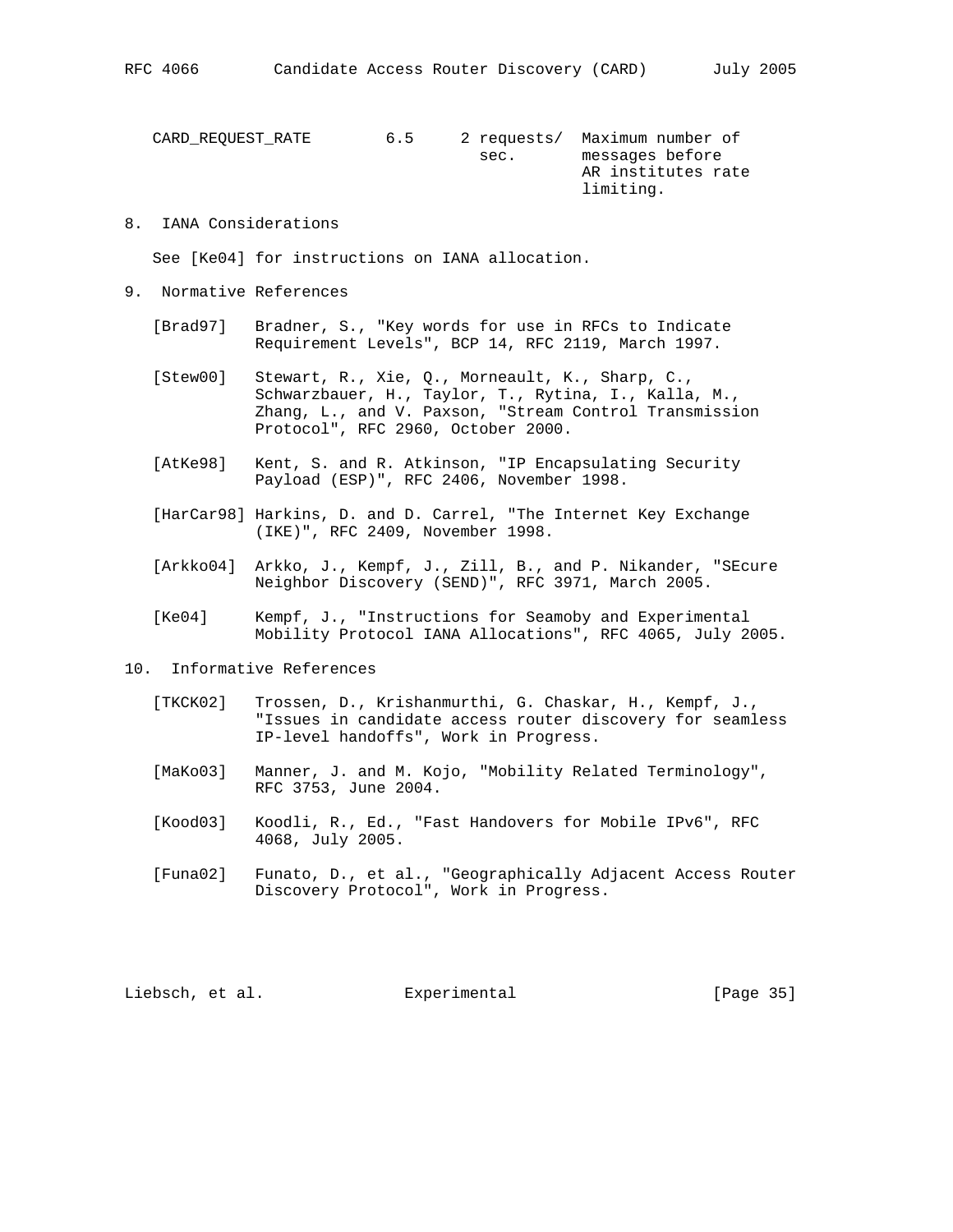- [Tros03] Trossen, D., et al., "A Dynamic Protocol for Candidate Access-Router Discovery", Work in Progress.
- [ShGi00] Shim, E. and R. Gitlin, "Fast Handoff Using Neighbor Information", Work in Progress.
- [Malk03] El Malki, K., et al., "Low Latency Handoffs in Mobile IPv4", Work in Progress.
- 11. Contributors

 The authors would like to thank Vijay Devarapalli (Nokia) and Henrik Petander (Helsinki University of Technology) for formally reviewing the protocol specification document and providing valuable comments and input for technical discussions. The authors would also like to thank James Kempf for reviewing and for providing a lot of valuable comments and editing help.

### 12. Acknowledgements

 The authors would like to thank (in alphabetical order) Dirk Trossen, Govind Krishnamurthi, James Kempf, Madjid Nakhjiri, Pete McCann, Rajeev Koodli, Robert C. Chalmers, and other members of the Seamoby WG for their valuable comments on the previous versions of the document, as well as for the general CARD-related discussion and feedback. In addition, the authors would like to thank Erik Nordmark for providing valuable insight about the piggybacking of CARD options upon Fast Mobile IPv6 messages.

Liebsch, et al. Experimental [Page 36]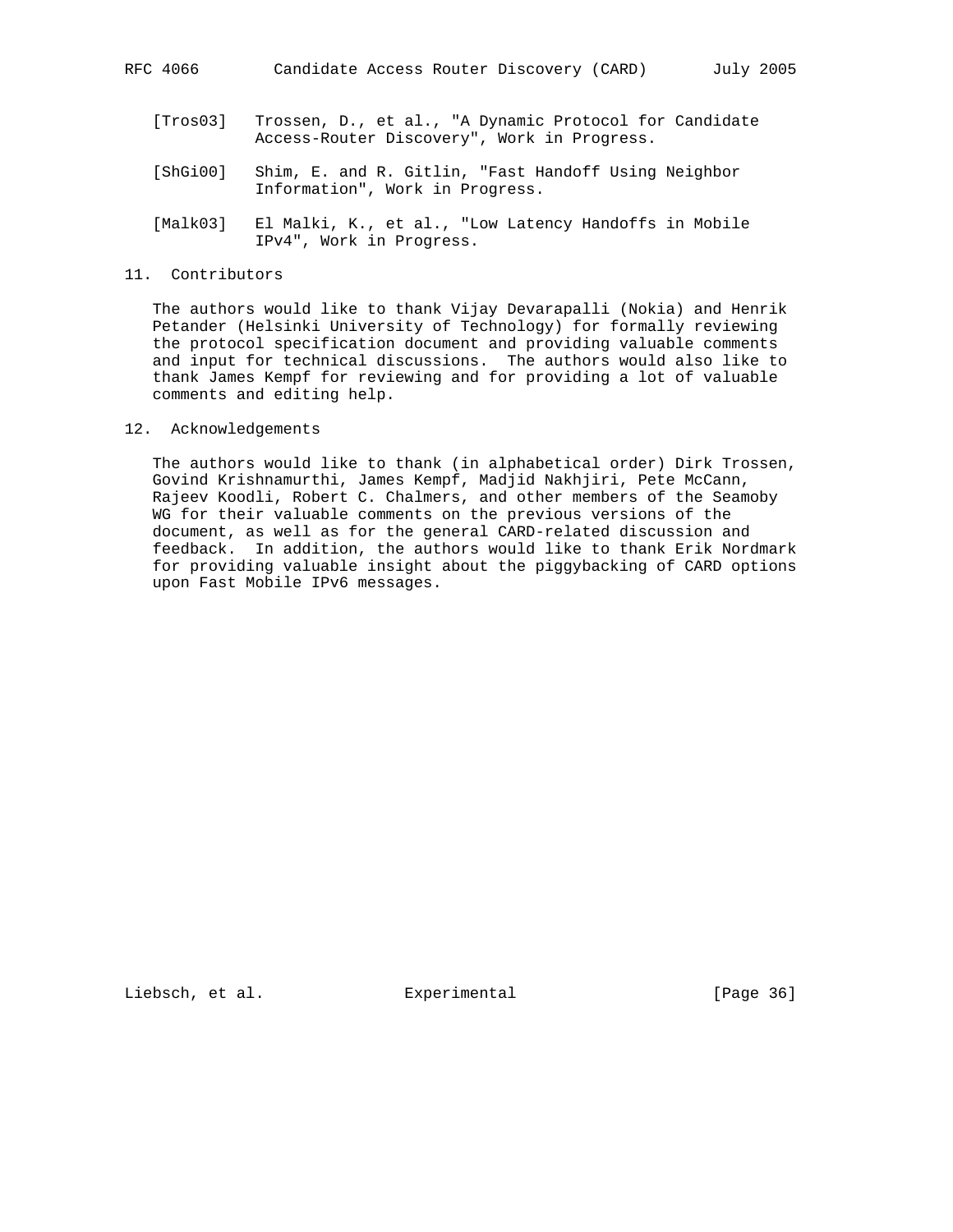Appendix A. Maintenance of Address Mapping Tables in Access Routers

 This appendix provides information on two optional CAR table maintenance schemes for reverse address mapping in access routers. These schemes replace static configuration of the AP L2 ID-to-CAR IP address mapping in the CAR table. Details on these mechanisms are out of the scope of this document. The intention of this appendix is to provide only a basic idea on flexible extensions to the CARD protocol, as described in this document.

Appendix A.1. Centralized Approach Using a Server Functional Entity

 The centralized approach performs CARD over the MN-AR interface as described in Section 4 of this document. Additionally, the centralized approach introduces a new entity, the CARD server, to assist the current AR in performing reverse address translation. The centralized approach requires that neighboring ARs register with the CARD server to populate the reverse address translation table. The registration of AR addresses with the CARD server is performed prior to initiation of any reverse address translation request.

 Figure A.1 illustrates a typical scenario of the centralized CARD operation. In this example, ARs have registered their address information with a CARD server in advance. When an MN discovers the L2 ID of APs during L2 scanning, it passes one or more L2 IDs to its current AR, and the AR resolves them to the IP address of the AR. For this, the AR first checks whether the mapping information is locally available in its CAR table. If it is not, the MN's current AR queries a CARD server with the L2 ID. In response, the CARD server returns the IP address of the CAR to the current AR. Then, the current AR directly contacts the respective CAR and performs capability discovery with it. The current AR then passes the IP address of the CAR and associated capabilities to the MN. The current AR then stores the resolved IP address within its local CAR table. The centralized CARD protocol operation introduces additional signaling messages, which are exchanged between the MN's current AR and the CARD server. The signaling messages between an AR and the CARD server function are shown with the preceding identifier "AR- Server", referring to the associated interface.

 An initial idea of performing reverse address translation using a centralized server is described in [Funa02].

Liebsch, et al. Experimental [Page 37]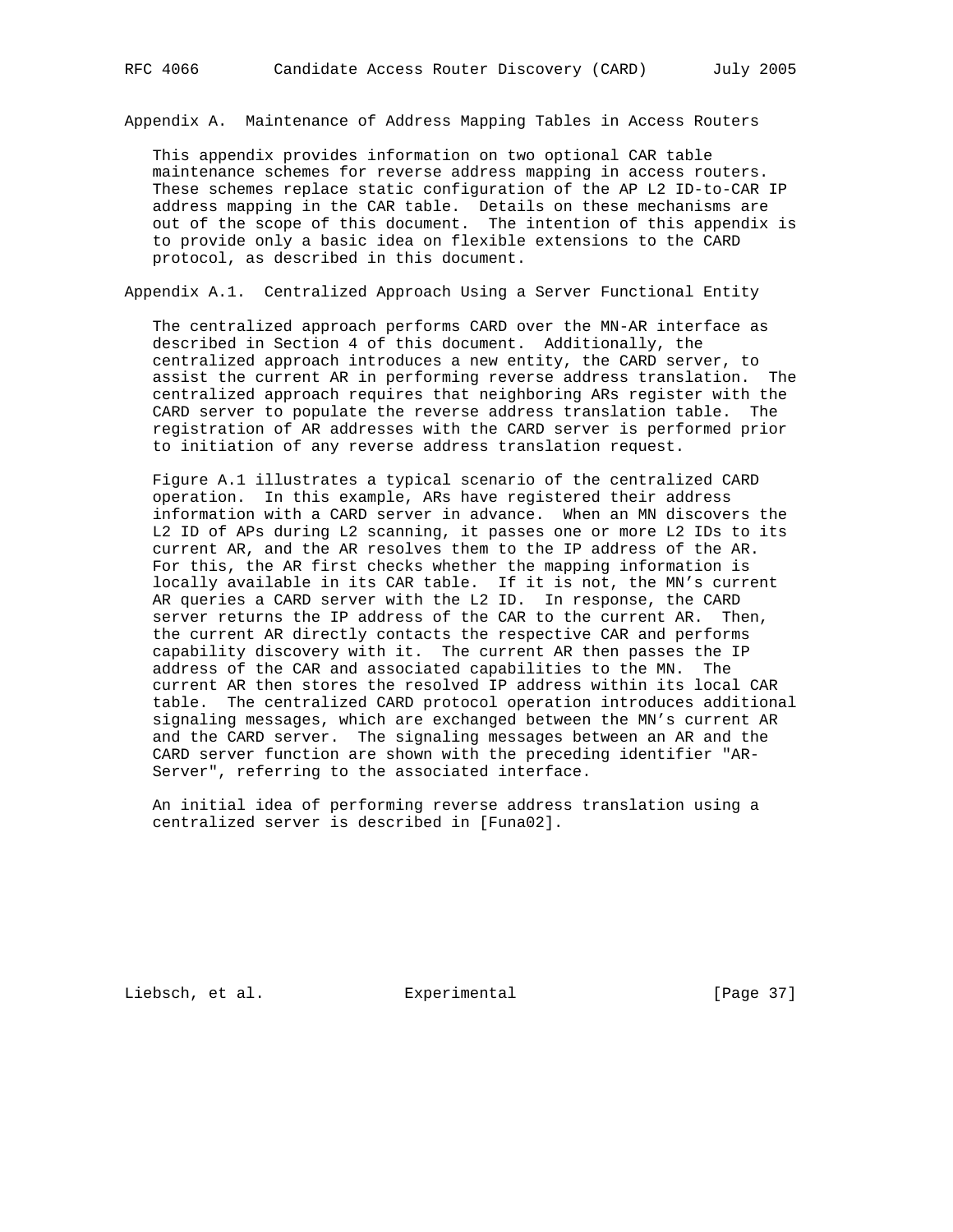

Figure A.1: Centralized Approach for L2-L3 Mapping

Appendix A.2. Decentralized Approach Using Mobile Terminals' Handover

 This approach performs CARD over the MN-AR interface as described in Section 4. However, it employs one additional message, called the Router Identity message, over the MN-AR interface to enable ARs to learn about the reverse address translation tables of their neighboring ARs, without being dependent on any centralized server.

 In this approach, CAR identities in the CAR table of an AR are maintained as soft state. The entries for CARs are removed from the CAR table if they are not refreshed before the timeout period expires and are created or refreshed according to the following mechanism.

 The key idea behind the decentralized approach is to bootstrap and maintain the association between two ARs as neighbors of each other using the actual handover of MNs occurring between them as input. The first handover between any two neighboring ARs serves as the bootstrap handover to invoke the discovery procedure, and the subsequent handover serves to refresh the association between the neighboring ARs. After the bootstrap handover, the MNs can perform

Liebsch, et al. **Experimental** [Page 38]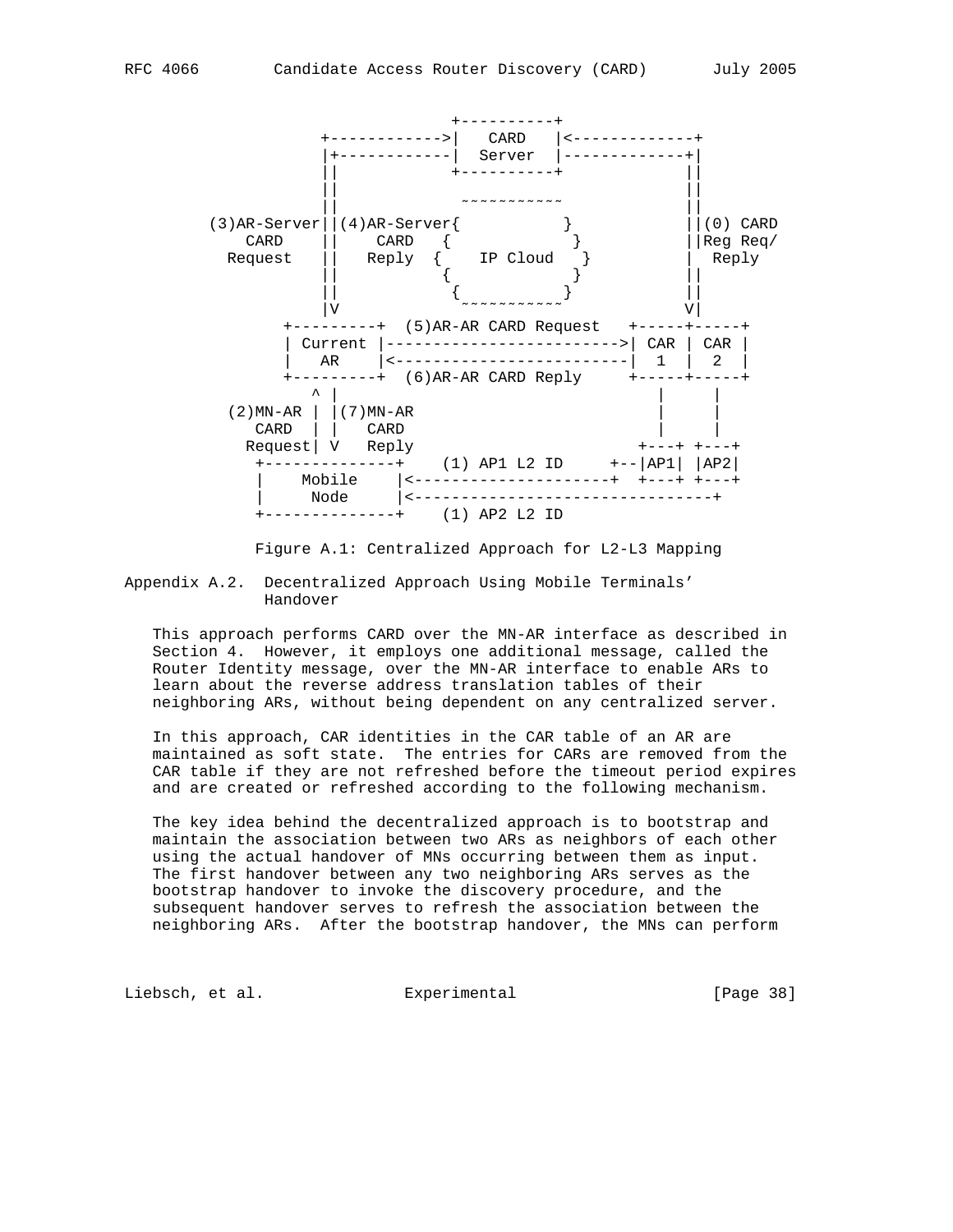CARD and thus seamless handover using the CAR information. This idea was presented in [ShGi00] and [Tros03].

 Maintenance of the CAR table is done by using an additional option for the CARD protocol operation performed between an MN and its current AR. This message serves as Router Identity message.

 Upon the completion of an inter-AR handover, the MN SHOULD send a Router Identity message to its current AR. This message contains the identity (IP address) of the previous AR (pAR), and can be sent as a specific sub-option in the MN-AR CARD Request message. It SHOULD be acknowledged with the MN-AR CARD Reply. The Router Identity message enables the MN's current AR to learn that the pAR (still) has an AP whose coverage overlaps with one of the APs of the current AR, and vice versa. With this information, the MN's current AR can create or refresh an entry for the pAR as its neighbor. If handover is no longer possible between two ARs, the associated entries eventually timeout and are removed from each AR's CAR table.

 Prior to trusting the MN's report, however, the current AR may perform a number of checks to ensure the validity of the received information. One simple method is to verify the accuracy of the Router Identity message by sending an AR-AR CARD Request message to the pAR. The AR-AR CARD Request includes the identity of the MN. Upon receiving this message, the pAR verifies that the MN was indeed attached to it during a reasonable past interval and responds to the current AR. In this way, each handover of a MN results in a bi directional discovery process between the two participating ARs.

 Upon receiving a positive verification response, the current AR creates or refreshes, as applicable, the entry for the pAR in its local CAR table. In the former case, the current AR and the pAR exchange capabilities using the AR-AR CARD Request and AR-AR CARD Reply protocol messages. When a new entry is created, the ARs MUST exchange their reverse address translation tables. They may exchange other capabilities at this time or may defer exchange to a later time when some MN undergoing handover between them performs CARD as described in Section 4. In the latter (refresh) case, ARs may exchange capabilities or defer exchanges until a later time when another MN undergoes handover.

 Finally, note that in a handover-based protocol, a first handover between a pAR and an MN's current AR cannot use CARD, as this handover bootstraps the CAR table. However, in the long term, such a handover will only amount to a small fraction of total successful handover between the two ARs. Also, if the MN engaging in such a first handover is running a non-delay sensitive application at the time of handover, the user may not even realize its impact.

Liebsch, et al. Experimental [Page 39]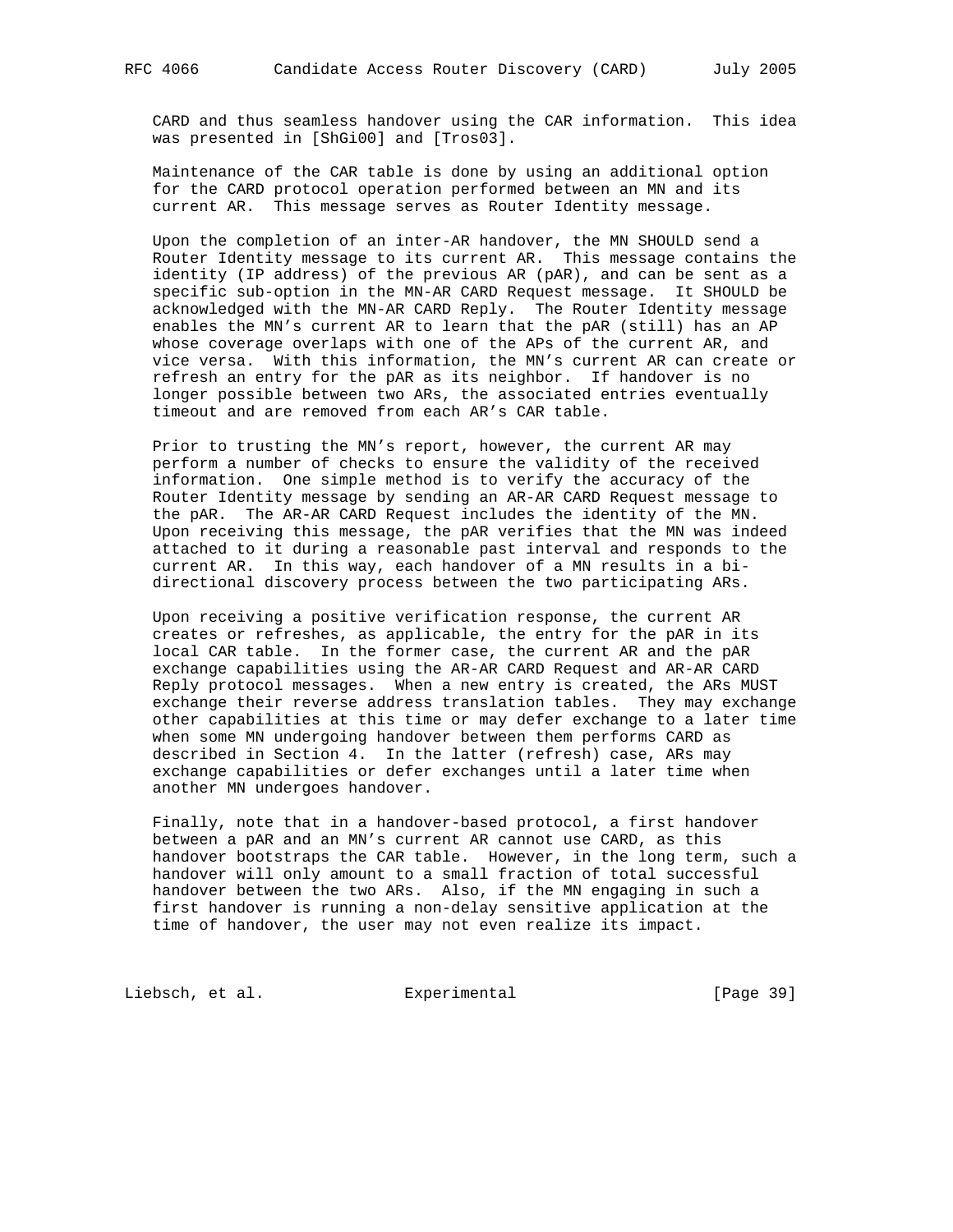## Appendix B. Application Scenarios

 This section provides two examples of application scenarios for CARD protocol operation. One scenario describes a CARD protocol operation in a Mobile IPv6 (MIPv6) network, providing access to the infrastructure via wireless LAN Access Points and associated Access Routers. A second scenario describes CARD protocol operation in a Mobile IPv6-enabled network, which has enhanced support for fast handover integrated (Fast Mobile IPv6), also providing wireless LAN access to the infrastructure.

 This application scenario assumes a moving MN having access to the infrastructure through wireless LAN (IEEE802.11) APs. Mobility management is performed using the Mobile IPv6 protocol. The following figure illustrates the assumed access network design.







 A Mobile IPv6 Home Agent (HA) maintains location information for the MN in its binding cache. In Figure B.1, the MN holds a care-of address for the subnet 1, supported by AR1. As the MN moves, the MN's current environment offers two further wireless LAN APs with increasing link-quality as candidate APs for a handover. To

Liebsch, et al. Experimental [Page 40]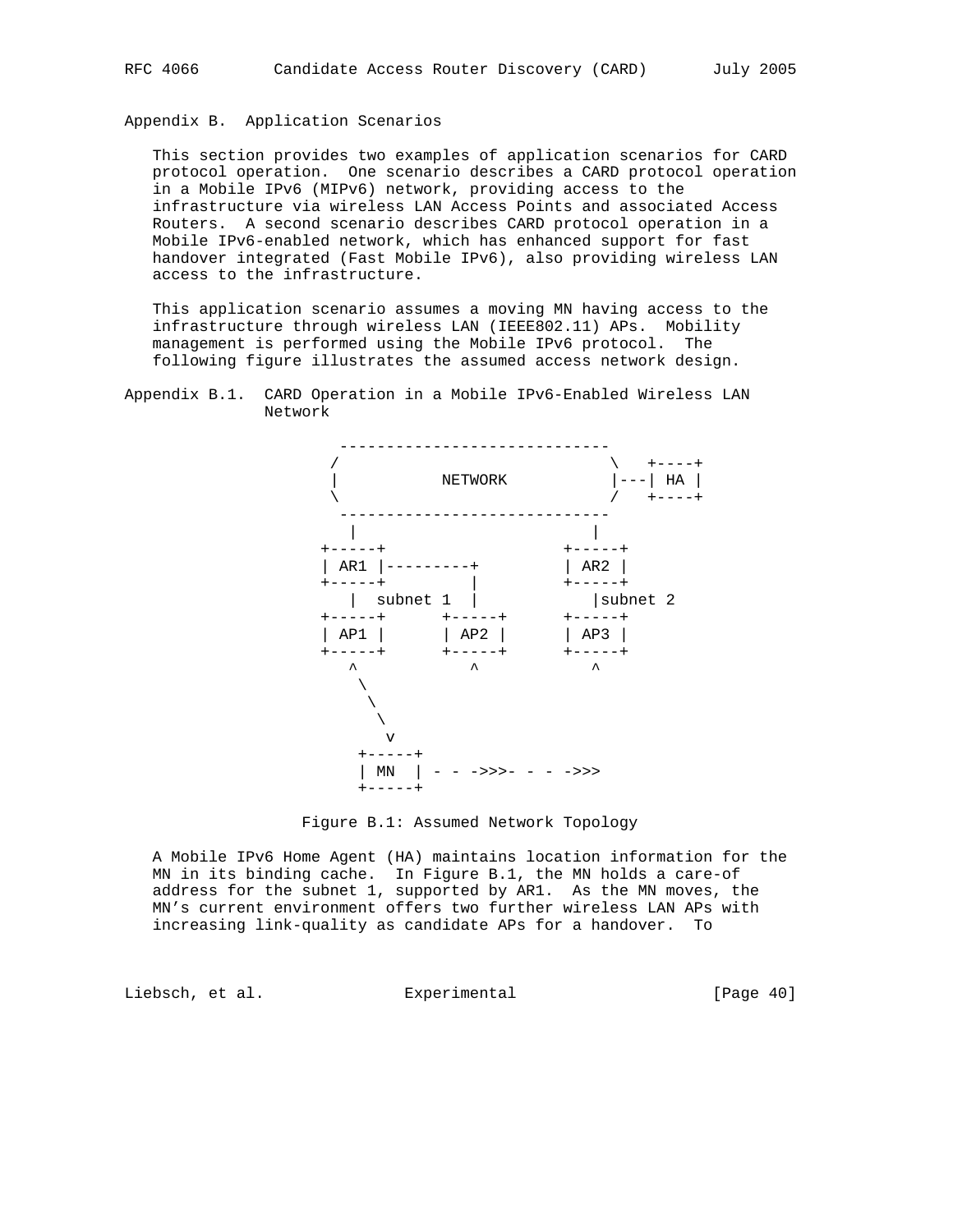facilitate decision making, parameters associated with ARs are taken into account during the decision process. The AR-related parameters can be, for example, available QoS resources or the type of access technologies supported from an AR. To learn about these candidate ARs' capabilities and associated IP address information, the MN performs CARD. This requires retrieving information about candidate APs' L2 IDs. Furthermore, associated link-quality parameters are retrieved to ascertain whether approaching APs are eligible candidates for a handover. If AP2 and AP3 are suitable candidate APs, the MN encapsulates both L2 IDs (AP2 and AP3) into a CARD Request message, using the L2 ID sub-option, and sends the message to its current AR (AR1).

 AR1 resolves each L2 ID listed in L2 ID options to the associated IP address of the respective CAR, making use of its local CAR table. According to the environment illustrated in Figure B.1, the associated AR IP address of the candidate AP2 will be the same as the MN is currently attached to, which is AR1. The corresponding IP address of the candidate AR, to which AP3 is connected, is the address of AR2. IP addresses of the MN's CARs are now known to AR1, which retrieves the CARs' capabilities from the CAR table. Assuming that it has valid entries for respective capability parameters to refresh dynamic capabilities, whose associated lifetimes in AR1's CAR table have expired, AR1 performs Inter-AR CARD for capability discovery. Since capability information for AR1 is known to AR1, a respective Inter-AR CARD Request is sent only to AR2. In response, AR2 sends a CARD Reply message back to AR1, encapsulating the requested capability parameters with the signaling message in a Capability Container sub-option.

 Next, AR1 sends its own capabilities and the dynamically discovered ones of AR2 back to the MN via a CARD Reply message. Furthermore, AR1 stores the capability parameters of AR2 with the associated lifetimes in its local CAR table.

 Upon receipt of the CARD Reply message, the MN performs target AR selection, taking AR1's and AR2's capability parameters and associated APs' link-quality parameters into account. If the selected AP is AP2, no IP handover needs to be performed. If AP3 and the associated AR2 are selected, the MN needs to perform an IP handover according to the Mobile IPv6 protocol operation.

Liebsch, et al. Experimental [Page 41]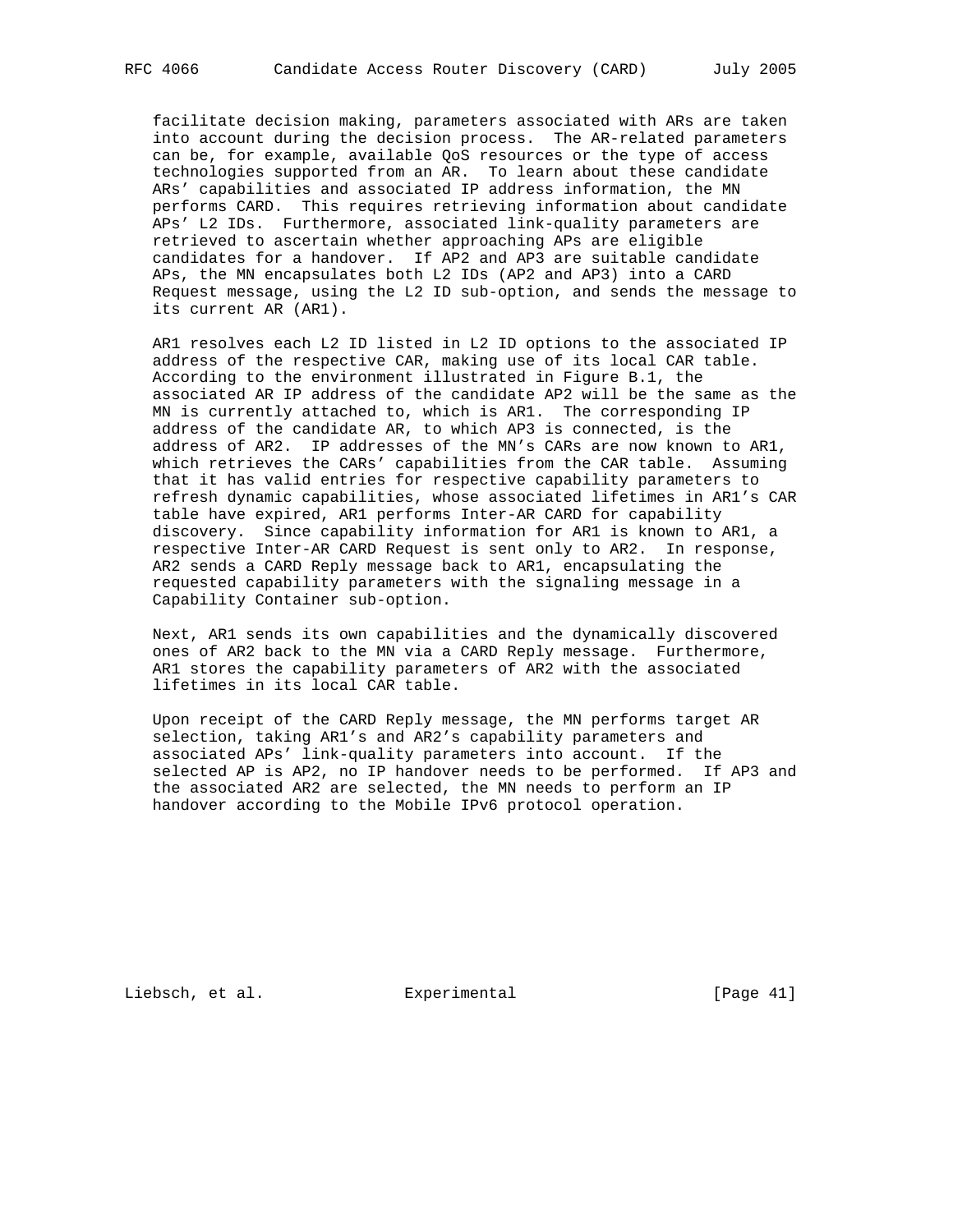Figure B.2 illustrates the signaling flow of the previously described application scenario of CARD within a Mobile IPv6-enabled network.



 Figure B.2. CARD Protocol Operation within a Mobile IPv6-Enabled Wireless LAN Network

Liebsch, et al. Experimental [Page 42]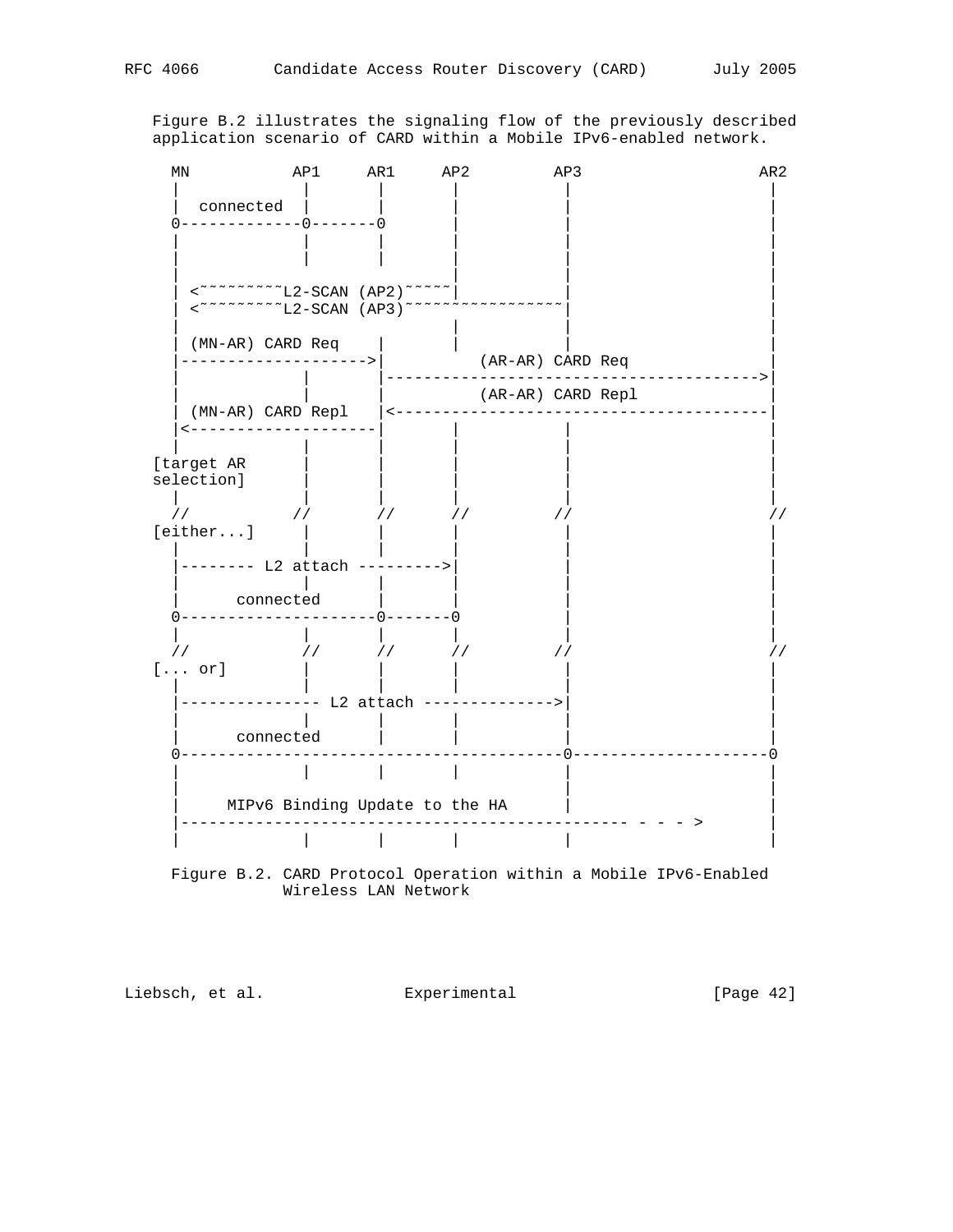Appendix B.2. CARD Operation in a Fast Mobile IPv6 Network

 This application scenario assumes that ARs can perform the fast handover protocol sequence for Mobile IPv6 [Kood03]. The MN scans for new APs for handover, similar to Figure B.1. To discover the ARs (CARs), the MN attaches a MN-AR CARD Request option to the ICMP-type Fast Mobile IPv6 RtSolPr message, which is sent to the MN's current AR (pAR, previous AR).

 Candidate APs' L2 IDs are encapsulated using the CARD protocol's L2 ID sub-options, which allow the MN to send multiple L2 IDs of candidate APs to its current AR. (This potentially replaces the "New Attachment Point Link-Layer Address" option of the Fast Mobile IPv6 protocol.)

 The pAR resolves the received list of candidate APs' L2 IDs to the IP addresses of associated CARs. The pAR checks its local CAR table to retrieve information about the CARs' capabilities. If any table entries have expired, the pAR acquires this CAR's capabilities by sending an AR-AR CARD Request to the respective CAR. The CAR replies with an AR-AR CARD Reply message, encapsulating all capabilities in a Capability Container sub-option and attaching them to the CARD Reply option. On receipt of the CARs' capability information, the pAR updates its local CAR table and forwards the address and capability information to the MN by attaching a MN-AR CARD Reply option to the Fast Mobile IPv6 PrRtAdv message. When the MN's handover is imminent, the MN selects its new AR and the associated new AP from the discovered list of CARs. According to the Fast Mobile IPv6 protocol, the MN notifies the pAR of the selected new AR with the Fast Binding Update (F-BU) message, allowing the pAR to perform a fast handover according to the Fast Mobile IPv6 protocol.

 Optionally, the pAR could perform selection of an appropriate new AR on behalf of the MN after the pAR has the MN's CARs' addresses and associated capabilities available. The MN must send its requirements for the selection process to its pAR together with the MN-AR CARD Request message After the pAR has selected the MN's new AR, the address and associated capabilities of the chosen new AR are sent to the MN with the CARD Reply option in the Fast Mobile IPv6 PrRtAdv message.

Liebsch, et al. Experimental [Page 43]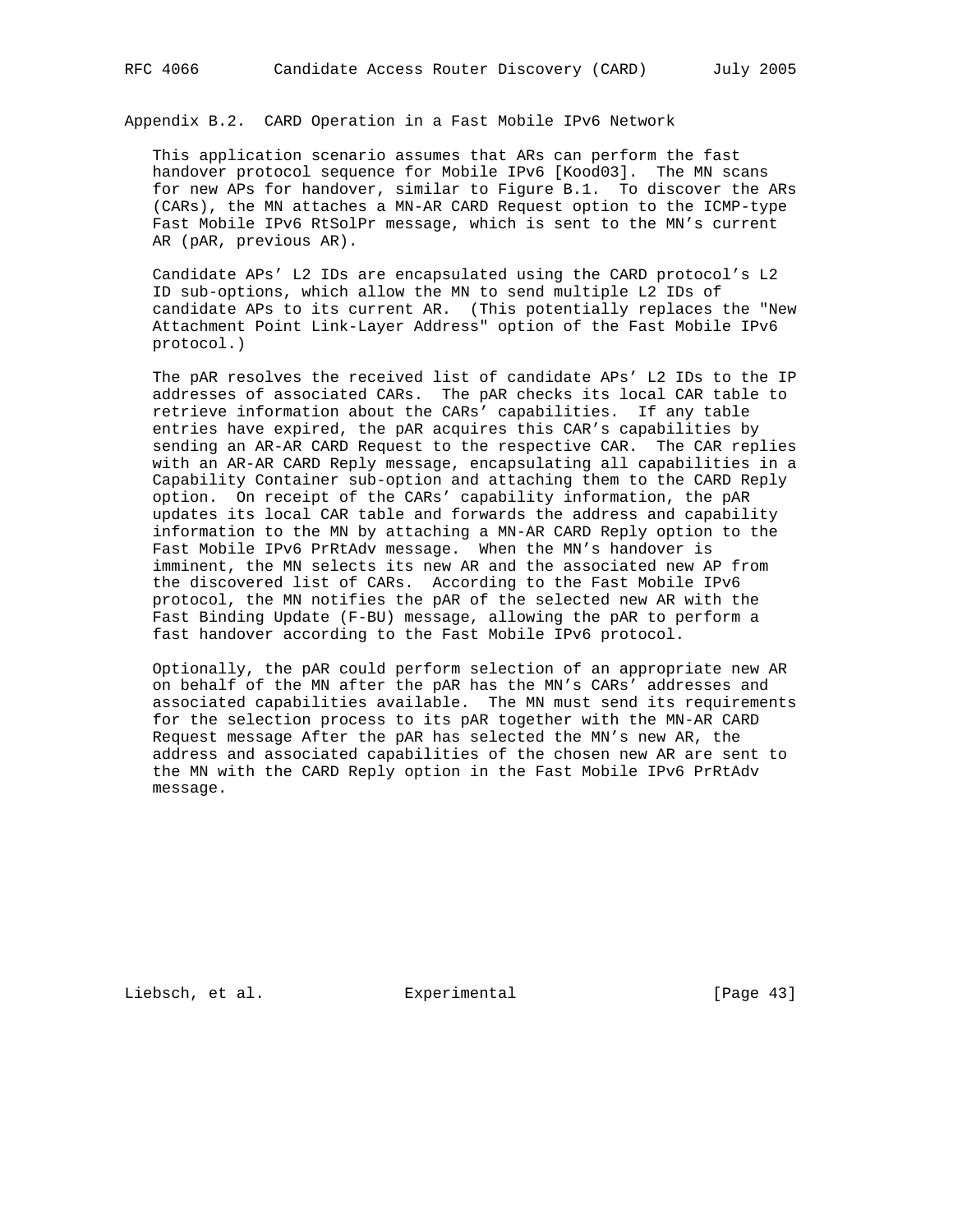Figure B.3 illustrates how CARD protocol messages and functions work with the Fast Mobile IPv6 protocol.

| MN            |                                                            | pAR                             |         | CAR <sub>2</sub><br>NAR |  |
|---------------|------------------------------------------------------------|---------------------------------|---------|-------------------------|--|
|               |                                                            |                                 | as CAR1 |                         |  |
|               | -------RtSolPr------>                                      |                                 |         |                         |  |
|               | $[MN-AR CARD Reg]$ $ -- AR-AR CARD Reg*->$                 |                                 |         |                         |  |
|               |                                                            | -- AR-AR CARD Req*------------> |         |                         |  |
|               |                                                            | <--AR-AR CARD Repl*------------ |         |                         |  |
|               |                                                            | $\leftarrow -AR-AR$ CARD Repl*- |         |                         |  |
|               | <------PrRtAdv-------                                      |                                 |         |                         |  |
|               | [MN-AR CARD Repl]                                          |                                 |         |                         |  |
| NAR selection |                                                            |                                 |         |                         |  |
|               | ------F-BU----------> --------HI---------->                |                                 |         |                         |  |
|               |                                                            | <------HACK---------            |         |                         |  |
|               |                                                            | <--F-BACK-- --F-BACK-->         |         |                         |  |
| Disconnect    |                                                            |                                 |         |                         |  |
|               |                                                            | forward                         |         |                         |  |
|               |                                                            | packets===============>         |         |                         |  |
|               |                                                            |                                 |         |                         |  |
|               |                                                            |                                 |         |                         |  |
| Connect       |                                                            |                                 |         |                         |  |
|               | RS (with FNA option) ========================>             |                                 |         |                         |  |
|               | <------------RA (with NAACK option)--------                |                                 |         |                         |  |
|               | <=================================== deliver packets       |                                 |         |                         |  |
|               |                                                            |                                 |         |                         |  |
|               |                                                            |                                 |         |                         |  |
|               | Figure B <sub>2</sub> Fest Handerer Dretegel Compange with |                                 |         |                         |  |

 Figure B.3. Fast Handover Protocol Sequence with CARD Protocol Options

 \* In Figure B.3, the CARD protocol interaction between the pAR and CARs is only required if the lifetime of any capability entries in the pAR's CAR table have expired. Otherwise, the pAR can respond to the requesting MN immediately after retrieving the CARs' addresses and capability information from its CAR table.

Liebsch, et al. Experimental [Page 44]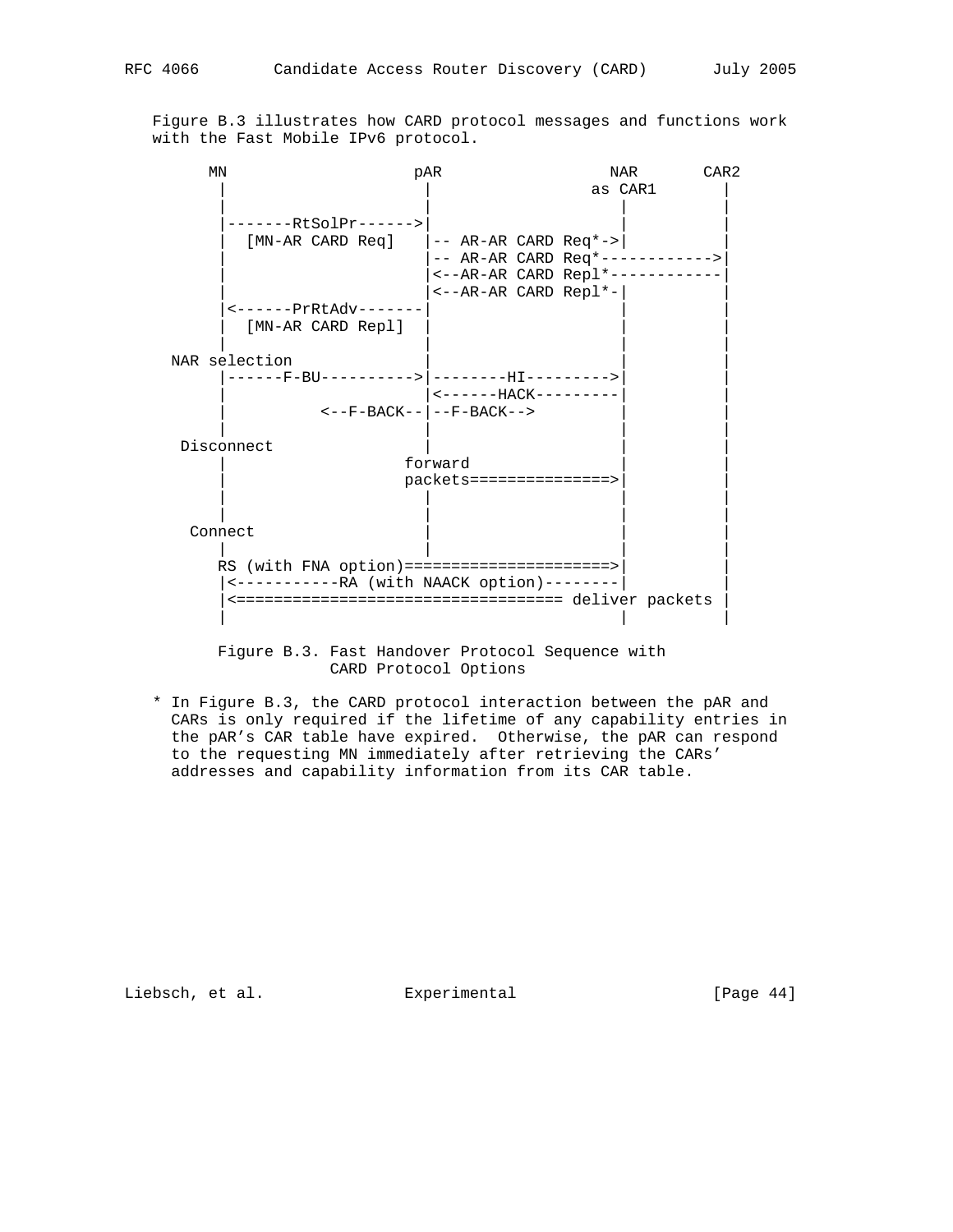Authors' Addresses

 Hemant Chaskar AirTight Networks 339 N. Bernardo Avenue Mountain View, CA 94043, USA

EMail: hemant.chaskar@airtightnetworks.net

 Daichi Funato NTT DoCoMo, Inc. Communication Systems Laboratory Wireless Laboratories 3-5, Hikarinooka, Yokosuka, Kanagawa 239-8536, Japan

 Phone: +81-46-840-3921 EMail: funato@mlab.yrp.nttdocomo.co.jp

 Marco Liebsch NEC Network Laboratories Kurfuersten-Anlage 36, 69115 Heidelberg, Germany

 Phone: +49 6221-90511-46 EMail: marco.liebsch@netlab.nec.de

 Eunsoo Shim Panasonic Digital Networking Laboratory Panasonic Corporation Two Research Way Princeton, NJ 08540

 Phone: +1-609-734-7354 EMail: eunsoo@research.panasonic.com

 Ajoy Singh Motorola Inc 2G11, 1501 West Shure Dr. Arlington Heights, IL 60004, USA

 Phone: +1 847-632-6941 EMail: asingh1@email.mot.com

Liebsch, et al. Experimental [Page 45]